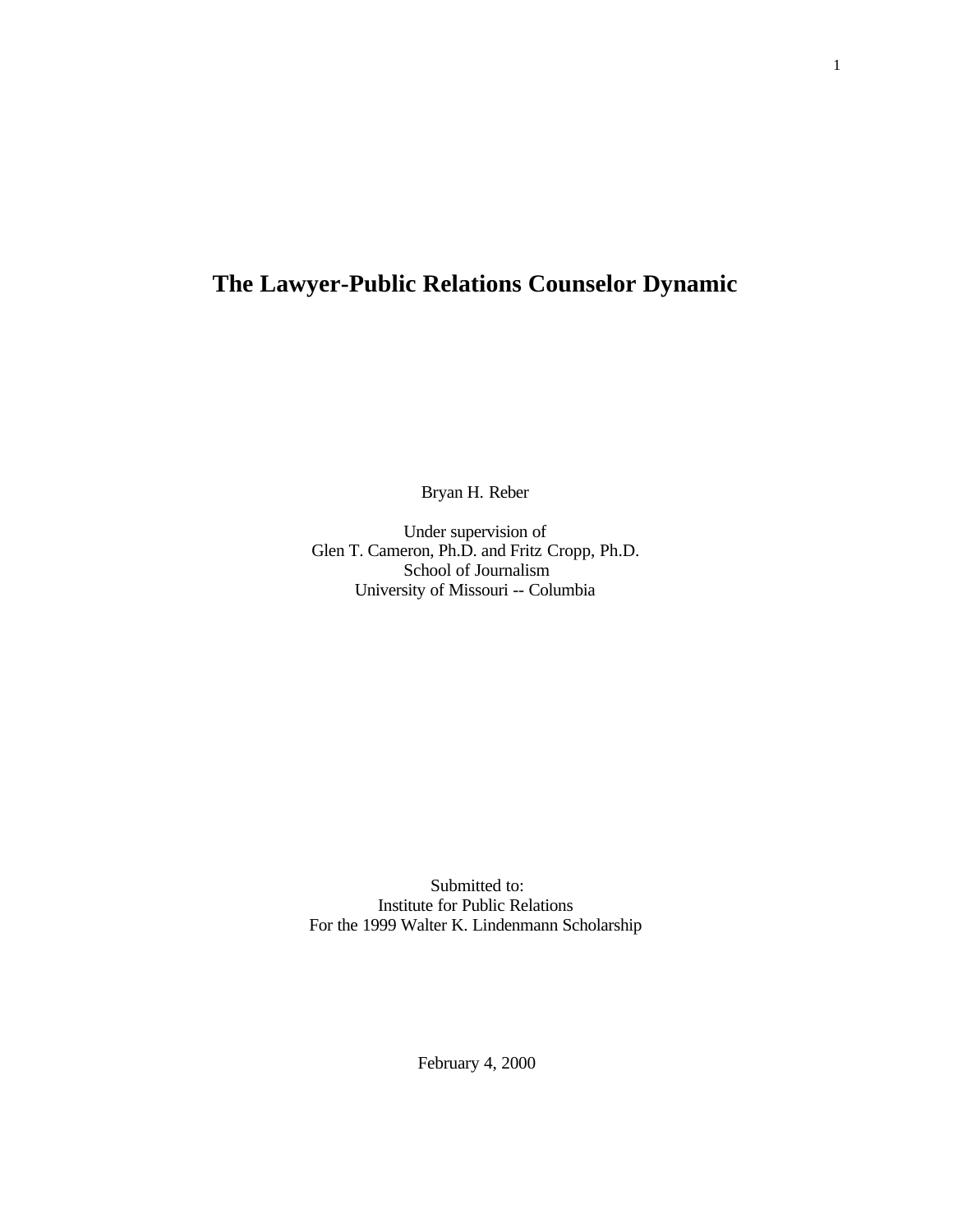# Contents

| I.    | <b>Executive Summary</b>                                                                                                                                                                                                                                                                                                                                                                                                                                                                                                                                                                                                                                                                                                                                                                                                                                                                                                                                                                                                                                                                                                                                                                                                                                                                                                                                                  | 3                                                                                                                                                                    |
|-------|---------------------------------------------------------------------------------------------------------------------------------------------------------------------------------------------------------------------------------------------------------------------------------------------------------------------------------------------------------------------------------------------------------------------------------------------------------------------------------------------------------------------------------------------------------------------------------------------------------------------------------------------------------------------------------------------------------------------------------------------------------------------------------------------------------------------------------------------------------------------------------------------------------------------------------------------------------------------------------------------------------------------------------------------------------------------------------------------------------------------------------------------------------------------------------------------------------------------------------------------------------------------------------------------------------------------------------------------------------------------------|----------------------------------------------------------------------------------------------------------------------------------------------------------------------|
| П.    | Introduction                                                                                                                                                                                                                                                                                                                                                                                                                                                                                                                                                                                                                                                                                                                                                                                                                                                                                                                                                                                                                                                                                                                                                                                                                                                                                                                                                              | 4                                                                                                                                                                    |
| Ш.    | <b>Statement of Problem</b>                                                                                                                                                                                                                                                                                                                                                                                                                                                                                                                                                                                                                                                                                                                                                                                                                                                                                                                                                                                                                                                                                                                                                                                                                                                                                                                                               | 5                                                                                                                                                                    |
| IV.   | Research Methodology and Design<br>A. Research Questions<br><b>B.</b><br>Research Methodology<br>C.<br>Research Design                                                                                                                                                                                                                                                                                                                                                                                                                                                                                                                                                                                                                                                                                                                                                                                                                                                                                                                                                                                                                                                                                                                                                                                                                                                    | 7<br>$\tau$<br>8<br>9                                                                                                                                                |
| V.    | <b>Research Findings</b><br>A. Table 1: Factor Names in Each Category<br>B. Public Relations practitioners<br>C.<br>Table 2: Consensus items between Public Relations practitioners<br>D.<br>The Caring Collaborator<br>Е.<br>The Legal Eagle<br>F.<br>Public Relations practitioners answering from the perspective of a lawyer<br>G.<br>Table 3: Non-Consensus items between PR practitioners<br>Н.<br>The Involved Suppressor<br>I.<br>Table 4: Consensus items of PR practitioners' perceptions of lawyers<br>J.<br>The Quiet Associate<br>Κ.<br>Table 5: Non-Consensus items in PR practitioners' perceptions of lawyers<br>L.<br>Legal Counsel<br>M. Table 6: Consensus items of Lawyers<br>N. The Cooperative Colleague<br>O. The Confrontational Counselor<br>P.<br>Table 7: Non-Consensus items between Lawyers<br>Q. Lawyers answering from the perspective of public relations practitioner<br>R.<br>Table 8: Consensus items of Lawyers' perception of PR practitioners<br>S.<br>The Suspicious Meddler<br>T.<br>The Conscientious Communicator<br>U. Table 9: Non-Consensus items in Lawyers' perceptions of PR practitioners<br>V. Legal and Public Relations practitioners combined<br>W. The Up-Front Professional<br>X. The Cautious Editor<br>Υ.<br>The Sensitive Spokesman<br>Z.<br>Q-Assessor<br>AA. Table 10: Statements associated with three types | 10<br>11<br>11<br>11<br>12<br>13<br>14<br>15<br>15<br>16<br>17<br>18<br>18<br>19<br>19<br>20<br>22<br>22<br>23<br>23<br>24<br>25<br>25<br>26<br>26<br>27<br>28<br>29 |
| VI.   | Application/Discussion<br>A. How well do you know me?<br>Relationships are all-important<br>В.<br>Mythic Battles or Mutual Respect?<br>C.                                                                                                                                                                                                                                                                                                                                                                                                                                                                                                                                                                                                                                                                                                                                                                                                                                                                                                                                                                                                                                                                                                                                                                                                                                 | 32<br>33<br>35<br>37                                                                                                                                                 |
| VII.  | Implications<br>Theoretical Implications<br>А.<br>Practical Implications<br>В.                                                                                                                                                                                                                                                                                                                                                                                                                                                                                                                                                                                                                                                                                                                                                                                                                                                                                                                                                                                                                                                                                                                                                                                                                                                                                            | 39<br>39<br>40                                                                                                                                                       |
| VIII. | Appendices<br>A. Q Statements<br>Table A: PR self-report compared to Lawyers' perceptions of PR<br>В.<br>Table B: Lawyer self-report compared to PR's perceptions of Lawyers<br>C.                                                                                                                                                                                                                                                                                                                                                                                                                                                                                                                                                                                                                                                                                                                                                                                                                                                                                                                                                                                                                                                                                                                                                                                        | 41<br>41<br>42<br>43                                                                                                                                                 |
| IX.   | <b>Take Away Points</b>                                                                                                                                                                                                                                                                                                                                                                                                                                                                                                                                                                                                                                                                                                                                                                                                                                                                                                                                                                                                                                                                                                                                                                                                                                                                                                                                                   | 44                                                                                                                                                                   |
| Х.    | <b>Works Cited</b>                                                                                                                                                                                                                                                                                                                                                                                                                                                                                                                                                                                                                                                                                                                                                                                                                                                                                                                                                                                                                                                                                                                                                                                                                                                                                                                                                        | 45                                                                                                                                                                   |
| XI.   | Related Bibliography                                                                                                                                                                                                                                                                                                                                                                                                                                                                                                                                                                                                                                                                                                                                                                                                                                                                                                                                                                                                                                                                                                                                                                                                                                                                                                                                                      | 49                                                                                                                                                                   |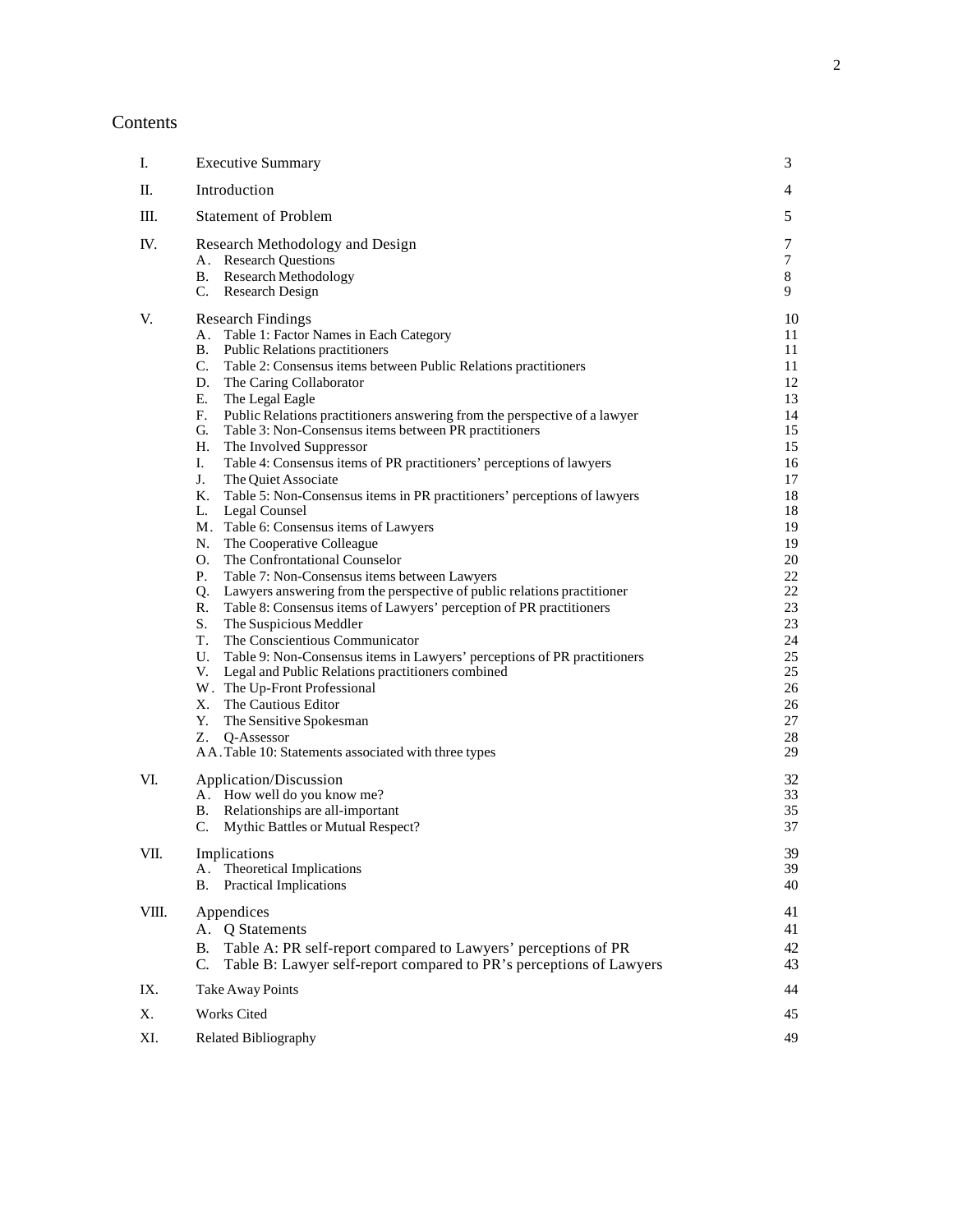## **I. Executive Summary**

Public relations practitioners and lawyers each were asked to sort 34 statements roughly onto a most agree/most disagree continuum. By analyzing the subjective responses to these statements, two types of public relations practitioners and two types of lawyers emerged.

One public relations type, the Caring Collaborator, was marked by the desire for collaboration, understanding and forthrightness. The second public relations type, the Legal Eagle, was also collaborative in nature, but was more confident about her ability to assess problems from a legal perspective.

One legal type, the Cooperative Colleague, is also strongly collaborative and believes lawyers should take part in message development during crises. This lawyer believes public relations plays a unique and essential role in crisis management. The second legal type, the Confrontational Counselor, wants public relations to be involved, but is also strongly committed to controlling public statements. This lawyer believes "no comment" is a responsible reply to queries whose answers have not been fully evaluated.

Comparative analyses showed that lawyers were better able to predict the responses of public relations practitioners to the statements than were public relations professionals able to predict lawyers' responses.

Q sorts were gathered using Q-Assessor, a unique program developed to complete sorts and interview responses via the World Wide Web. This study served as a field test for the new methodology. Q-Assessor provided notable efficiencies compared to traditional mail or personal administration methods.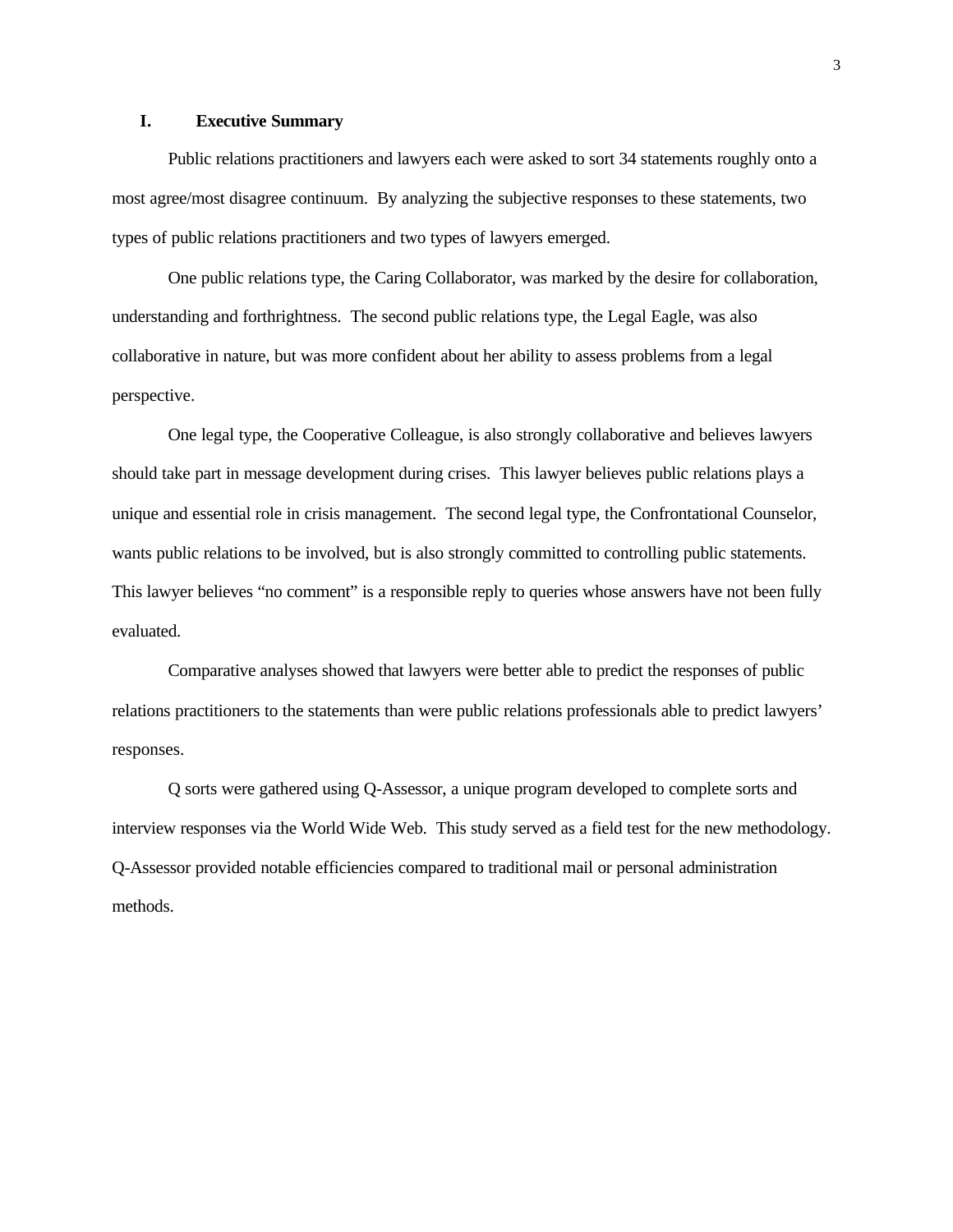# **II. Introduction**

The relationship between public relations practitioners and lawyers has historically been troublesome. In 1956, Blaustein and Gross said public relations practitioners saw lawyers as a deterrent to their work. They found PR people agreed with statements like: "Lawyers don't understand the importance of public attitudes" and "Lawyers are too rigid" (8-9). In 1969, Morton Simon dubbed legal and public relations professionals "the oil and water team" (7). More than thirty years later, many believe this rift between the professions remains.

Lawyers argue that PR people don't understand the vagaries of the law – responses in a survey of public relations practitioners, validates that concern (Fitzpatrick, 1996). Lawyers have given evidence that they don't understand the basics of public relations practice, too (Stein, 1993, 9). Some believe that because anything that is written or spoken can be used against their client in court, there should be as little communication as possible.

This documented division can be reinforced anecdotally. Conversations with top public relations counselors around the country brought forth comments like, "As we were going through this situation you had CEOs being hassled by their PR people and their legal counsel on how to deal with the press" and "When legal gets involved the game changes completely" (Cameron, Cropp & Reber, 1999). These interviews have illuminated a portion of the problem – one group sees the other as inept or ill-intentioned. But, another interviewee saw the legal team as something more like the cavalry riding to the rescue. The truth is likely somewhere in between.

In a society where litigation is always a threat that can damage an organization's reputation as well as its bottom line, it is of utmost importance that public relations professionals and lawyers maintain a relationship that is based on mutual understanding, respect and trust. Expanding knowledge of the relationship between public relations and legal counsel as well as the way each faction operates, particularly in times of crisis, will undoubtedly lead to improved effectiveness of public relations.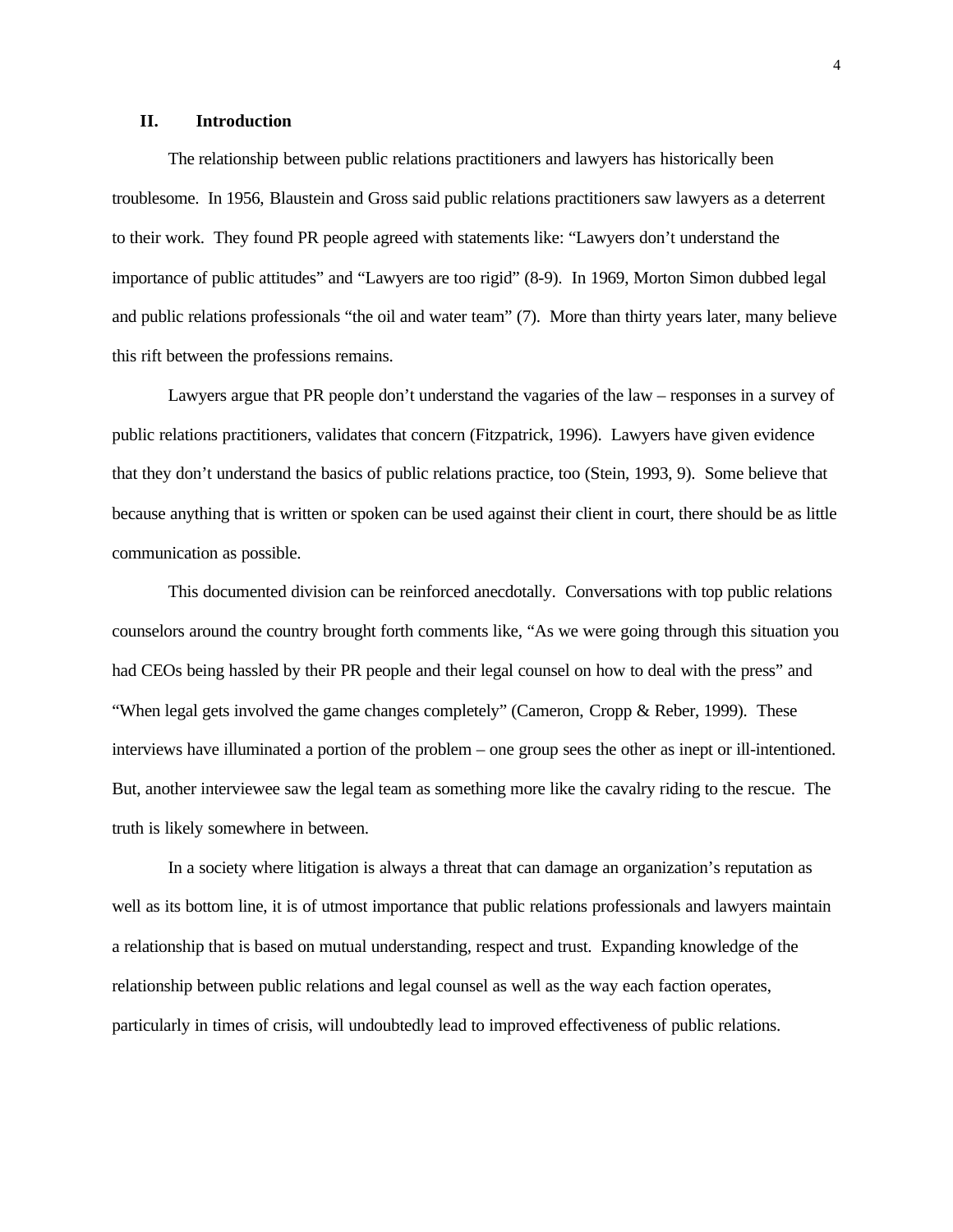#### **III. Statement of Problem**

In an environment where "you can win in court, but lose in the court of public opinion," public relations and legal counsel need to better understand each other. Cross-cultural communication scholar William B. Gudykunst (1987) argues that in order to understand another, we must be able to "describe, predict, or explain" incoming communication stimuli, "including others' behavior". This predictive function is impeded when communication itself is lacking (850).

There is evidence that the relationship between legal and public relations personnel deteriorates in time of crisis, just when the client/organization most needs a unified team. A recent survey (David, 1998) showed that Air Force public affairs officers and judge advocates (lawyers) believed there was more conflict between the groups during times of crisis than under normal circumstances.

Crisis is defined by the Institute for Crisis Management as "a significant business disruption which stimulates extensive news media coverage. The resulting public scrutiny will affect the organization's normal operations and also could have a political, legal, financial and governmental impact on its business" (About the Institute for Crisis Management, http://www.crisisexperts.com/abouticm. html). The definition alludes to the importance of both public relations (extensive media coverage and public scrutiny) and legal counsel (legal impact) in times of crisis, yet research shows that relationships that are difficult under normal circumstances are even more trying in times of crisis (David, 1998).

Fearn-Banks (1996) defines a crisis as "a major occurrence with a potentially negative outcome affecting an organization, company, or industry, as well as its publics, products, services or good name" (1). She notes that a crisis can interrupt normal business and in extreme instances jeopardize the very existence of the organization.

David (1998) found that 37% of public affairs officers he surveyed said that conflict "rarely" or "never" exists between themselves and judge advocates (military lawyers). But about two-thirds (63%) acknowledged there was "sometimes," "usually" or "always" conflict between the groups. Thirty-nine percent of judge advocates said that conflict "rarely" or "never" exists between themselves and public affairs officers. Again, about two-thirds (61%) of judge advocates said there was "sometimes," "usually"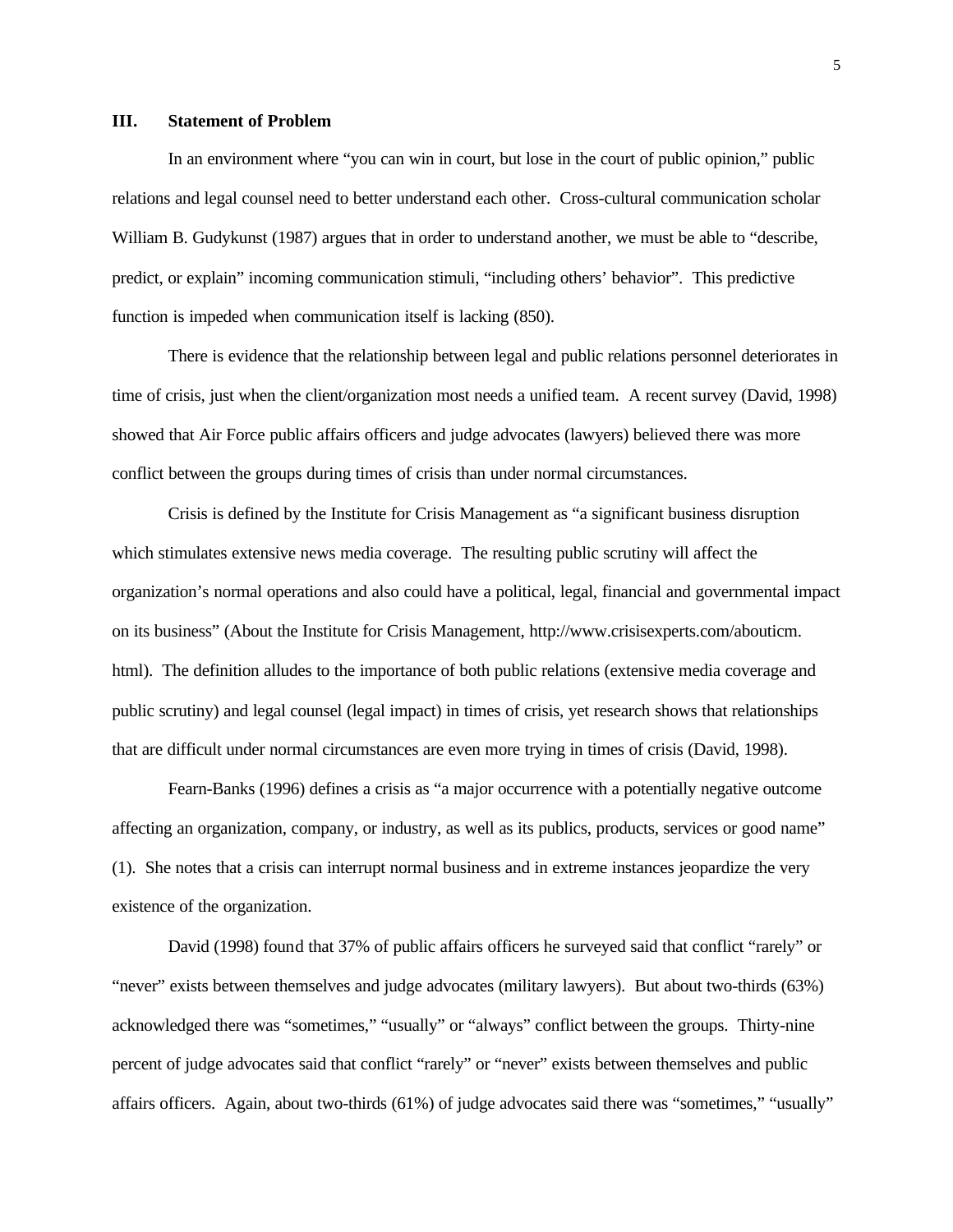or "always" conflict between the groups. Forty-seven percent of public affairs officers and 63% of judge advocates said there was more conflict during a crisis. David found that the majority of respondents in his survey – which included commanders (the equivalent to CEOs) – said that following a conflict between legal and public affairs functions, the Air Force usually achieves its legal goals, but loses public support.

Fitzpatrick (1996) surveyed 376 public relations practitioners about their relationships with legal counsel. About 85% of respondents said their relationship with lawyers was either excellent or good. Those who regularly work with an attorney cited far better relationships with legal than those who infrequently work with lawyers. One might deduce that those infrequent bouts occur in times of crisis and are therefore less amicable than routine interactions would be.

Fitzpatrick and Rubin (1995), in a content analysis of news coverage of sexual harassment cases, found evidence that "organizations [need] to reconcile the often contradictory counsel of public relations and legal professionals and take a more collaborative approach to crisis communication"(21).

They noted that these two groups of professionals have standard strategies for dealing with crisis communication that are very different. They suggest the traditional legal strategy is to say nothing or as little as possible (as quietly as possible) citing the legal sensitivity, private nature or company policy of the event in question. The legal strategy also argues for denial of guilt and shifting or, at worst, sharing blame with the plaintiff (Fitzpatrick & Rubin, 22).

The traditional public relations strategy, they suggest, is to be candid and state any appropriate company policy on the issue, announce that the allegations are being investigated, admit a problem if one truly exists and then quickly plan, announce and implement a remedy (Fitzpatrick & Rubin, 22).

In the content analysis of 39 cases dealing with sexual harassment litigation and the press coverage, Fitzpatrick and Rubin found that a legal strategy was applied in 24 of the cases, a PR strategy was employed in seven cases and a mixture of the two was applied in eight cases. This led them to conclude that legal strategy dominates organizational decision-making, at least as it relates to sexual harassment.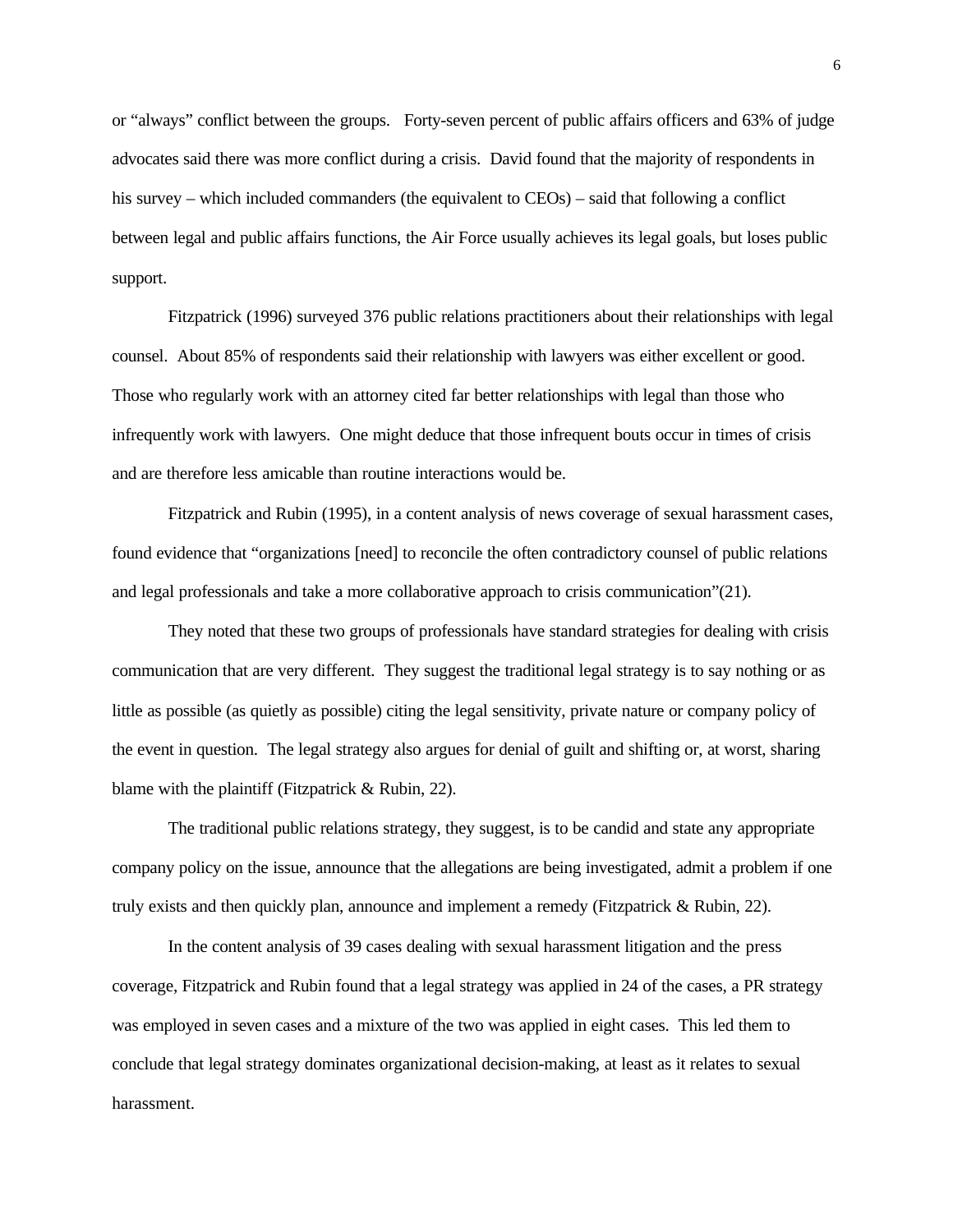As corporate entities find themselves increasingly in a fish bowl, particularly when it comes to disputes, it seems that membership of public relations in the dominant coalition would take on a new level of importance. A study by the Institute for Crisis Management showed that business crises news stories increased by 19% in 1997. Among those sources most cited in news stories were corporate representatives and lawyers (Crisis report 1997, http://www.crisisexperts.com/97report.htm). Understanding between these groups, especially in times of crisis, is imperative because, as one author said: time "shouldn't be wasted in bickering between lawyers and public relations people" (Birch, 1994, 33). Birch urges corporate managers to involve both legal and public relations counsel early in a crisis in order to educate the lawyers that a bunker mentality will not be useful to reputation preservation and to have legal counsel educate public relations personnel of the litigation liability.

Recent studies have shown that "[w]hen told a large company is accused of wrongdoing in a lawsuit, more than one-third of the population believe that company is probably guilty. And 58% of the public believe that a large company is guilty when its spokesperson responds 'no comment' to charges of wrongdoing" (DeMartino 1997, para 6).

In summary, the need for a broader understanding between legal and public relations counselors is easily seen in a concept that is so commonly acknowledged that it has become cliché – "you can win in the court of law but lose in the court of public opinion." Because organizational crises are on the increase and research shows that when legal and public relations counsel become adversarial the organization in question comes out the loser, it is apropos to study what goes right and wrong in these relationships.

### **IV. Research Methodology and Design**

#### *Research Questions*

There are numerous articles about the importance of public relations and legal advisors cooperating in organizational and crisis settings (Birch, 1994; Cooper, 1992; David, 1998; DeMartino, 1997; Fitzpatrick, 1993/94, 1995; Fitzpatrick & Rubin, 1995; Gibson, 1998; Levick, 1997; Lukaszewski, 1995, 1997; Lynn, 1997; Magid, 1995; Martinelli & Briggs, 1998; McCann, 1994; Roschwalb & Stack,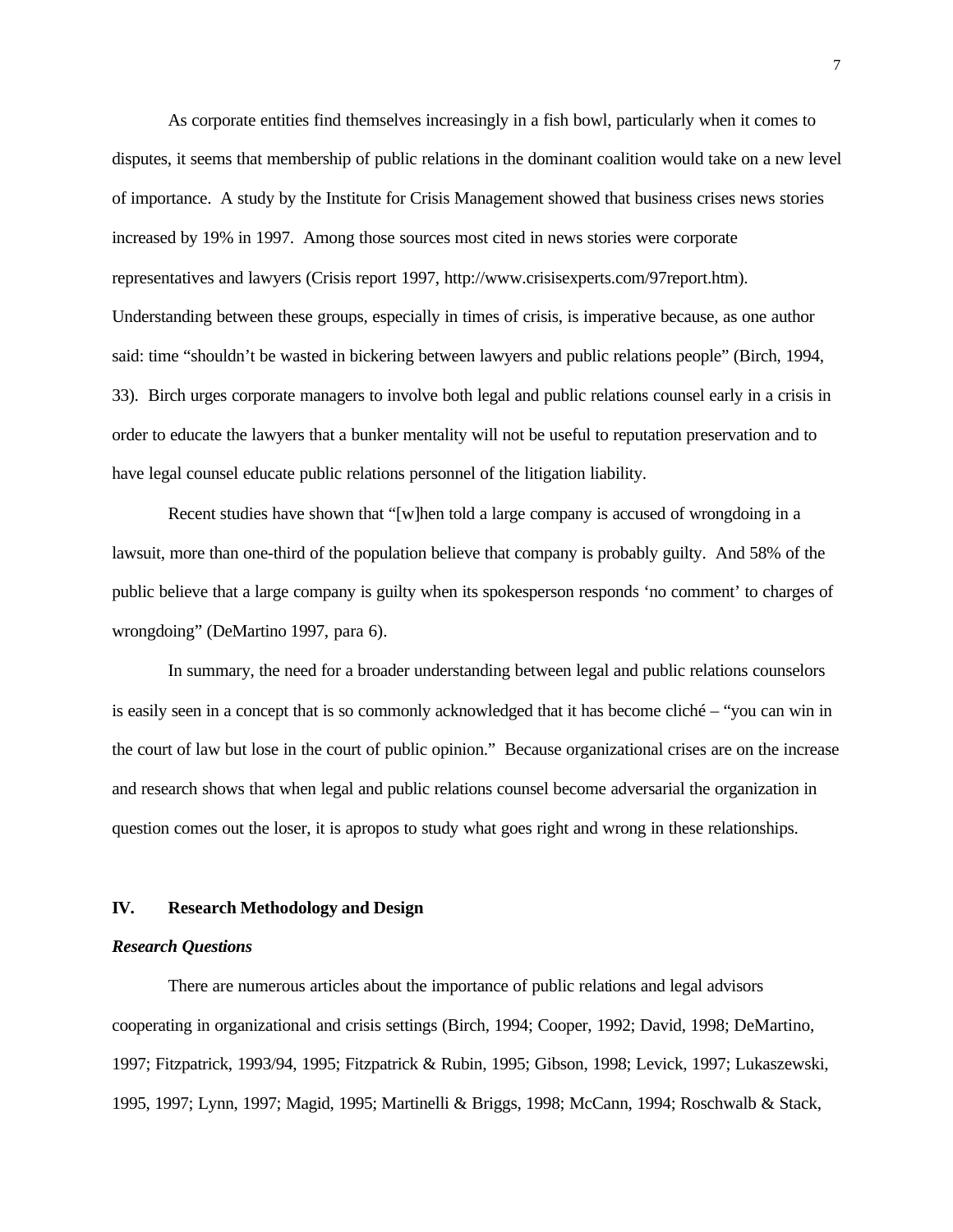1992; "Turning..." 1989). Additionally, there are studies that look at how public relations counsel view legal counsel (Fitzpatrick, 1996; Guth, 1996; Plumley & Wilson, 1993), but there is remarkably little that looks at both perspectives. Therefore, the research questions are necessarily broad in an effort to build a foundation in this area of study.

The first three research questions provide insight into how public relations and legal professionals view themselves and their colleagues in the other profession. These questions allow some conclusions to be drawn based on common understanding between the professions as well as serve a heuristic function.

R1: How do public relations professionals view legal professionals?

R2: How do legal professionals view public relations professionals?

R3: Do the self-reports of each group square with the views held by the other group?

The fourth research question moves from being foundational in nature to providing a basic framework of how these groups can work more effectively together.

R4: How do these views affect the working relationship when legal and public relations counsel combine to attempt strategic conflict management?

The fifth research question addresses methodological issues. Traditionally, Q studies have been conducted in person or by mail. One existing process allows the sorting to be done via web-based technology, but the final research question in this study asks if web-based technology can be used to complete Q-sorting and the questionnaire process efficiently over the World Wide Web.

R5: Is it possible to efficiently gather Q sort data using the internet?

### *Research Methodology*

Q-sorts (McKeown & Thomas, 1988; Sanders, 1990; Stephenson, 1953, 1968, 1994) followed by depth interviews (Lindlof, 1995) were the primary methodologies for this work.

The engaging Q process leads naturally into the depth interview that follows. The interview provides the researcher with the opportunity not only to identify choices made by the sorter, but to dig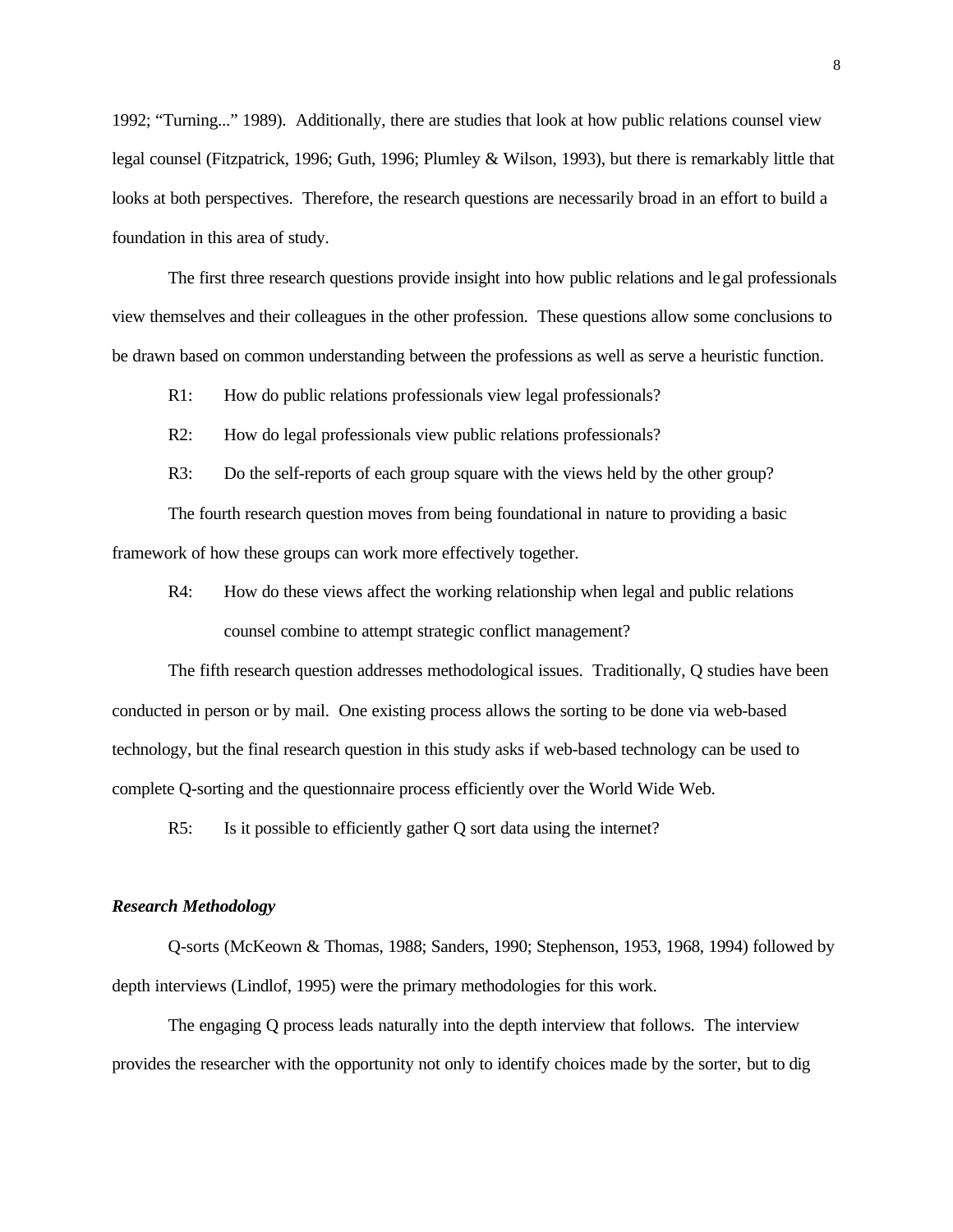deeper in an effort to understand the nature of those choices. It allows the researcher to detect what determines the importance of one choice over another (Stephenson 191).

Q methodology requires a smaller number of respondents than do other social scientific research methods. It requires the respondent to define his or her own subjectivity via a series of self-referential opinion statements on sort cards. The goal is to unmask deeply held opinions in such a manner that people who respond to the sort in specific ways can begin to be grouped into factors or types and defined according to similarities and differences in the attitudes, motives and wants they report. Q methodology is therefore an excellent exploratory tool and can effectively be used to build hypotheses.

The value of this method for this particular research project is to measure subjective responses of public relations and legal counsel regarding themselves and then regarding members of the other profession. "The purpose of conducting a Q-study is to gain insight into an individual's point of view on any matter of social importance...and to give these opinions structure and form" (Cropp 60).

The depth interview, following the Q-sort, provides an opportunity to analyze responses to the sort as well as to identify the source of attitudes and extract useful anecdotal information. Singer (1996) found that these methods complemented each other well, as person factors that were identified in the Qsort were reinforced anecdotally in the series of interviews she conducted.

In sum, the methodologies of Q-sorts and depth interviews will endeavor to provide initial understanding into the feelings and beliefs lawyers and public relations counselors have about each other.

# *Research Design*

The population for this study was public relations and legal counsel. The ideal sample would have been paired, using the corporation as the unit of analysis. However, in nearly all cases this pairing of both legal and public relations counsel for the same organization did not occur.

The ideal sample yielded to the real when an alternative "snowball sample" based on professional relationships and drawn from among the membership of the Public Relations Society of America (PRSA) and the American Corporate Counsel Association (ACCA). The final sample consisted of 16 public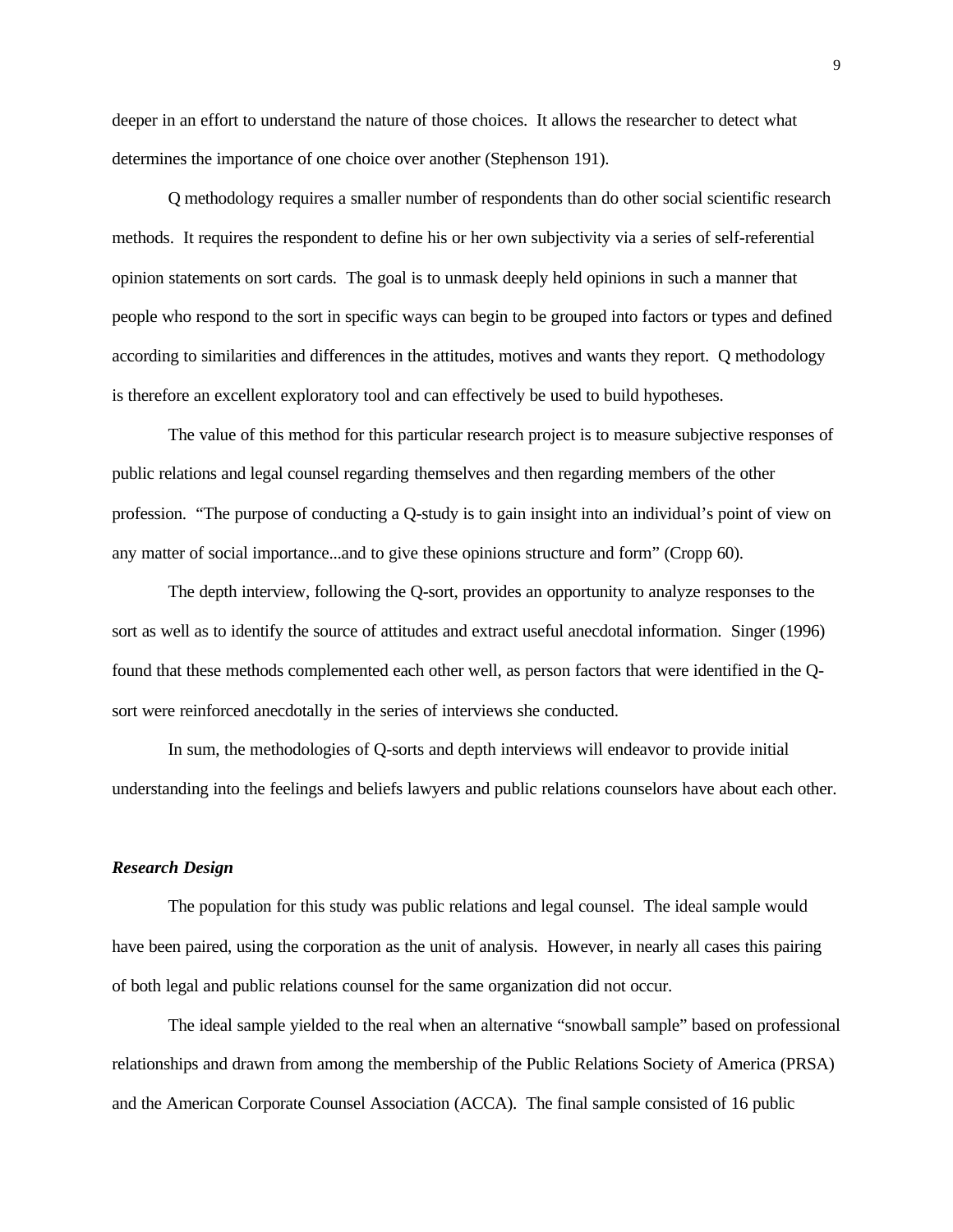relations practitioners and 14 lawyers, made up of professional contacts, and PRSA and ACCA members. More than 350 electronic mail communiqués and 110 phone calls were exchanged in recruiting and interviewing the final sample. Participation of corporate counsel also was invited on the ACCA website (http://www.acca.org).

Respondents were asked to sort 34 statements, either on-line or from paper cards. The statements were arranged on a continuum of most agree to most disagree. The statements were gleaned from literature as well as from interviews with professionals (See Appendix for Q statements). An original universe of 212 statements was winnowed down to a sample of 34. Participants were asked to first sort the statements from their own professional perspective and then to re-sort them from what they believe would be the perspective of the other profession, i.e. lawyers did the second sort trying to predict the choices of public relations practitioners. Following the completion of this sorting, participants were asked to elaborate on their experiences in dealing with their professional counterparts.

The Q sort materials were delivered either via Q-Assessor, an on-line sorting system, or through traditional paper means by mail. Stanley E. Kaufman, M.D., Epimetrics Consulting Group, San Francisco, designed and administered Q-Assessor for this study.

Data analysis in Q methodology typically consists of the sequential application of correlation, factor analysis and computation of factor scores (McKeown and Thomas 45). Data was tabulated and factor analyzed using PQMethod, software developed specifically for analyzing Q data and providing arrays for analysis.

### **V. Research Findings**

The goal of this research, and Q sorts generally, is to tease out subjective perspectives of public relations practitioners and legal counsel in regards to organizational crises. While the findings in this research are qualitative, they provide several insights into the relationships of public relations practitioners and legal counsel as well as what each views as appropriate action and relationships during difficult times.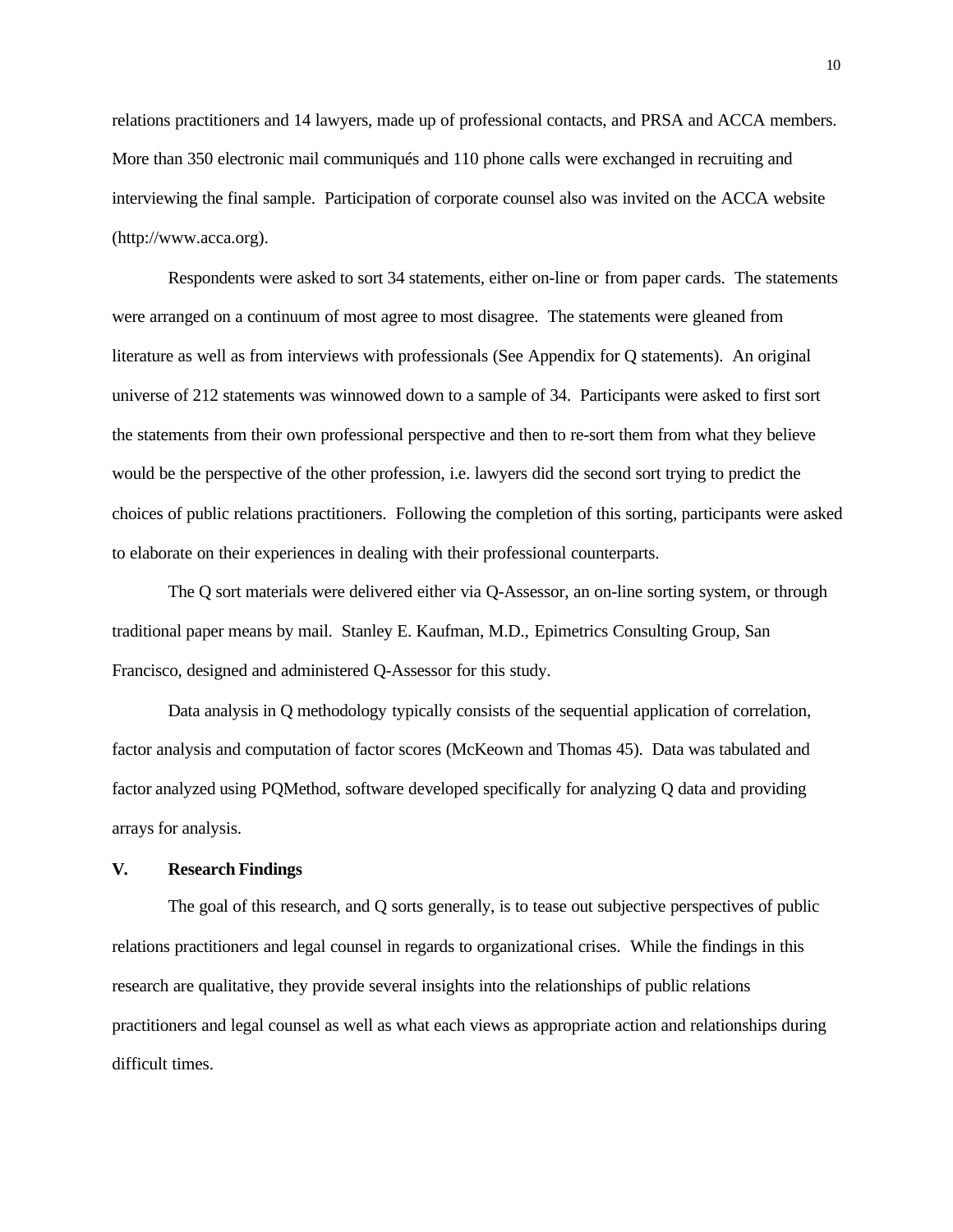Factor analyses were run on five data sets. Four of the data sets yielded two factors or "types" each. The fifth data set, consisting of public relations practitioners' and lawyers' self-reports combined, provided three factors (See Table 1).

| <b>TABLE 1</b>          |                            | <b>Factor Names in Each Category</b> |                               |                              |  |
|-------------------------|----------------------------|--------------------------------------|-------------------------------|------------------------------|--|
| <b>Public Relations</b> |                            | <b>Lawvers</b>                       |                               | <b>Combined</b>              |  |
| <i>Self Report</i>      | Perception of Lawyers      | Self-Report                          | Perception of PR counsel      |                              |  |
| Caring Collaborator     | <b>Involved Suppressor</b> | Cooperative Colleague                | Suspicious Meddler            | <b>Up-front Professional</b> |  |
| Legal Eagle             | <b>Ouiet Associate</b>     | Confrontational<br>Counselor         | Conscientious<br>Communicator | Cautious Editor              |  |
|                         |                            |                                      |                               | Sensitive Spokesman          |  |

# *Public Relations practitioners*

When public relations practitioners sorted the 34 statements from their own professional

perspectives, two types emerged – eight practitioners in each type.

The Caring Collaborator and Legal Eagle have near consensus on several statements (See Table

2). This indicates that these types are highly correlated – in other words, members of the profession do

think in a similar manner.

| <b>Consensus items between Public Relations practitioners</b><br><b>TABLE 2</b> |                                                        |  |  |  |
|---------------------------------------------------------------------------------|--------------------------------------------------------|--|--|--|
| <b>Most Agree</b>                                                               | <b>Most Disagree</b>                                   |  |  |  |
| 17 Involve the PR specialist early                                              | 31 Say as little as possible as quietly as possible.   |  |  |  |
| Caring Collaborator, $z = 1.657$                                                | Caring Collaborator, $z = -1.335$                      |  |  |  |
| Legal Eagle, $z = 1.476$                                                        | Legal Eagle, $z = -1.482$                              |  |  |  |
| 27 A client is best served if counsel work in concert                           | 14 When embroiled in actual litigation, PR should have |  |  |  |
| Caring Collaborator, $z = 1.643$                                                | little input.                                          |  |  |  |
| Legal Eagle, $z = 1.919$                                                        | Caring Collaborator, $z = -1.255$                      |  |  |  |
|                                                                                 | Legal Eagle, $z = -1.164$                              |  |  |  |
| 7 Assess image as well as legal liability                                       | 8 Legal risk is greater than the need for PR.          |  |  |  |
| Caring Collaborator, $z = 1.632$                                                | Caring Collaborator, $z = -1.229$                      |  |  |  |
| Legal Eagle, $z = 1.263$                                                        | Legal Eagle, $z = -.890$                               |  |  |  |
| 30 Voluntarily admit problems, then announce and                                | 4 Conduct all-out warfare against critics.             |  |  |  |
| <i>implement corrections</i>                                                    | Caring Collaborator, $z = -1.183$                      |  |  |  |
| Caring Collaborator, $z = 1.407$                                                | Legal Eagle, $z = -1.690$                              |  |  |  |
| Legal Eagle, $z = .895$                                                         |                                                        |  |  |  |
| 19 PR professional must become educated about legal issues                      | 13 PR has no place in legal arena.                     |  |  |  |
| Caring Collaborator, $z = 1.298$                                                | Caring Collaborator, $z = -1.019$                      |  |  |  |
| Legal Eagle, $z = 1.131$                                                        | Legal Eagle, $z = -1.034$                              |  |  |  |
| 5 Acknowledge the concerns of the other side                                    |                                                        |  |  |  |
| Caring Collaborator, $z = 1.230$                                                |                                                        |  |  |  |
| Legal Eagle, $z = .912$                                                         |                                                        |  |  |  |
| 18 Poor crisis response stems from concern for legal issues                     |                                                        |  |  |  |
| without concern for relationships with publics                                  |                                                        |  |  |  |
| Caring Collaborator, $z = .878$                                                 |                                                        |  |  |  |
| Legal Eagle, $z = 1.392$                                                        |                                                        |  |  |  |

Statements are paraphrased. For complete statements see the Appendix.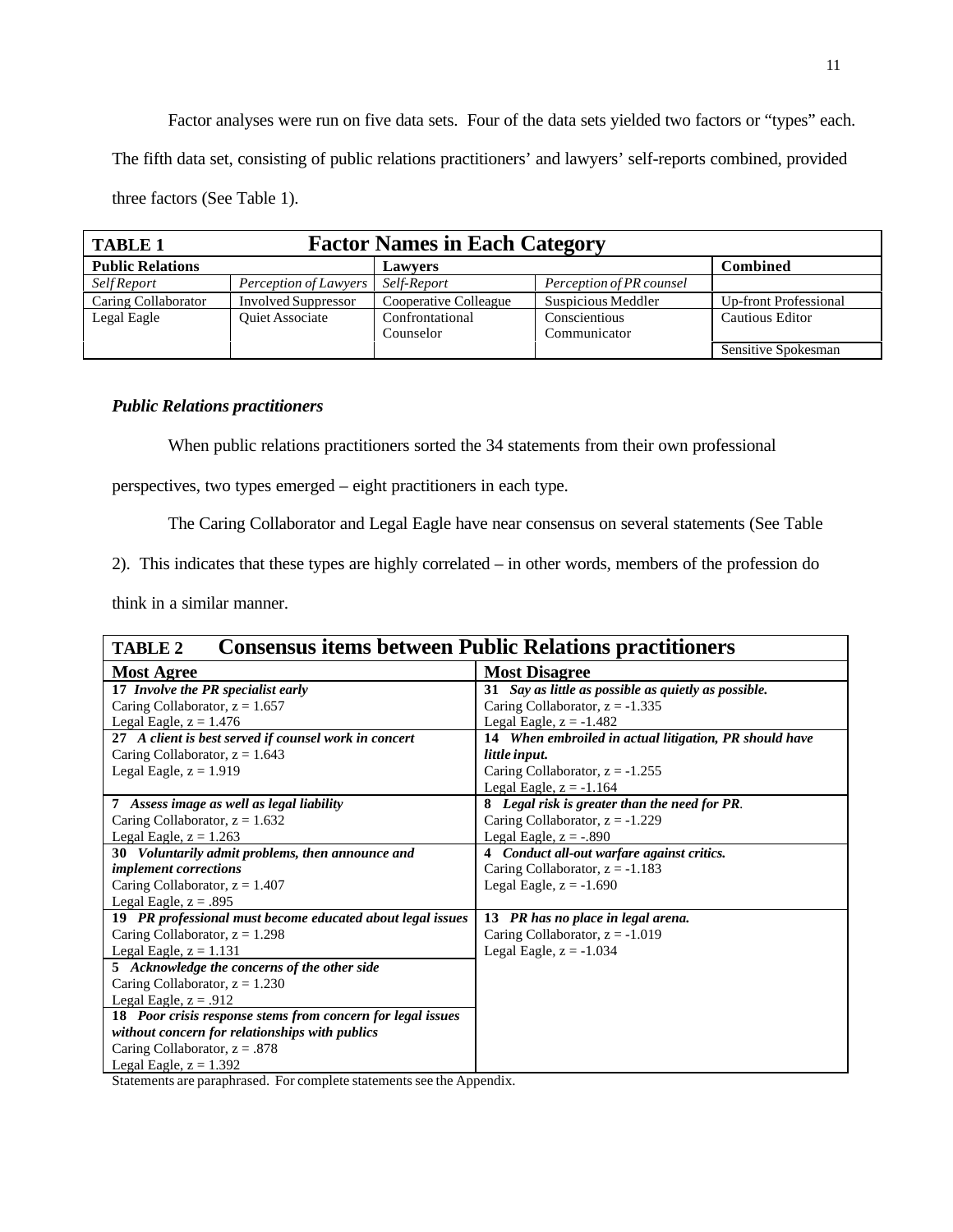#### *The Caring Collaborator*

This factor is evenly distributed among men and women – four of each – and explains 35% of the variance. The average length of this PR professional's career is about 21 years (20.7).

One Caring Collaborator wrote: "The PR people must be at the table immediately… [W]e instituted a 'situation management' process involving all stakeholders including PR, legal, marketing, ... to identify issues before they became crises and to help stakeholders understand each others' roles and perspectives before you are in the crucible of a crisis." Another wrote: "Too often company executives do not involve PR professionals early enough so that they can provide strategic counsel – it's a huge missed opportunity and represents a tangible cost."

This type also thought a client is best served when legal and public relations counselors cooperate. In addition, this type believes corporate image should be taken into account during a crisis as well as legal liability. One Caring Collaborator wrote: "Legal and communications professionals must work together in order to create the best company image and protect the company's interests."

Among the things that most set the Caring Collaborator apart (see Table 3) was his belief that *the best crisis strategy is to voluntarily admit a problem, then announce and quickly implement corrective measures* (z = 1.407). "Sooner or later, 'the truth will out,'" one Caring Collaborator said. "In handling a crisis, a company needs to know the truth, have details and facts and craft the best strategy to show a straightforward, honest manner in dealing with the crisis. If at fault, coordinate with legal, but show why it happened and what corrective steps will be taken."

In stating his belief that public relations professionals should be well versed in legal issues one participant said, "In order to understand the nuances of the law, PR professionals need to spend time with legal counsel and become familiar with the law and regulations governing their businesses. It is impossible to speak intelligently without understanding legal issues."

Finally he feels more strongly than the Legal Eagle that relationships need to be maintained. He believes in *acknowledging the concerns of the other side in the conflict* ( $z = 1.230$ ). "Acknowledging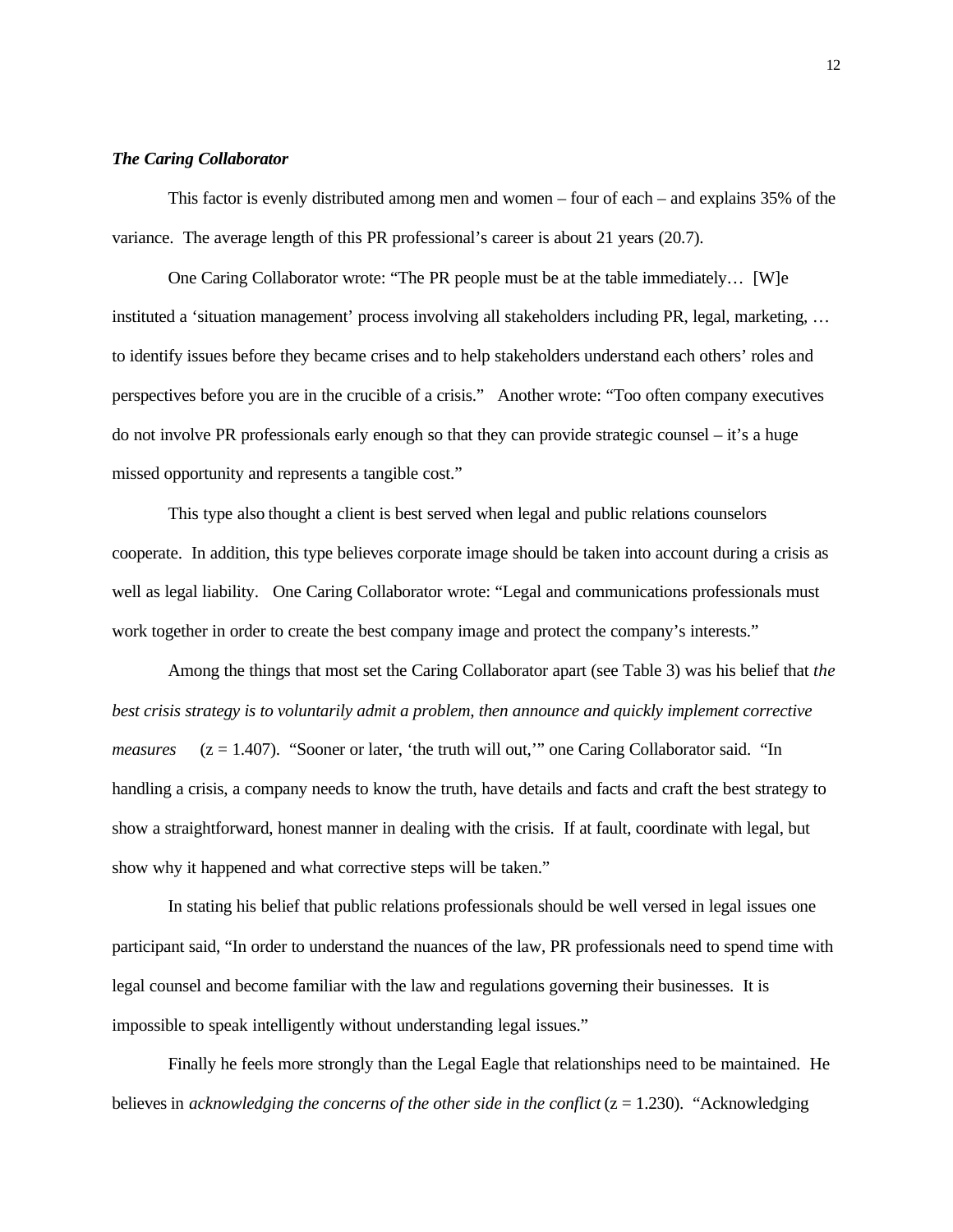concerns is a key way to demonstrate a company's integrity – crucial for maintaining a solid reputation," wrote one.

The Caring Collaborator most strongly disagrees with the idea that when embroiled in a conflict you should *deny guilt* (z = -1.681). He also disavows the concept of *talking tough with accusers*  $(z = -1.450)$ . One said: "Talking tough and conducting warfare against critics and accusers will do nothing but damage a company's reputation. These actions will more likely cause more suspicion and perhaps encourage those who are neutral or even on your side to question the company." This type does not believe that *any communication with any public can jeopardize a company's case* (z = -1.188). Another wrote: "Communication from the company to appropriate publics can be made without jeopardizing itself legally – if the legal and PR sides work together to craft appropriate positioning and public comments. If you don't at least respond with your position to the publics you run the risk of 'winning' the legal battle only – and losing customers, community support and supplier trust."

Like the Legal Eagle he does not believe the best crisis strategy is to say little and release information quietly. "It just never works to say nothing, provided you are asked," said one Caring Collaborator. "[M]ost people will forgive a mistake if someone takes responsibility."

#### *The Legal Eagle*

The Legal Eagle factor includes five men and three women and accounts for 33% of the variance. The average number of years in public relations is about 14 (13.85) for the respondents in this factor.

"No one has a lock on wisdom, perspective and skills," said one Legal Eagle, agreeing that public relations and legal counsel should work together. She believes the public relations specialist should be involved early, saying "PR professionals need to be involved from the outset so that they are helping to craft a message and not just doing damage control."

The Legal Eagle strongly believes *a poor response to a crisis is often caused by excessive concern for legal issues and an absence of concern for relationships with publics* (z = 1.392). "I don't think any client should become so preoccupied with the 'legalness' of an issue that it clouds their good judgment regarding their standing in the eyes of their customers and the general public," one said.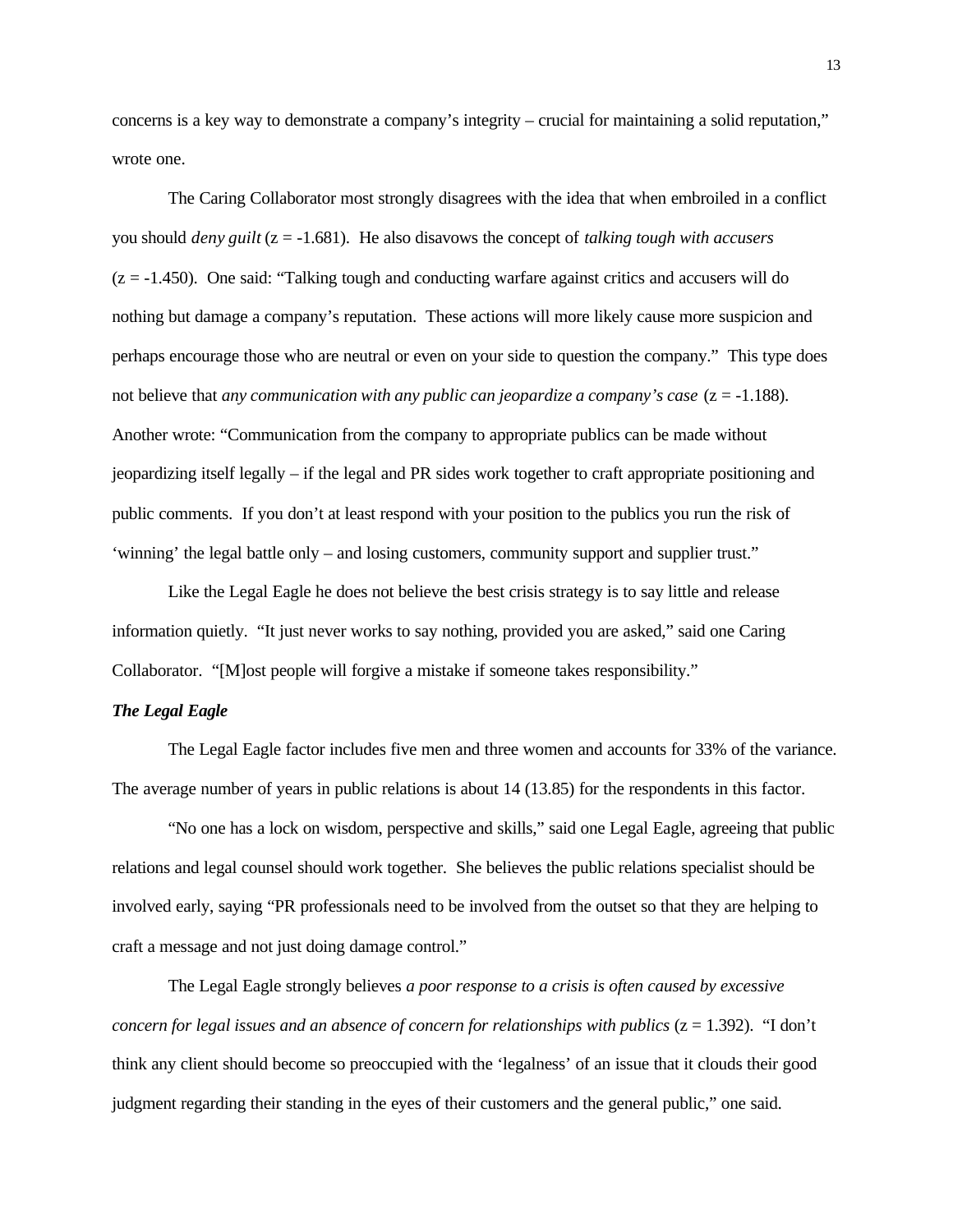Additionally, this type believes *there is a growing need for lawyers and public relations practitioners to work together*, thanks to more crises being fueled by lawsuits  $(z = 1.266)$ . Another said: "Both lawyers" and PR professionals have important and meaningful considerations and viewpoints that should be discussed and weighed at the outset to achieve optimal outcomes – including 'settlements' that lessen the burden on the justice system and the financial burden of involved parties."

Like the Caring Collaborator, the Legal Eagle strongly disagrees with all-out warfare against critics. "I believe that legal and PR people should defend their clients well," one Legal Eagle said. "[B]ut I don't think the strategy should necessarily include clobbering your opponent." She also believes that *quietly releasing as little information as possible* (z = -1.482) is a bad crisis strategy. "Hiding things will only come back to haunt you in the end because typically they will come out in some forum," one wrote.

She is set apart (see Table 3) by her disagreement with a strategy of *revealing as little as possible* (z = -1.520). She also does not agree that *public relations practitioners do not understand legal counsel*  $(z = -1.225)$ . "I strongly believe that many public relations professionals have a very good feel for, if not outright understanding of the elements of law which are involved in any particular case," a Legal Eagle said. She doesn't buy the idea that *any conflict that arises between the two professions is due to a lack of understanding of the other discipline* (z = -1.022). "I don't believe – generally speaking – that lawyers and PR people don't respect each other's function or that they don't understand what the other is out to achieve," one said. Another Legal Eagle noted, "We have sharp, sensitive, collegial lawyers with whom PR staffers enjoy working. There is abundant mutual trust and respect."

# *Public relations practitioners answering from the perspective of Lawyers*

To answer the first RQ (How do public relations professionals view legal professionals?) public relations practitioners were asked to do a second sorting of the statements, projecting how they believe a lawyer would do the sorting. Two factors or types of public relations practitioners emerged when they tried to don the guise of a lawyer. The public relations practitioners were roughly split between the two factors – nine in the first factor, seven in the second.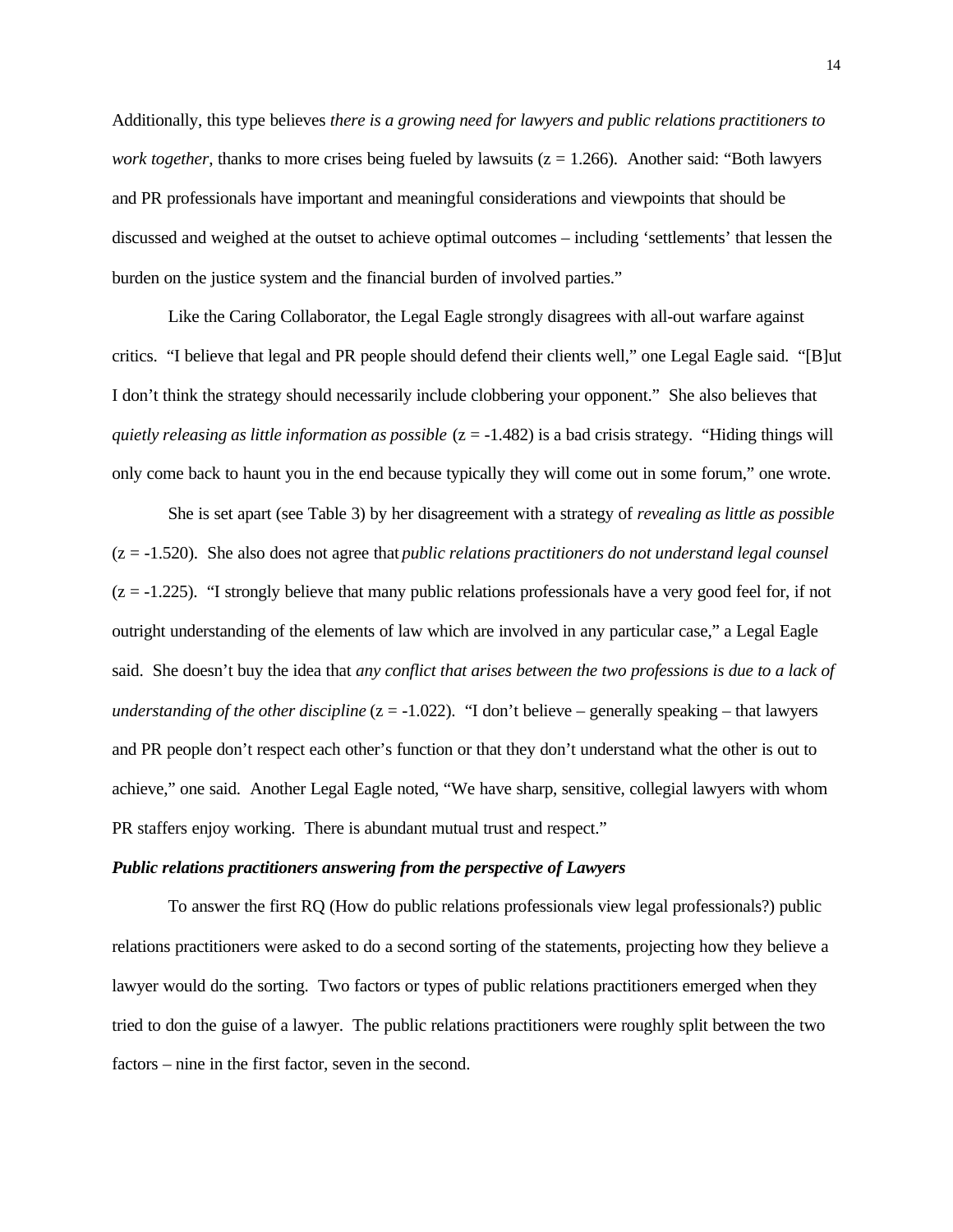| <b>TABLE 3</b> Non-Consensus items between Public Relations practitioners                                    |                                                                                    |                                                                                      |                                                                                                                |  |  |  |  |
|--------------------------------------------------------------------------------------------------------------|------------------------------------------------------------------------------------|--------------------------------------------------------------------------------------|----------------------------------------------------------------------------------------------------------------|--|--|--|--|
|                                                                                                              | <b>Caring Collaborator</b>                                                         |                                                                                      | <b>Legal Eagle</b>                                                                                             |  |  |  |  |
| <b>Most Agree</b>                                                                                            | <b>Most Disagree</b>                                                               | <b>Most Agree</b>                                                                    | <b>Most Disagree</b>                                                                                           |  |  |  |  |
| 22 Conflict between legal<br>and PR comes from not<br>understanding the other's<br>discipline.<br>$z = .874$ | 32 Deny guilt.<br>$z = -1.681$                                                     | 23 There is a growing need<br>for lawyers and PR to work<br>together.<br>$z = 1.266$ | 6 Reveal as little as possible.<br>$z = -1.520$                                                                |  |  |  |  |
|                                                                                                              | 33 The best way to deal with<br>accusers is to talk tough.<br>$z = -1.450$         |                                                                                      | 11 PR professionals don't<br>understand legal counsel.<br>$z = -1.225$                                         |  |  |  |  |
|                                                                                                              | 34 Any communication with<br>any public could hurt a legal<br>case<br>$z = -1.188$ |                                                                                      | 22 Conflict between legal<br>and PR comes from not<br>understanding the other's<br>discipline.<br>$z = -1.022$ |  |  |  |  |

Statements are paraphrased. For complete statements see the Appendix

The Involved Suppressor and Quiet Associate agreed on several statements (see Table 4) – both those at the positive and the negative ends of the spectrum. Again, this high level of agreement indicates a correlation among professionals.

#### *The Involved Suppressor*

This type is made up of five men and four women and accounts for 34% of the variance. The average job tenure among this group is about 18 (18.33) years.

The Involved Suppressor felt strongly that lawyers would agree that they should scrutinize all messages in the course of a crisis and that statements made can prove detrimental during legal proceedings. "My impression is that legal counsel for a company would prefer to review all documents [and] statements as to not weaken the company's legal arguments for later court events," one respondent wrote. "They also feel anything outside preferred texts or rehearsed responses will/may jeopardize later legal proceedings." Another wrote, "Lawyers, even those who understand the importance of public attitudes, want to control everything that's uttered."

The Involved Suppressor thinks that lawyers believe PR increases the risk of legal liability by being too open. "After working with company and other lawyers over the years, it is my strong belief that they feel PR is a 'high risk' factor that often interferes with their legal strategy," said one. His estimation of a lawyerly response (see Table 5) in the face of a crisis is to *say as little as possible and release it as quietly as possible* (z = 1.125). This type also thinks lawyers *don't want PR input when an organization*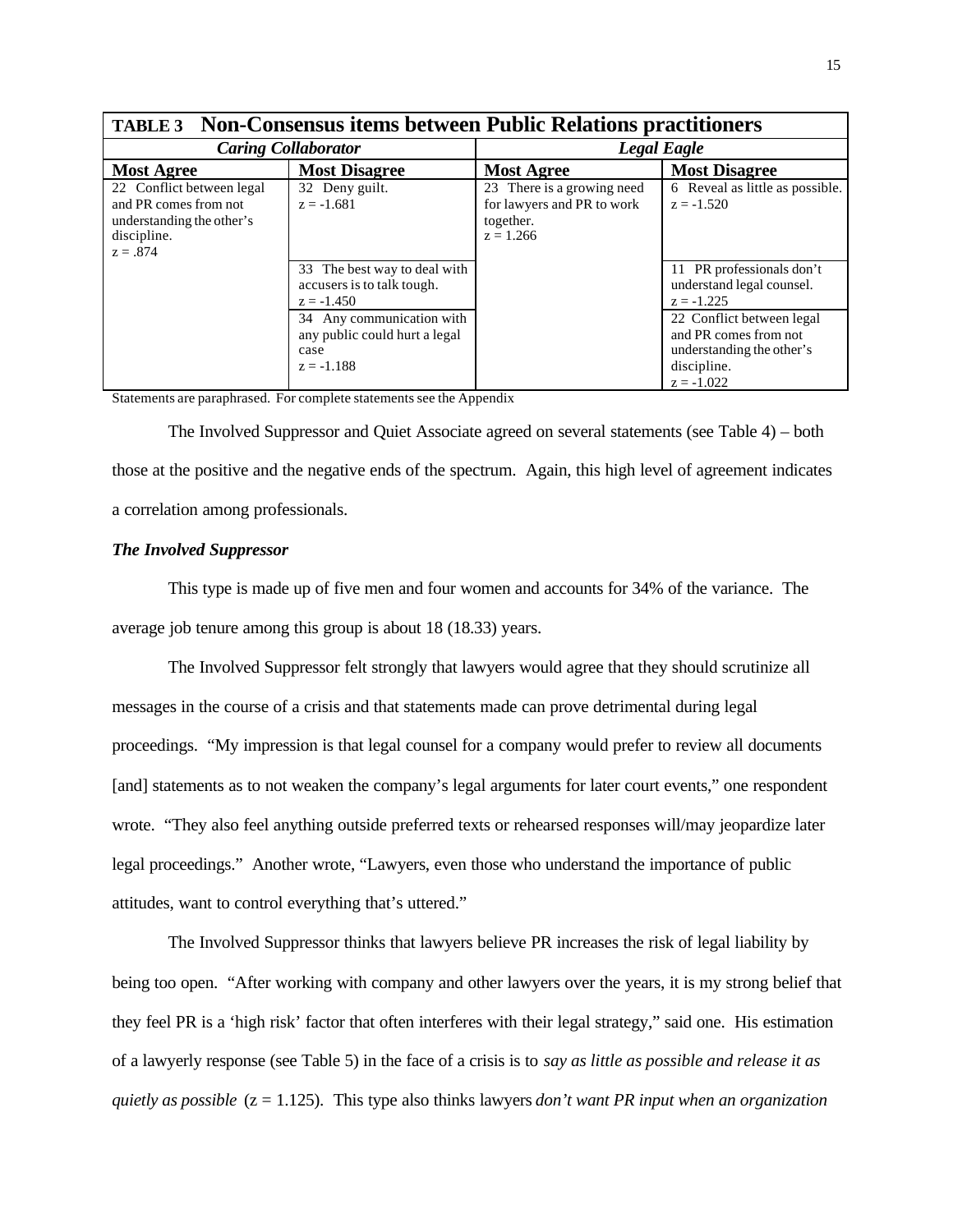*is involved in litigation* ( $z = 1.054$ ). Finally, the Involved Suppressor suspects that a lawyer would strongly agree with a strategy *of revealing as little as possible* (z = 1.001). "I think that lawyers have a tendency to hold their cards close to their chest and anyone who does otherwise is viewed with suspicion," one wrote.

| <b>TABLE 4 Consensus items of PR practitioners' perception of Lawyers</b> |                                                              |  |  |  |
|---------------------------------------------------------------------------|--------------------------------------------------------------|--|--|--|
| <b>Most Agree</b>                                                         | <b>Most Disagree</b>                                         |  |  |  |
| 10 Lawyers should examine all public statements                           | Open disclosure of misdeeds is usually appropriate<br>29     |  |  |  |
| Involved Suppressor, $z = 1.867$                                          | Involved Suppressor, $z = -1.721$                            |  |  |  |
| Quiet Associate, $z = 1.772$                                              | Ouiet Associate, $z = -1.467$                                |  |  |  |
| 3 Statements can prove detrimental in a later legal case                  | Voluntarily admit problems, then announce and<br>30          |  |  |  |
| Involved Suppressor, $z = 1.622$                                          | implement corrections.                                       |  |  |  |
| Quiet Associate, $z = 1.536$                                              | Involved Suppressor, $z = -1.554$                            |  |  |  |
|                                                                           | Quiet Associate, $z = -1.036$                                |  |  |  |
| Legal should be involved in determining message                           | 15 Saying "no comment" is like saying "we're guilty"         |  |  |  |
| Involved Suppressor, $z = 1.611$                                          | Involved Suppressor, $z = -1.360$                            |  |  |  |
| Quiet Associate, $z = 1.832$                                              | Quiet Associate, $z = -1.263$                                |  |  |  |
| 8 Legal risk is greater than the need for PR                              | 16 Talk publicly, early and often                            |  |  |  |
| Involved Suppressor, $z = 1.409$                                          | Involved Suppressor, $z = -1.295$                            |  |  |  |
| Quiet Associate, $z = .903$                                               | Quiet Associate, $z = -1.184$                                |  |  |  |
| 9 PR exposes the company to legal risks by being too open                 | 18 Poor response to a crisis often stems from concern for    |  |  |  |
| Involved Suppressor, $z = 1.269$                                          | legal issues without concern for relationships with publics. |  |  |  |
| Quiet Associate, $z = .987$                                               | Involved Suppressor, $z = -1.231$                            |  |  |  |
|                                                                           | Ouiet Associate, $z = -1.588$                                |  |  |  |
|                                                                           | 12 Lawyers don't understand the importance of public         |  |  |  |
|                                                                           | <i>attitudes</i>                                             |  |  |  |
|                                                                           | Involved Suppressor, $z = -0.798$                            |  |  |  |
|                                                                           | Quiet Associate, $z = -1.842$                                |  |  |  |

Statements are paraphrased. For complete statements see the Appendix.

The Involved Suppressor believes lawyers would strongly disagree that voluntarily admitting a problem, announcing and quickly implementing corrective measures is a good crisis strategy. "It is always important to look at implications of disclosure," said one participant. "While voluntarily admitting may make a company feel good, it is opening itself for potentially even larger problems." This type of PR professional suggests lawyers would think "no comment" is an appropriate response. "Generally, lawyers believe the less said, the better," one Involved Suppressor noted. "That leaves them maximum wiggle room as the facts emerge into a case."

He also has the idea that a lawyer *would not want to acknowledge the concerns of the other side*  $(z = -1.314)$ . "Acknowledging the other sides' 'concerns' may weaken the company's entire case," one responded.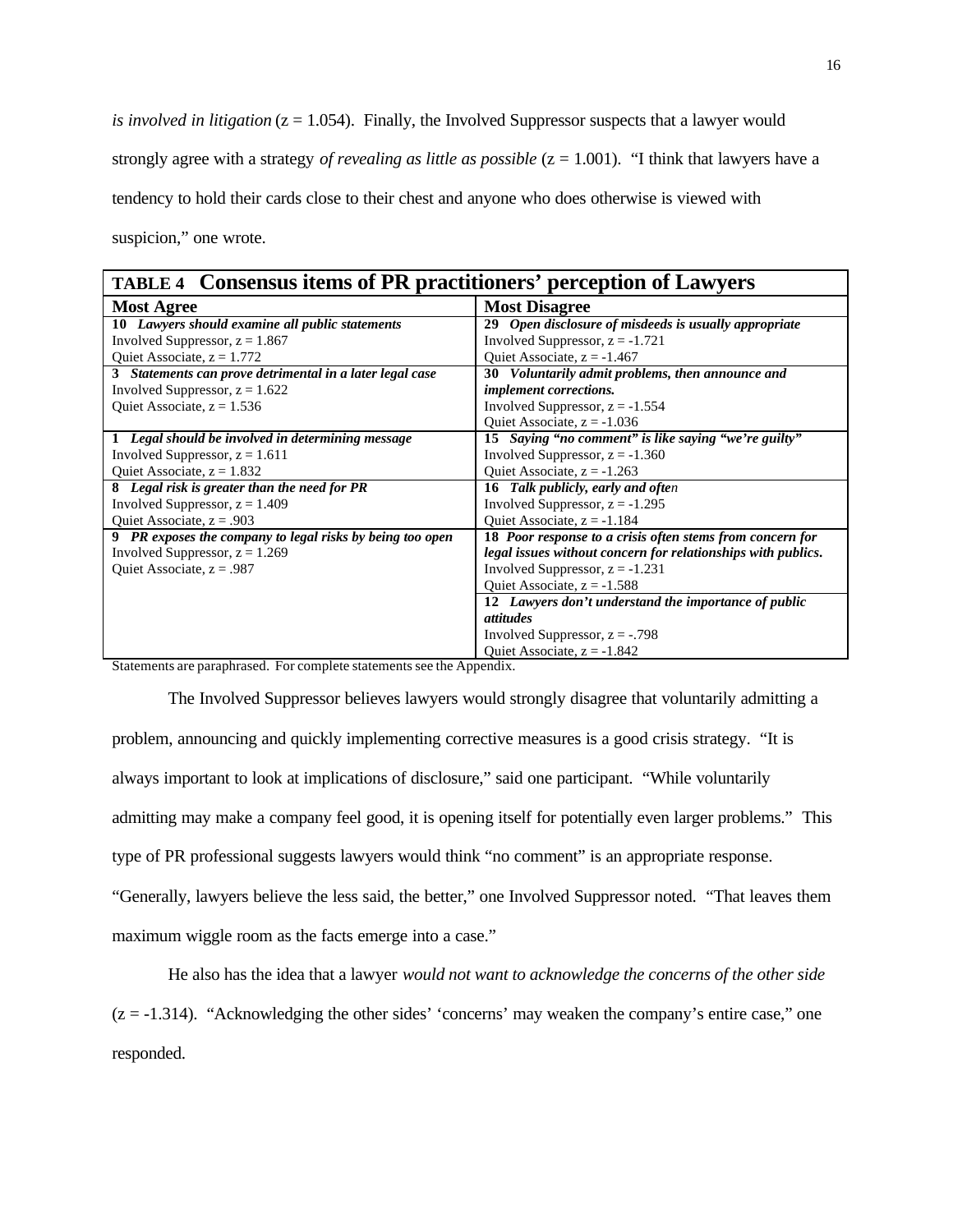"My experience," one wrote, "has been that lawyers play cards close to the vest – and saying anything that comes close to admitting 'guilt' is taboo (because it could result in huge financial judgments). I think lawyers generally feel they do appreciate the 'court of public opinion' – it's just that, generally speaking, there's no financial 'penalty' associated with it."

#### *The Quiet Associate*

The Quiet Associate is a profile of four men and three women and explains 30% of the variance. The professionals in this factor have average job tenure of about 15 (15.40) years.

When trying to anticipate a lawyerly response to the statements, this type most strongly agrees that legal counsel should be involved in determining message. "The potential for a given crisis to spawn legal action is great," one said. "Thus it only makes sense that the legal function should be scrutinizing anything the company is saying publicly and that companies need to be very careful they don't incriminate themselves by making some unfortunate statement that could have huge adverse future liability implications."

The Quiet Associate (see Table 5) says lawyers agree *public relations professionals need to be educated about legal issues and procedures*  $(z = 1.437)$ *. This type finally believes lawyers think any public communication can jeopardize an organization's case*  $(z = 1.008)$ . "I don't think PR people really understand the importance of considering the legality of public statements, written or oral," said one PR participant, donning the legal hat. "People could sue or misinterpret what is said or written so having legal input is imperative in all communications, especially during a crisis."

The Quiet Associate most strongly disagrees, looking through the eyes of a lawyer, that lawyers don't understand public attitudes. The Quiet Associate thinks a lawyer would strongly disagree with the idea that a poor crisis response rises from excessive concern for legal issues at the expense of relationships with publics. "Although lawyers can become myopic in their approach, they usually have a fairly keen sense of public attitudes and public opinion," one said. "Smart lawyers know that a case can be lost if the public becomes vocal and mobilized."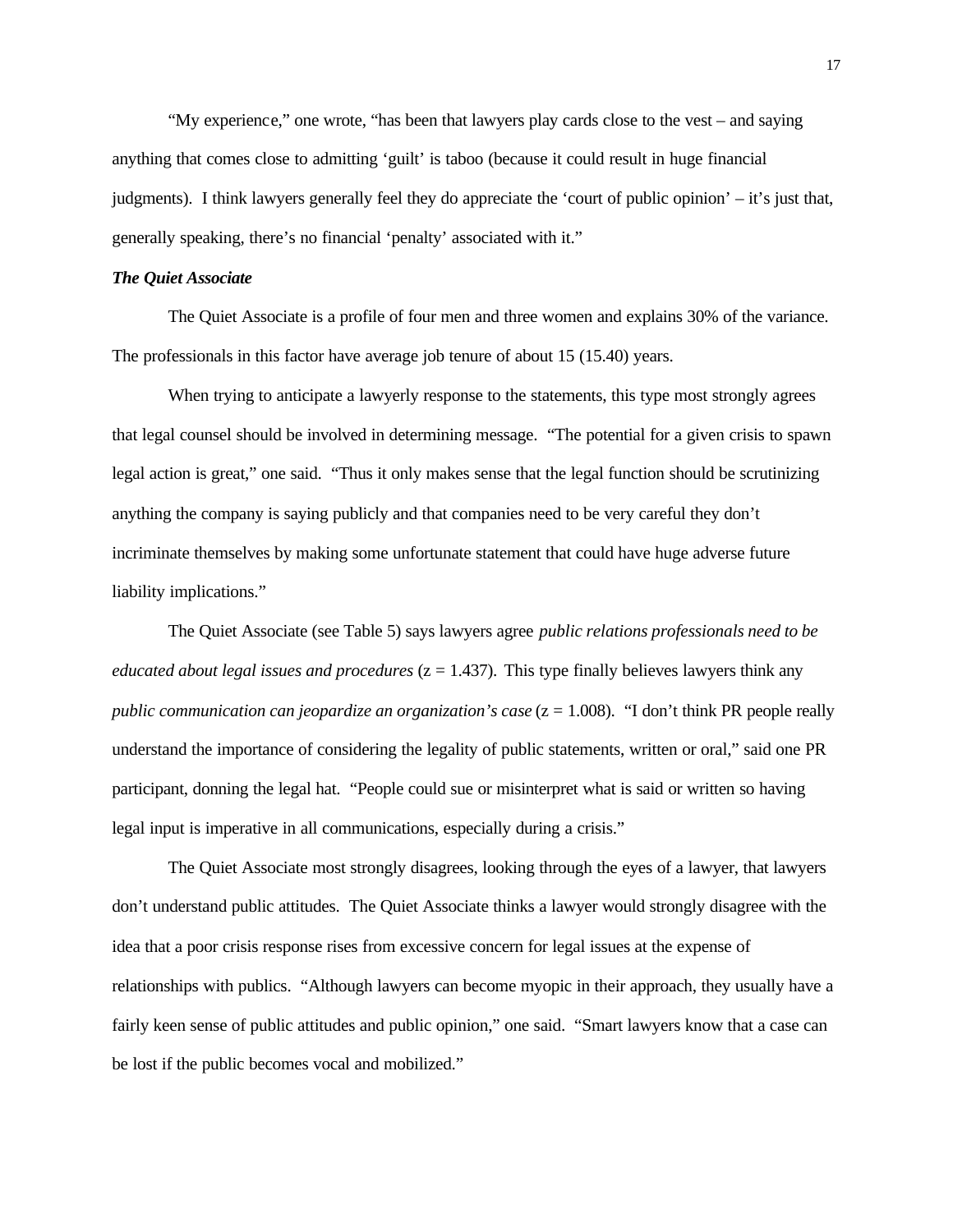She also thinks that lawyers would reject visibly defending yourself by talking publicly. One said, "It is safest to say as little as possible. Also, admitting misdeeds can compromise the company's legal standing."

The Quiet Associate believes lawyers disagree that they *encroach on PR ground in times of crisis*  $(z = -1.182)$ . One participant noted, "For maximum protection against costly future litigation it is essential that legal counsel be involved from the outset in any crisis situation. It is precisely this early involvement of legal counsel and their intense scrutiny of even the smallest tactical maneuver in time of company crisis that makes the critical difference between responding effectively and shooting oneself in the foot."

Finally, the Quiet Associate believes a lawyerly response would be to disagree that *when legal and public relations counsel conflict, an organization achieves legal goals but loses public support*

 $(z = -.934)$ .

| Non-Consensus items in PR practitioners' perception of Lawyers<br><b>TABLE 5</b>         |                                                                  |                                                                                                                  |                                                                                                                                               |  |  |  |
|------------------------------------------------------------------------------------------|------------------------------------------------------------------|------------------------------------------------------------------------------------------------------------------|-----------------------------------------------------------------------------------------------------------------------------------------------|--|--|--|
| <b>Involved Suppressor</b>                                                               |                                                                  |                                                                                                                  | <b>Ouiet Associate</b>                                                                                                                        |  |  |  |
| <b>Most Agree</b>                                                                        | <b>Most Disagree</b>                                             | <b>Most Agree</b>                                                                                                | <b>Most Disagree</b>                                                                                                                          |  |  |  |
| 31 Say as little as possible as<br>quietly as possible.<br>$z = 1.125$                   | 5 Acknowledge the concerns of<br>the other side.<br>$z = -1.314$ | 19 PR professionals must<br>become educated about legal<br><i>ssues</i><br>$z = 1.437$                           | 2 Legal encroaches on PR<br>during crises<br>$z = -1.182$                                                                                     |  |  |  |
| 14 When embroiled in actual<br>litigation, PR should have little<br>input<br>$z = 1.054$ | 4 Conduct all-out warfare<br>against critics.<br>$z = -0.747$    | 34 Any communication with<br>any public could hurt a legal case<br>$z = 1.008$                                   | 28 After a conflict between<br>legal and PR, the organization<br>usually achieves its legal goals<br>but loses public support.<br>$z = -.934$ |  |  |  |
| 6 Reveal as little as possible.<br>$z = 1.001$                                           |                                                                  | 24 PR and legal functions often<br>offer competing approaches to<br>problem-solving in a conflict.<br>$z = .831$ |                                                                                                                                               |  |  |  |

Statements are paraphrased. For complete statements see the Appendix

#### *Legal Counsel*

Fourteen lawyers, representing a wide diversity of backgrounds, broke into two factors. Within the two types, five agreement statements in common percolate to the top. Likewise, the two factors share three disagreement statements in common at the bottom. Like the public relations practitioners, lawyers showed remarkable consensus on the statements with which they most agreed and most disagreed (see Table 6).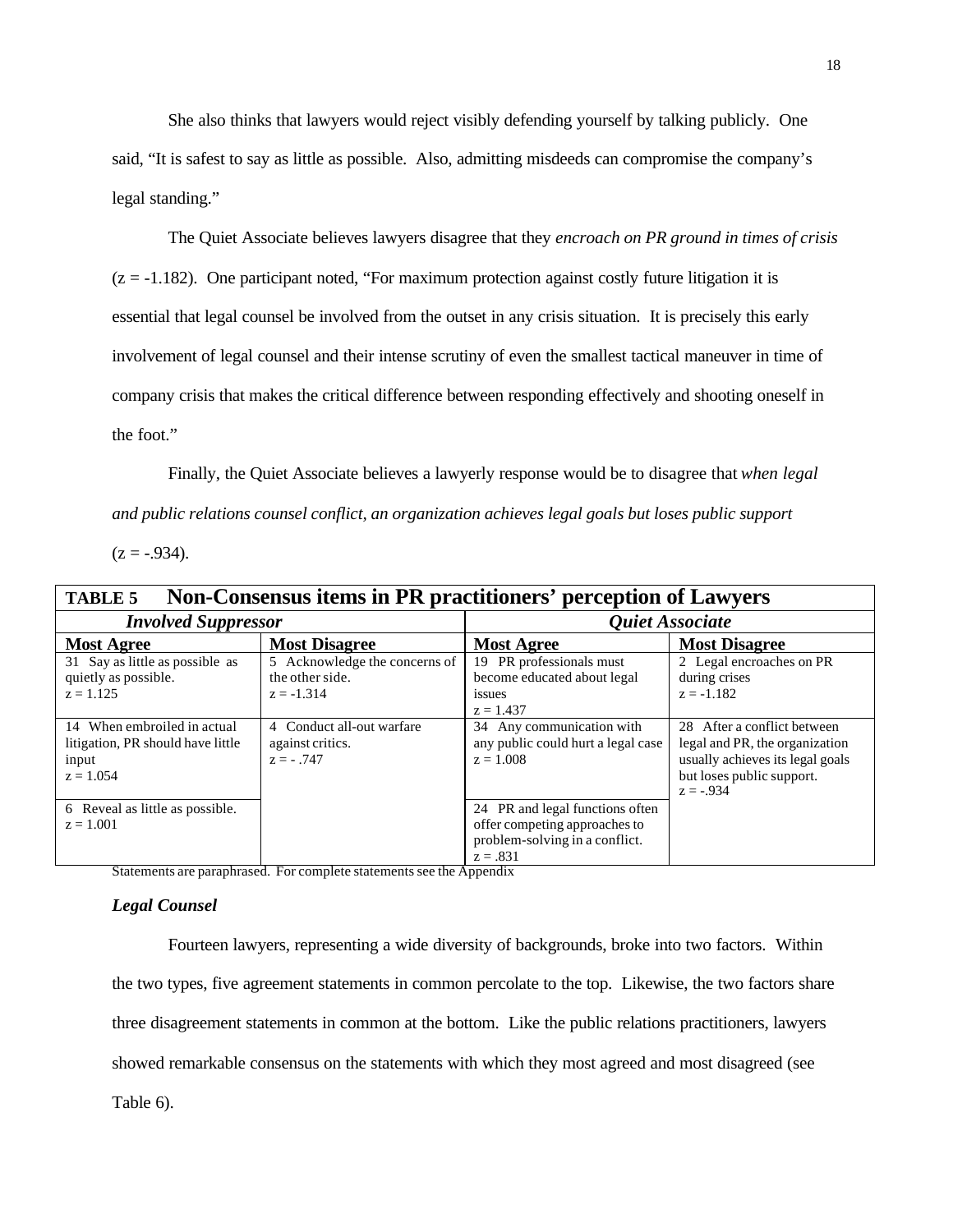| <b>Consensus items of Lawyers</b>                            |
|--------------------------------------------------------------|
| <b>Most Disagree</b>                                         |
| Conduct all-out warfare against critics                      |
| Cooperative Colleague, $z = -1.740$                          |
| Confrontational Counselor, $z = -1.549$                      |
| 34 Any communication with any public could hurt a legal case |
| Cooperative Colleague, $z = -1.516$                          |
| Confrontational Counselor, $z = -0.922$                      |
| 13 PR has no place in the legal arena                        |
| Cooperative Colleague, $z = -1.496$                          |
| Confrontational Counselor, $z = -1.467$                      |
|                                                              |
|                                                              |
|                                                              |
|                                                              |
|                                                              |
|                                                              |
| $\mathbf{1}$                                                 |
| $\lambda$ 1 $\lambda$                                        |

Statements are paraphrased. For complete statements see the Appendix

#### *The Cooperative Colleague*

This type consists of an equal distribution of men and women – four each – and accounts for 37% of the variance. The average number of years in their career is 19.71.

The Cooperative Colleague believes the public relations specialist should be involved early in the face of a crisis. "Because I am not a dentist, I don't do my own dentistry," one wrote. "I recognize that handling a crisis is an area of specialization. It involves a combination of media savvy, knowing what messages should be given to the public, to avert outrage. A legal crisis is a business risk, primarily, and a legal risk secondarily."

The Cooperative Colleague (see Table 7) believes *legal counsel should scrutinize all public messages* in the face of a crisis (z = 1.011). She thinks *corporate images as well as legal liability should be assessed* (z = 1.283). The Cooperative Colleague believes that *concerns of the other side need to be acknowledged*  $(z = 1.001)$ . "[T]he best way to handle any situation and to work toward resolution, is to understand the issues of the other side and to have demonstrated positive action in a crisis," said one Cooperative Colleague. Another wrote: "By acknowledging the concerns of the other side you can often avoid or minimize litigation."

The Cooperative Colleague strongly disagrees with the strategy of conducting all-out warfare. "There is seldom any legal benefit in conducting all-out warfare against critics," one said. She does not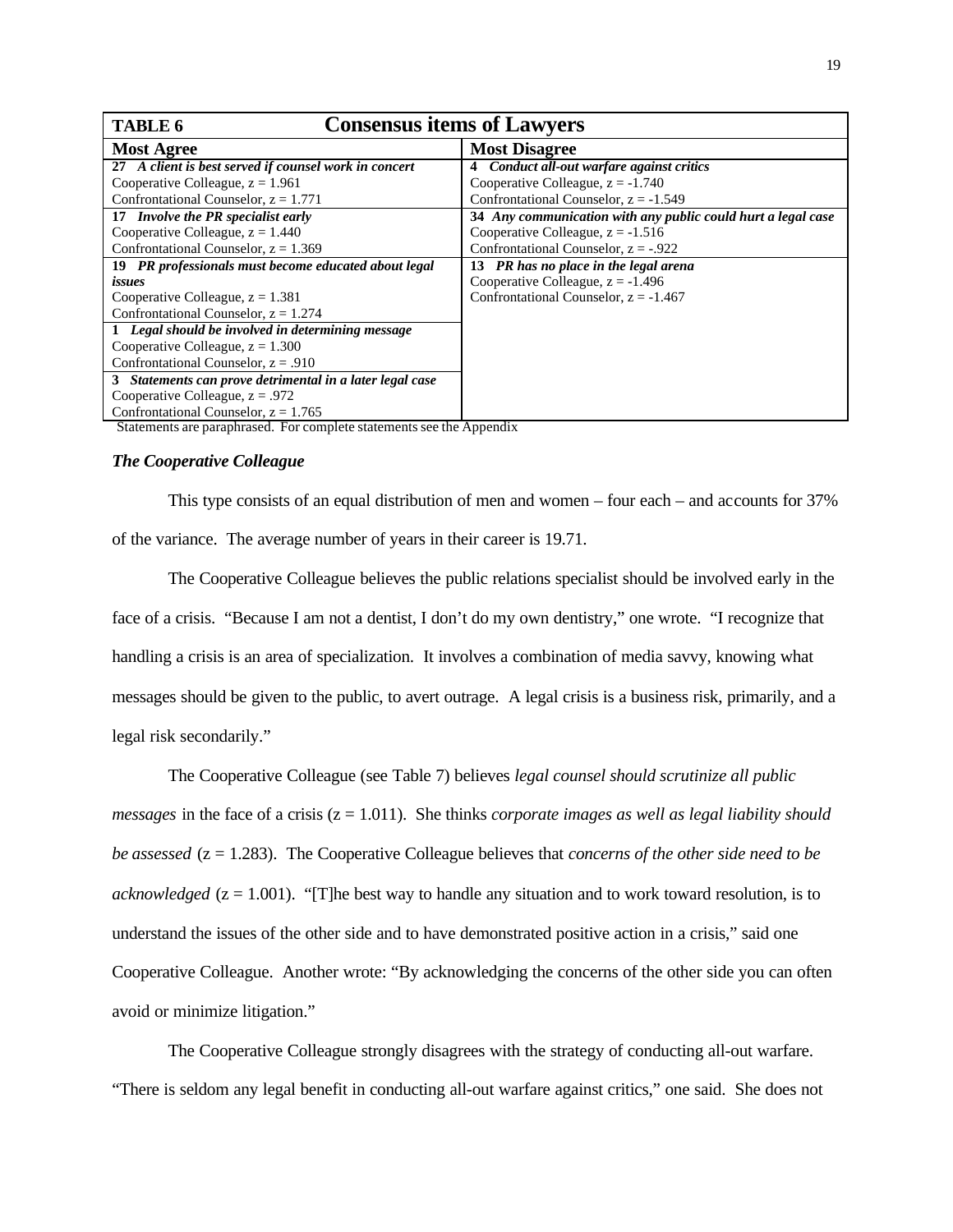believe the *best way to deal with accusers is by talking tough* (z = -1.392). "[Conducting all-out warfare] can be the most troublesome temptation both legal and public relations counsel must cope with within an organization," one wrote. "All legal matters have public relations as well as strictly legal consequences so I strongly disagree [that public relations has no place in the legal arena]."

This type disagrees that *public relations counsel should have little input when an organization is embroiled in actual litigation* ( $z = -1.388$ ). "Strictly legal responses, covering [tail] and saying 'no comment' is usually inimical to public perception," wrote one. "That kind of response can – if lawyers have it all their way – inflate the sense of public outrage and become a crisis itself." In a similar vein, the Cooperative Colleague does not agree that in most cases the *legal risk outweighs the need for public communication* ( $z = -1.018$ ). "PR and lawyers must work together, according to a fair role description," said a Cooperative Colleague. "And that means, lawyers should not simply muscle and muzzle, but counsel collaboratively, and helpfully." Finally, this type disagrees with the idea of *revealing as little as possible* (z = -967) and *revealing as little information as possible as quietly as possible* (z = -.885). One wrote, "If you say nothing, the public will assume the worst about a situation. Carefully crafted, accurate disclosure can do a tremendous amount of good for business."

# *The Confrontational Counselor*

This type, made up of four men and one woman, accounts for 23% of variance. The average length of this lawyer's career is 17.20 years.

Like the Cooperative Colleague (see Table 6), the Confrontational Counselor most strongly agrees that a client is best served if communications and legal counsel work in concert. One wrote: "The need to work in concert is imperative where mistakes and misjudgments are spread instantly and magnified by media attention. However, the concerns of counsel are rightly placed with legal exposure and liability, which usually mandate a limited disclosure of facts and then usually in a private setting. The PR person's view is wider, and based on spreading a message to the public. Only good can come from both being exposed to the other soon and frequently."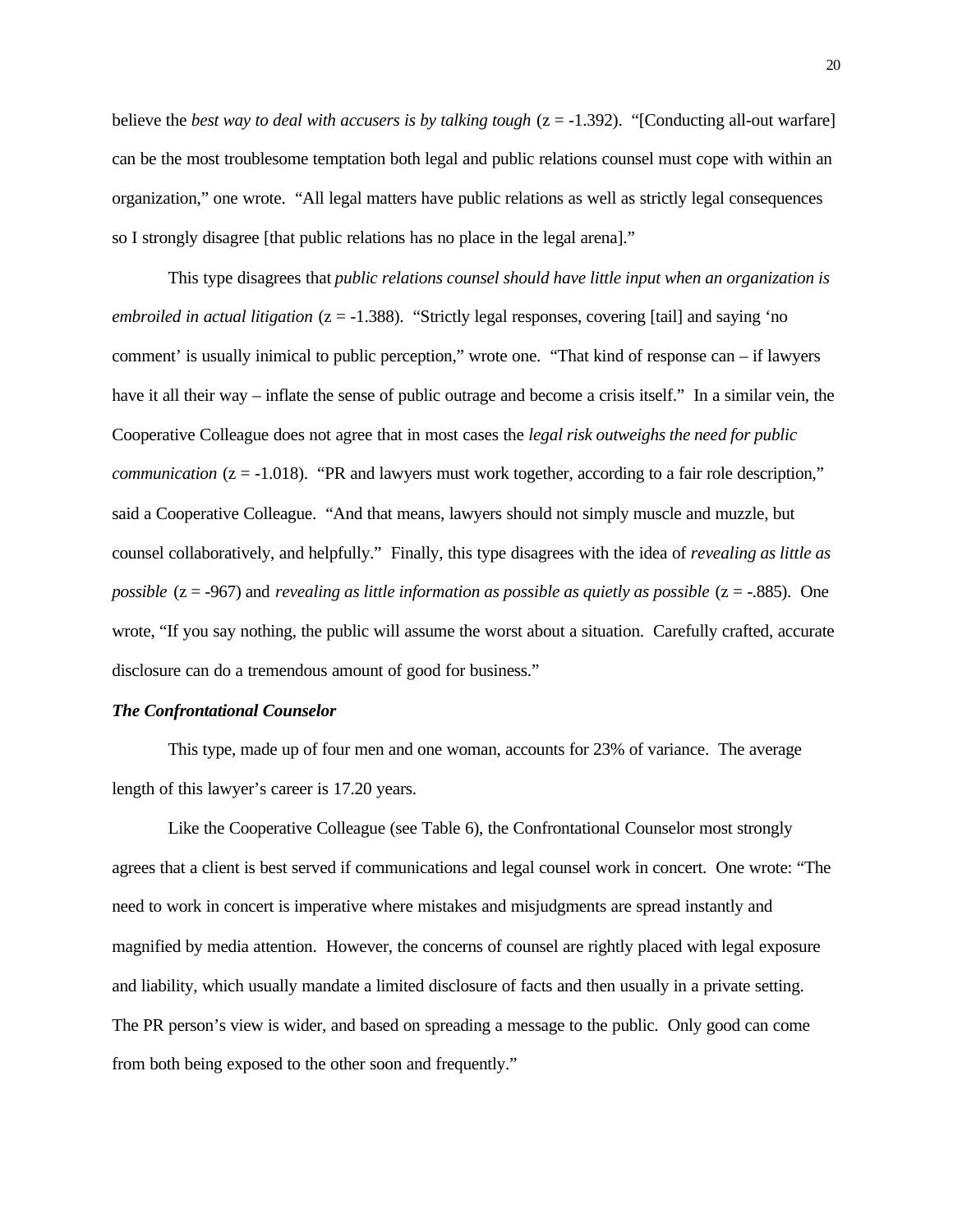The Confrontational Counselor is much stronger than Cooperative Colleague in his belief that statements made can prove detrimental in a later legal proceeding. "[This] relates to the rules of evidence and specifically admissions against interests," wrote one. "These rules require lawyers to counsel against admissions of culpability. Any legal relationship is best served when client and counselor work together." Another said, "There's a reason for the fifth amendment and that is the reason." Still another wrote: "Litigation concerns should be paramount during the litigation with public relations concerns in the background. Traditionally, the less said the better. Although [the idea that statements can prove detrimental in later legal proceedings] may not *always* be the case, from personal experience, I know it to be true."

The significant difference between these two types appears in a few statements (see Table 7). The Confrontational Counselor strongly agrees that because *so many crises are created by lawsuits there is an increasing need for legal and PR counsel to work together*  $(z = 1.069)$ . "A multi-disciplinary team is the best approach for effective problem solving," one wrote. "Any approach that favors one perspective without due consideration of competing perspectives is incomplete and more likely to fail."

He also strongly believes you should *deny guilt*  $(z = 1.019)$ . Finally, the Confrontational Counselor strongly agrees that *public relations and legal functions often offer competing and adversarial approaches to conflict problem solving* ( $z = .936$ ). "In a legal crisis, counsel should drive decisionmaking with input from PR experts," another said.

A distinguishing quality of this type is his strong disagreement with the idea that *saying "no comment" is tantamount to saying "we're guilty"*  $(z = -1.751)$ . "There is no need, from a legal perspective, to give plaintiff's counsel evidence in a lawsuit. 'No comment' is the safest from this legal perspective," said one Confrontational Counselor. Another wrote: "The short term pain experienced from a limited or non-disclosure of any facts is almost always better than an open approach, especially in the early stages of an ill-defined crisis. 'No comment' is clearly not an admission and, properly backed by reassuring statements of future disclosure, is best."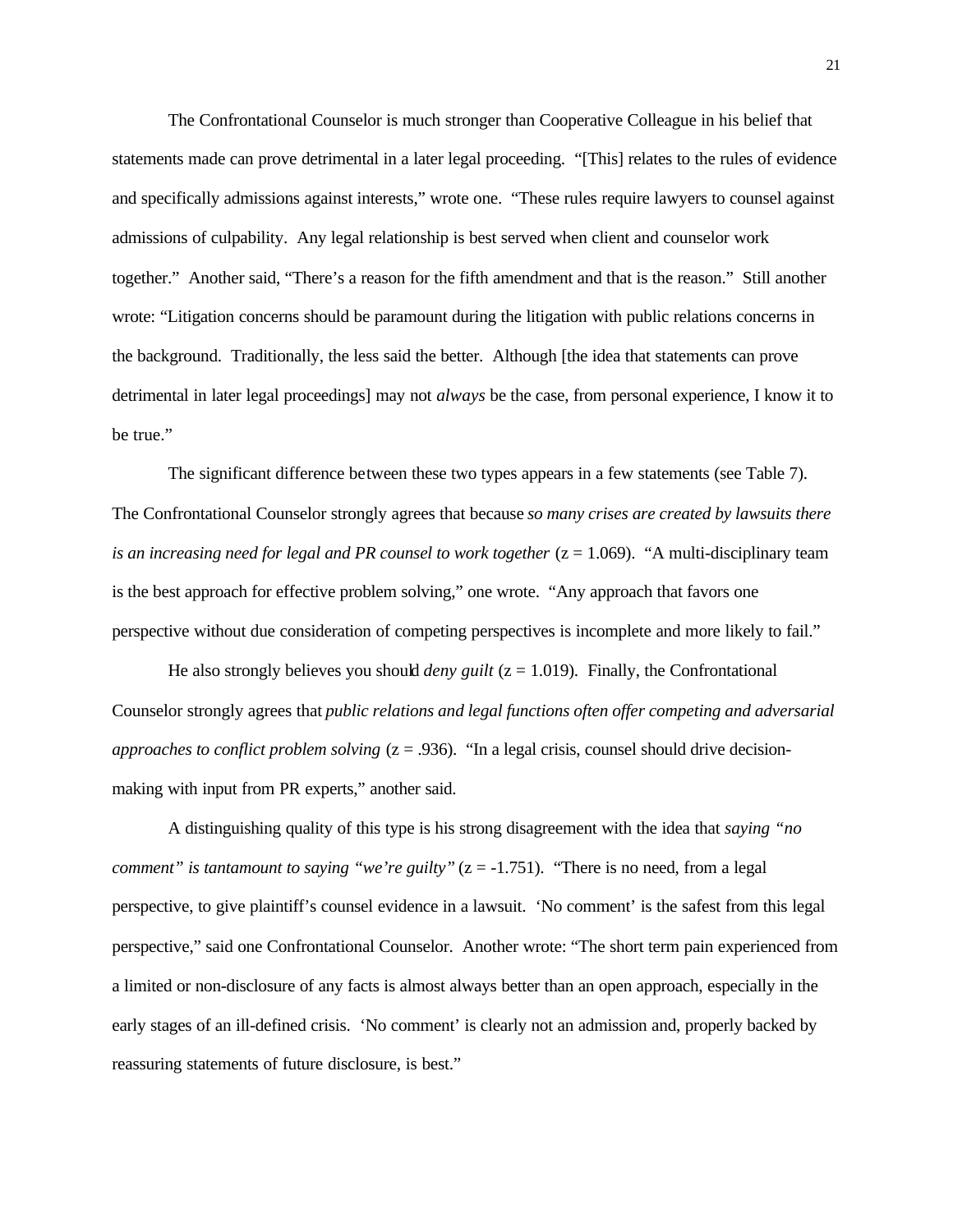The Confrontational Counselor doesn't believe that public relations has no place in the legal arena or that *lawyers don't understand the importance of public attitudes*  $(z = -1.195)$ . One wrote: "As a lawyer, I recognize that I lack the ability (personally and ethically) to alone advocate the importance of public image outside of the Court. PR experts have been indispensable to me in managing legal crises for clients." He strongly disagrees that *conflicts between the professions arise out of jealousy* (z = -1.045) or *a lack of respect* (z = -1.030). Finally, this type does not believe *that legal counsel encroaches on public relations in times of crisis*  $(z = -1.008)$ .

| <b>Non-Consensus items between Lawyers</b><br><b>TABLE 7</b>                         |                                                                                    |                                                                                            |                                                                                                 |  |  |
|--------------------------------------------------------------------------------------|------------------------------------------------------------------------------------|--------------------------------------------------------------------------------------------|-------------------------------------------------------------------------------------------------|--|--|
|                                                                                      | Cooperative Colleague                                                              | <b>Confrontational Counselor</b>                                                           |                                                                                                 |  |  |
| <b>Most Agree</b>                                                                    | <b>Most Disagree</b>                                                               | <b>Most Agree</b>                                                                          | <b>Most Disagree</b>                                                                            |  |  |
| 7 Assess corporate image as<br>well as legal liability.<br>$Z = 1.283$               | 33 The best way to deal with<br>accusers is to talk tough<br>$Z = -1.392$          | 23 There is a growing need<br>for lawyers and PR to work<br>together<br>$Z = 1.069$        | 15 Saying "no comment" is<br>like saying "we're guilty"<br>$Z = -1.751$                         |  |  |
| 10 Lawyers should examine<br>all public statements during a<br>crisis<br>$Z = 1.011$ | 14 When embroiled in<br>litigation, PR should have<br>little input<br>$Z = -1.388$ | 32 Deny guilt.<br>$Z = 1.019$                                                              | 12 Lawyers don't<br>understand the importance of<br>public attitudes<br>$Z = -1.195$            |  |  |
| 5 Acknowledge the concerns<br>of the other side.<br>$Z = 1.001$                      | 8 Legal risk is greater than<br>the need for PR<br>$Z = -1.018$                    | 24 PR and legal offer<br>competing approaches to<br>conflict problem solving<br>$Z = .936$ | 20 Conflict between legal &<br>PR arises out of jealousy<br>$Z = -1.045$                        |  |  |
|                                                                                      | 6 Reveal as little as possible.<br>$Z = -.967$                                     |                                                                                            | 21 Conflict between legal<br>and PR functions arise out of<br>a lack of respect<br>$Z = -1.030$ |  |  |
|                                                                                      | Say as little as possible<br>31<br>as quietly as possible<br>$Z = -.885$           |                                                                                            | 2 Legal encroaches on PR<br>during crises<br>$Z = -1.008$                                       |  |  |

Statements are paraphrased. For complete statements see the Appendix

# *Lawyers answering from the perspective of public relations practitioners*

To answer the second RQ (How do legal professionals view public relations professionals?), the lawyers in the study were asked to sort the statements a second time, trying to respond as they believe public relations practitioners would. A factor analysis of these responses yielded two types of lawyers. The two types were in consensus on their strong agreement with four statements (see Table 8). Likewise, they shared strong disagreement on five statements.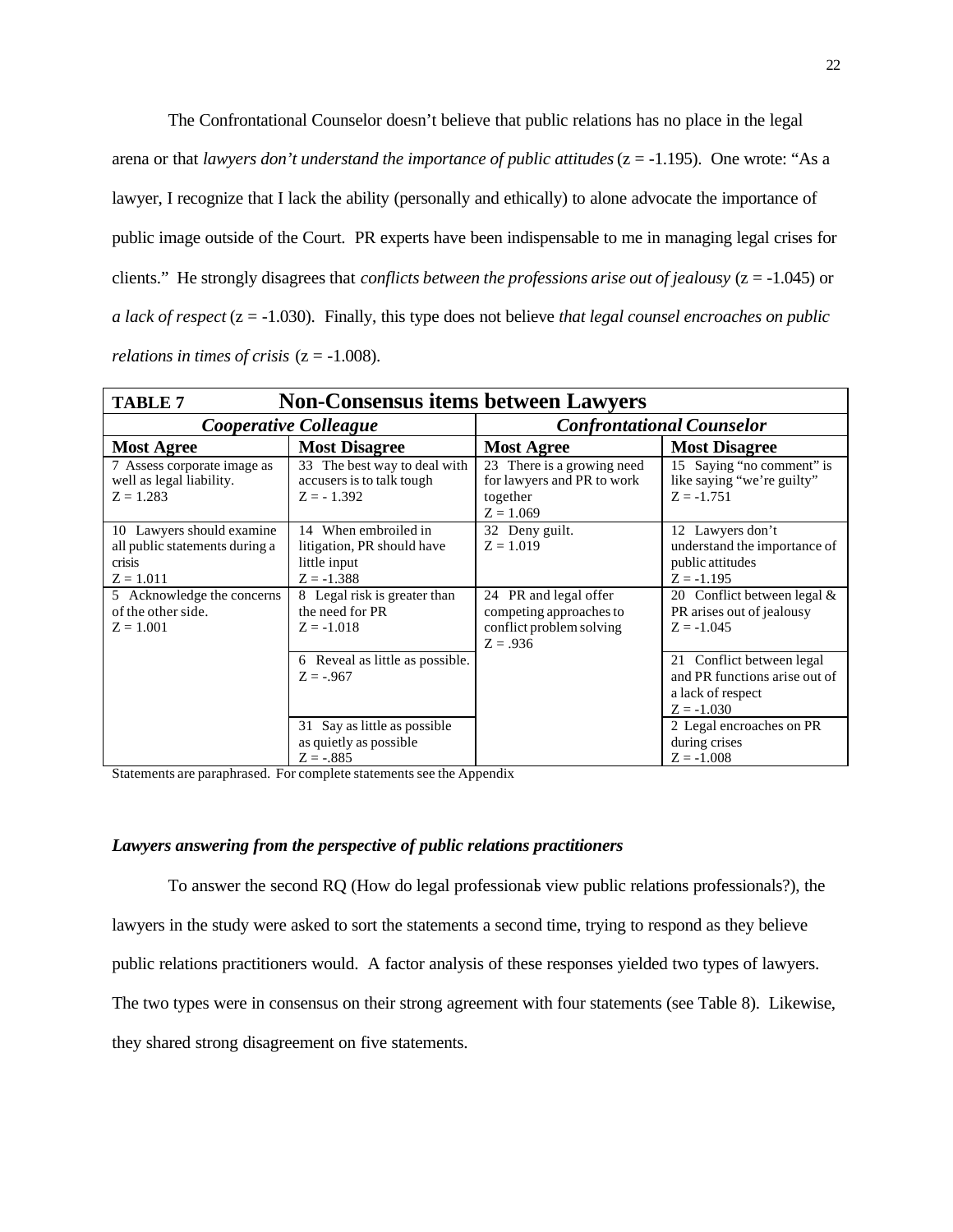| <b>TABLE 8</b> Consensus items of Lawyers' perceptions of PR practitioners |                                                           |  |  |  |
|----------------------------------------------------------------------------|-----------------------------------------------------------|--|--|--|
| <b>Most Agree</b>                                                          | <b>Most Disagree</b>                                      |  |  |  |
| 17 Involve the PR specialist early                                         | 13 PR has no place in legal arena                         |  |  |  |
| Suspicious Meddler, $z = 1.645$                                            | Suspicious Meddler, $z = -1.813$                          |  |  |  |
| Conscientious Communicator, $z = 1.709$                                    | Conscientious Communicator, $z = -1.250$                  |  |  |  |
| 7 Assess image as well as legal liability                                  | When embroiled in litigation, PR should have little<br>14 |  |  |  |
| Suspicious Meddler, $z = 1.502$                                            | <i>input.</i>                                             |  |  |  |
| Conscientious Communicator, $z = 1.086$                                    | Suspicious Meddler, $z = -1.598$                          |  |  |  |
|                                                                            | Conscientious Communicator, $z = -1.325$                  |  |  |  |
| 27 A client is best served if counsel work in concert                      | 34 Any communication with any public could hurt a legal   |  |  |  |
| Suspicious Meddler, $z = 1.357$                                            | case                                                      |  |  |  |
| Conscientious Communicator, $z = 2.012$                                    | Suspicious Meddler, $z = -1.281$                          |  |  |  |
|                                                                            | Conscientious Communicator, $z = -2.012$                  |  |  |  |
| 23 There is a growing need for lawyers and PR to work                      | 31 Say as little as possible as quietly as possible       |  |  |  |
| together                                                                   | Suspicious Meddler, $z = -1.029$                          |  |  |  |
| Suspicious Meddler, $z = 1.101$                                            | Conscientious Communicator, $z = -1.417$                  |  |  |  |
| Conscientious Communicator, $z = .942$                                     |                                                           |  |  |  |
|                                                                            | 6 Reveal as little as possible                            |  |  |  |
|                                                                            | Suspicious Meddler, $z = -.936$                           |  |  |  |
|                                                                            | Conscientious Communicator, $z = -1.022$                  |  |  |  |

Statements are paraphrased. For complete statements see the Appendix

#### *The Suspicious Meddler*

This factor accounts for 49 percent of the explained variance and includes 11 of the 14 participant lawyers. These lawyers, on average, have been practicing 13.5 years.

This lawyer believes a public relations professional would most resound with the statement that PR should be involved early in the process. One wrote: "PR has to be considered a separate discipline with co-existing but separate concerns and means. Legal concerns cannot automatically pre-empt PR considerations if the company is to function in the commercial public arena, as opposed to the purely legal arena."

She also thinks a public relations practitioner would strongly embrace the idea that *a company's poor crisis response is due to being overly concerned with legal issues and being unconcerned about relationships with publics* ( $z = 1.554$ ) (see Table 9). "I think PR professionals believe that lawyers have too much influence over matters that can influence public perception in the context of legal proceedings or conflicts," one wrote. "A good PR professional would advocate for giving the company's public image equal standing, at least, with its legal position in a given matter."

This lawyer thinks PR practitioners agree *that legal counsel encroaches on public relations ground in times of crisis* (z = 1.196). She also suggests that public relations professionals believe that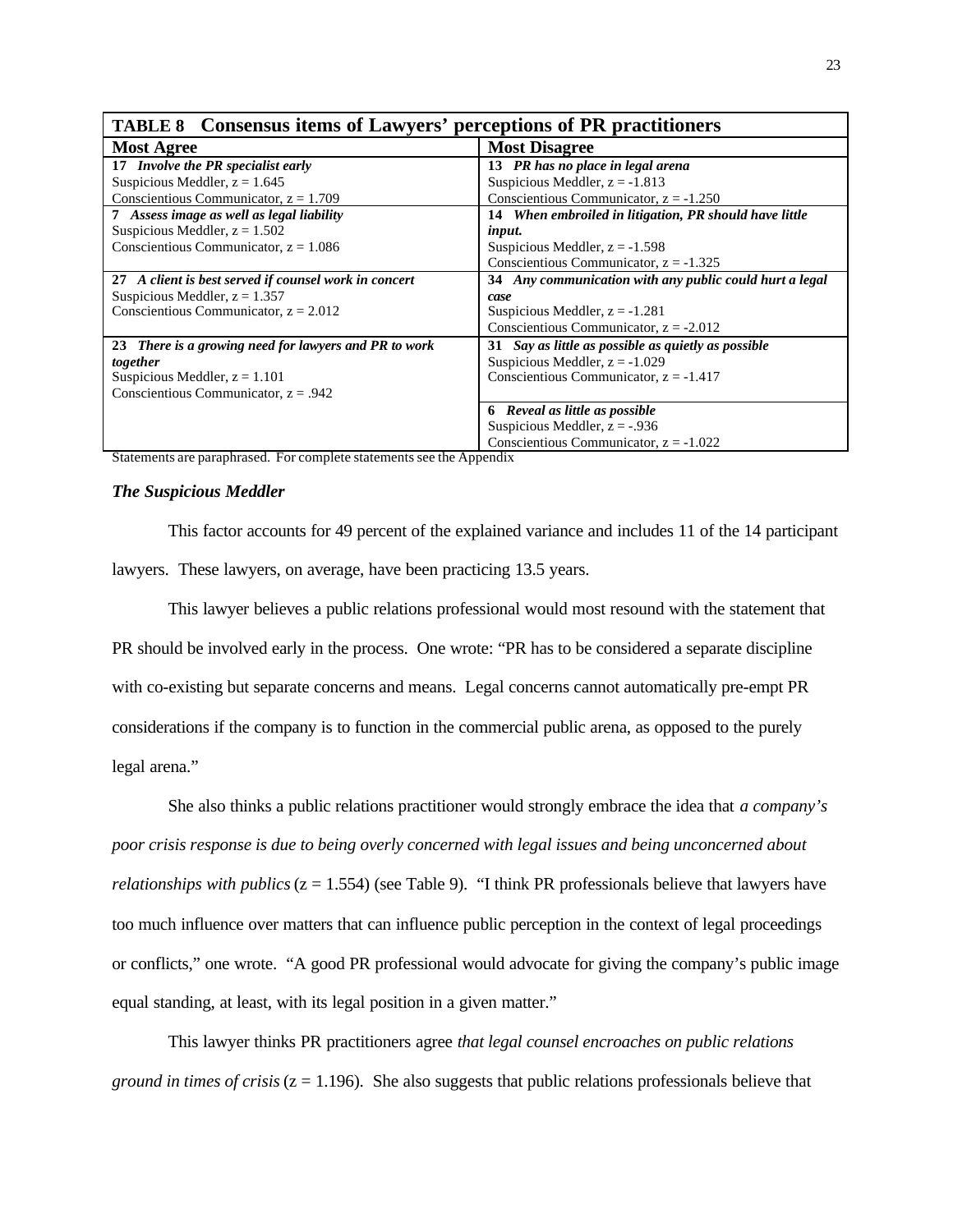*lawyers don't understand the importance of public attitudes* ( $z = 1.131$ ). "I have observed several instances how lawyers spoil the message to the public, embarrass the company even," one wrote. "As a PR manager, crisis response is my patch: 'Lawyers: bug off!'"

Finally, this legal type suggests that public relations counsel would agree there is a growing need for legal and PR counsel to cooperate. One Suspicious Meddler said: "Too often lawyers are only concerned about a particular lawsuit and they fail to see or acknowledge the 'big picture.' In order to be effective, both legal and public relations must find a way to work together."

The Suspicious Meddler believes public relations personnel would most strongly disagree with the idea that public relations has no place in the legal arena. "PR counsel has to be involved from the beginning," one lawyer said, "to temper and inform the sometimes short-sighted considerations of legal counsel."

 This type of lawyer thinks PR counsel would strongly disagree that *the legal risk is greater than the need for public communications, in most cases*  $(z = -1.481)$ . "PR would value communication over legal risk," said one. She also suggests strong disagreement with the statement that *public relations professionals expose an organization to legal liability by being too open* (z = -1.204). "While information must be intelligently released, well-timed and truthful statements can reduce the fever-pitch generated by crises and eliminate the need for legal involvement in the first place," one said.

The Suspicious Meddler thinks a public relations practitioner would disagree that *lawyers should scrutinize all public statements during a crisis* (z = -1.103). "If lawyers scrutinize all communications, often the process gets too bogged down, while legal carefully examines each word and phrase," one said. "Sometimes it is more important to respond quickly, even if it means acknowledging error."

#### *The Conscientious Communicator*

Only three lawyers, all men, loaded on this factor. But they had substantial experience, practicing an average of 32.33 years. This type accounts for 21% of variance.

The Conscientious Communicator agrees with the Suspicious Meddler that public relations practitioners would strongly agree a client is best served if the two professions work together and early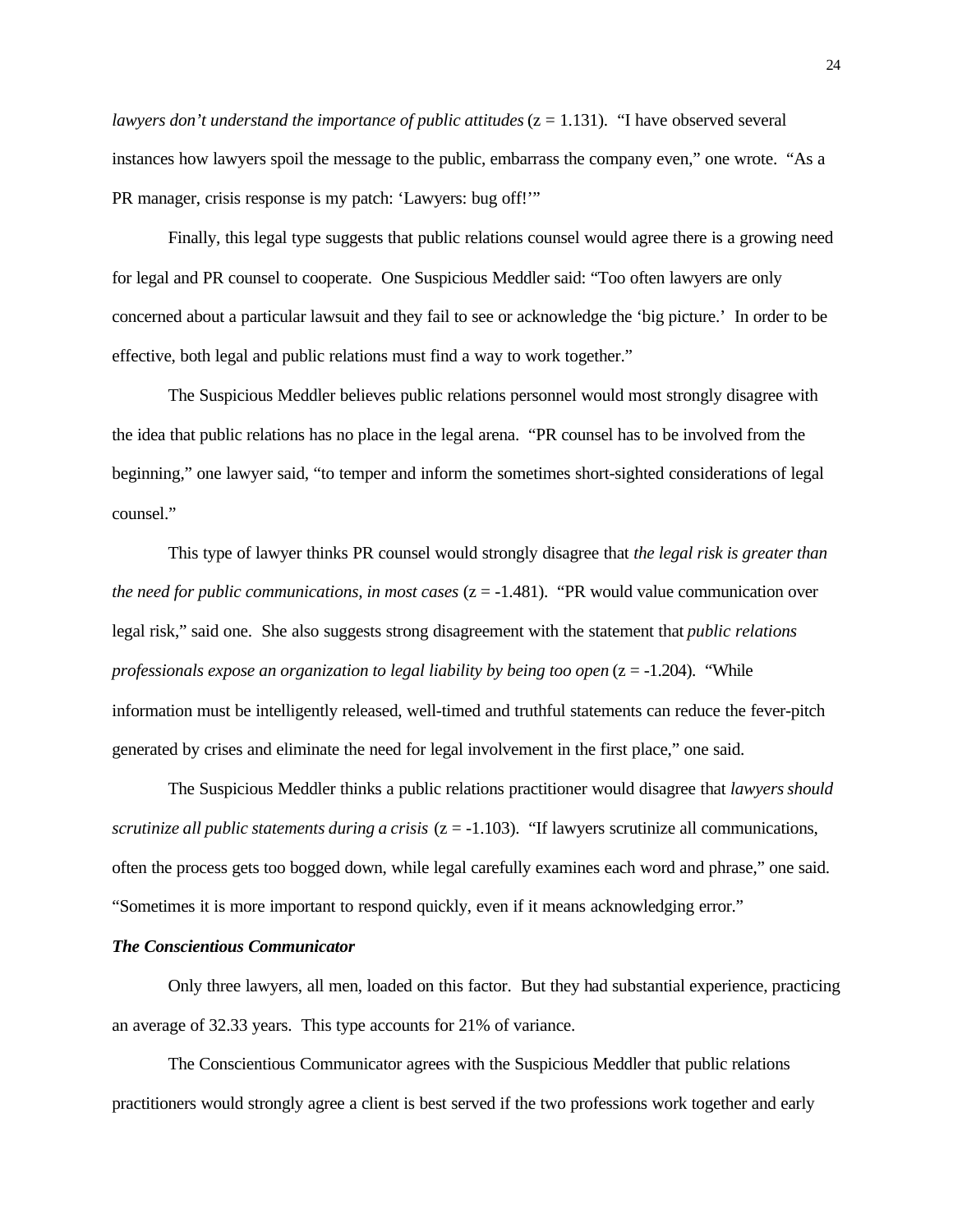(see Table 8). Where this type differs from the previous type is in his belief that public relations personnel would agree that *voluntarily admitting a problem and announcing and quickly implementing corrections is the best way to deal with a crisis*  $(z = 1.628)$  (see Table 9). Another differentiation is his thinking that public relations professionals would agree that *PR should be educated in legal issues and procedures*  $(z = 1.109)$ .

The Conscientious Communic ator thinks PR professionals would most strongly disagree with the idea that any communication with any public can damage an organization's legal case. Where this type most disagrees with the previous type is with the idea of *conducting all-out warfare against critics* (z = -1.189) and *talking tough with accusers* (z = -1.097). The Conscientious Communicator also disagrees with *visibly defending yourself by talking publicly, early and often* ( $z = -0.954$ ).

| Non-Consensus items in Lawyers' perception of PR practitioners<br><b>TABLE 9</b> |                                |                                   |                              |  |  |
|----------------------------------------------------------------------------------|--------------------------------|-----------------------------------|------------------------------|--|--|
| <b>Suspicious Meddler</b>                                                        |                                | <b>Conscientious Communicator</b> |                              |  |  |
| <b>Most Disagree</b><br><b>Most Agree</b>                                        |                                | <b>Most Agree</b>                 | <b>Most Disagree</b>         |  |  |
| 18 Poor crisis response                                                          | 8 Legal risk is greater than   | 30 Voluntarily admit              | 4 Conduct all-out warfare    |  |  |
| stems from concern for legal                                                     | the need for PR                | problems, then announce and       | against critics              |  |  |
| issues without concern for                                                       | $z = -1.481$                   | implement corrections             | $z = -1.189$                 |  |  |
| relationships with publics                                                       |                                | $z = 1.628$                       |                              |  |  |
| $z = 1.554$                                                                      |                                |                                   |                              |  |  |
| 2 Legal encroaches on PR                                                         | 9 PR exposes the company       | PR professionals must<br>19       | 33 The best way to deal with |  |  |
| during crises                                                                    | to legal risks by being too    | become educated about legal       | accusers is to talk tough    |  |  |
| $z = 1.196$                                                                      | open                           | issues                            | $z = -1.097$                 |  |  |
|                                                                                  | $z = -1.204$                   | $z = 1.109$                       |                              |  |  |
| 12 Lawyers don't                                                                 | 10 Lawyers should examine      | 3 Statements can prove            | 16 Talk publicly, early and  |  |  |
| understand the importance of                                                     | all public statements during a | detrimental in a later legal      | often.                       |  |  |
| public attitudes<br>crisis                                                       |                                | case                              | $z = -.954$                  |  |  |
| $z = 1.131$                                                                      | $z = -1.103$                   | $z = .989$                        |                              |  |  |
| 15 Saying "no comment" is                                                        |                                | 29 Open disclosure of             |                              |  |  |
| like saying "we're guilty"                                                       |                                | misdeeds is usually               |                              |  |  |
| $z = .846$                                                                       |                                | appropriate                       |                              |  |  |
|                                                                                  |                                | $z = .931$                        |                              |  |  |

Statements are paraphrased. For complete statements see the Appendix

#### *Legal and Public Relations practitioners combined*

A second way of determining how lawyers and public relations perspectives differ is to combine all 30 sorts done for the practitioner's/counselor's own perspective and conduct a factor analysis. In doing this, three factors emerged (see Table 10). Public relations practitioners out-numbered lawyers 11 to 4 in the first and largest factor. So, the first factor is essentially a PR type and accounts for 34% of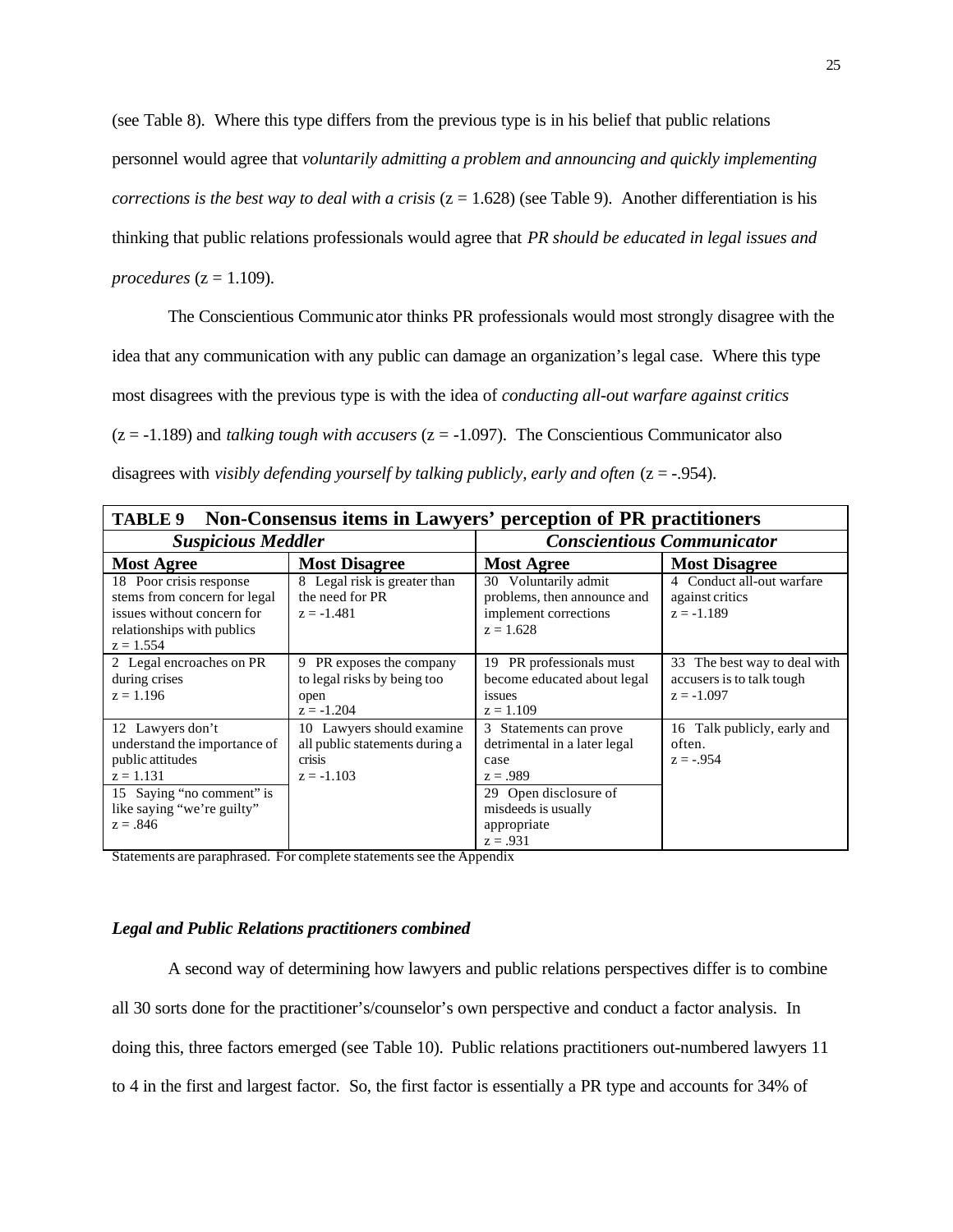variance. The second factor contained seven lawyers and no public relations practitioners, thereby making the second factor clearly a lawyer type. This factor contributed to 20% of variance. The third and smallest factor (17% variance) is again a PR type with three public relations practitioners to one lawyer. Because these factors did roughly break up by profession, it suggests that there are public relations and lawyerly ways of thinking and sorting the statements.

#### *The Up-front Professional*

This largely public relations type strongly agrees that *legal and communications counsel should work together* (z = 1.837) and that *corporate image should be assessed as well as corporate liability*  $(z = 1.563)$ . She also thinks the *PR specialist should be involved early* in the planning process  $(z = 1.556)$ and that *PR professionals should be knowledgeable about legal considerations* (z = 1.316). Additionally, this type agrees *that concerns of the other side should be acknowledged*  $(z = 1.117)$ . But what stands out about this factor, is her belief that the best crisis strategy is to *admit problems and quickly work to fix them* (z = 1.115). Finally, she agrees that *a company's poor response to a crisis stems from excessive concern for legal considerations to the detriment of relationships with publics*  $(z = 1.004)$ .

The Up-front Professional most strongly disagrees that the best way to deal with accusers is to *talk tough* (z = -1.539). She also disagrees that *all-out warfare* is the best way to deal with critics (z = -1.423). She doesn't believe that *any communication with any public could jeopardize an organization's legal case* (z = -1.395). The Up-front Professional disagrees that the best strategy in a crisis is to *say little and say it quietly* (z = -1.388). This type does not agree that *in most cases the legal risk is greater than the need for communication*  $(z = -1.365)$ . She also does not believe that *public relations input should be curtailed when an organization is involved in litigation* ( $z = -1.298$ ). Finally, she does not agree that *guilt should be denied*  $(z = -1.276)$ .

#### *The Cautious Editor*

This largely lawyer type agrees with the preceding type that a *client is best served if the two professions work together* (z = 1.783) and that *public relations counsel should be involved early* on (z = 1.245) (see Table 10). He also agrees that *PR practitioners should become knowledgeable about the*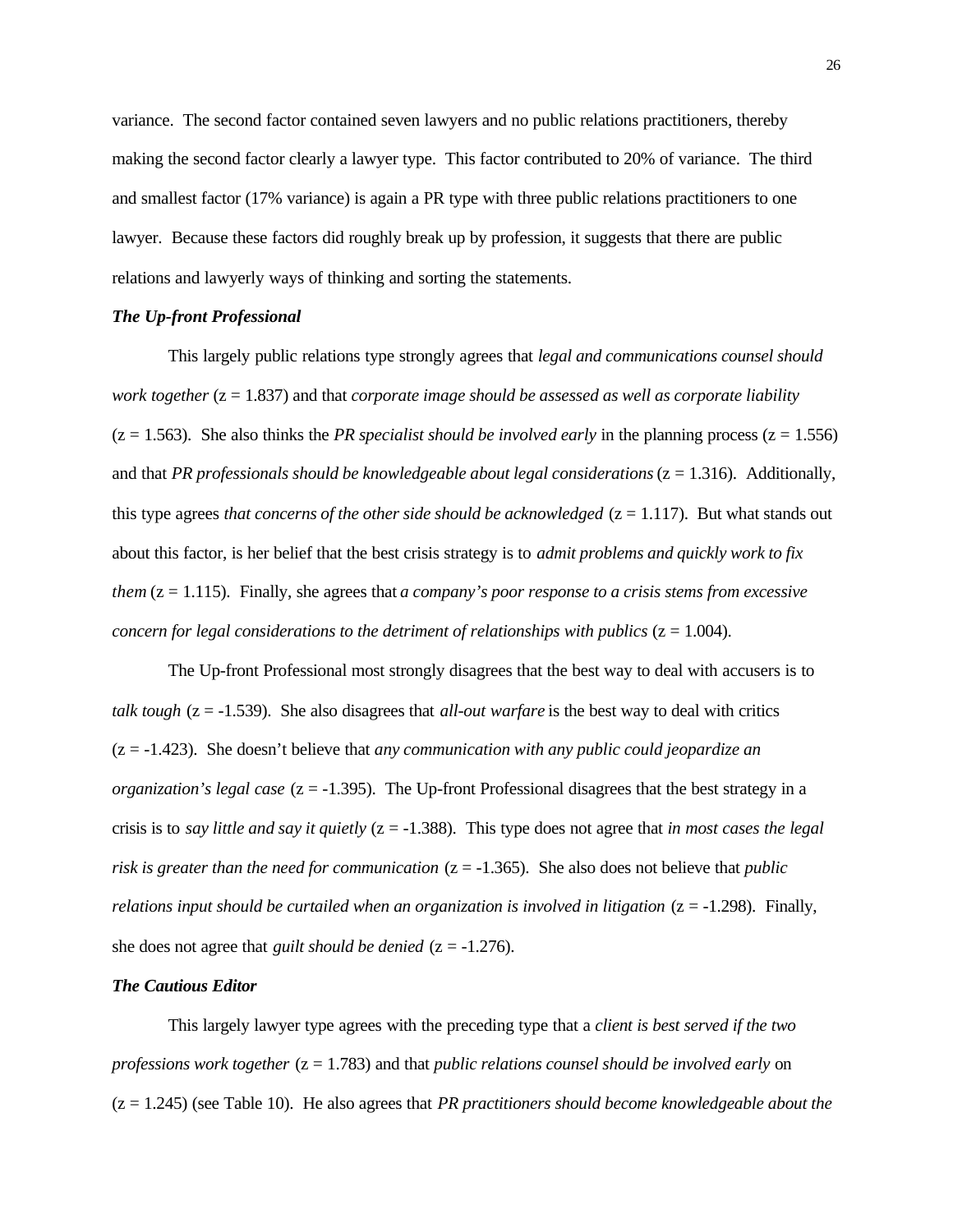*legal implications* of communication (z = 1.265) and that *corporate image as well as legal liability should be assessed* (z = 1.105). But the Cautious Editor most agrees with the idea that *public statements can prove detrimental or fatal in a later legal proceeding* (z = 1.869). He also agrees that *public relations and legal functions often offer competing and adversarial approaches* to problem solving in the face of a conflict ( $z = 1.070$ ).

The Cautious Editor most strongly disagrees with *conducting all-out warfare* against critics (z = -1.782). He also strongly disagrees with the idea that *saying "no comment" is tantamount to saying "we're guilty"* (z = -1.675). This type strongly does not agree that *public relations has no place in the legal arena* (z = -1.422). Neither does he believe that *conflicts between PR and legal grow out of jealousy* (z = -1.146). He disagrees with *talking tough* (z = -1.069) and defending yourself by *talking publicly, early and often* (z = -1.115). Finally, the Cautious Editor does not agree that *any communication with any public can jeopardize the organization's legal case* (z = -1.034).

#### *The Sensitive Spokesman*

This basically public relations factor, like those that preceded it, strongly agrees that the *client is best served if the two professions cooperate* (z = 1.834), if the *PR specialist is involved early* on (z = 1.610), and if *public relations specialists are educated about legal issues* that impact communication  $(z = 1.392)$  (see Table 10). The Sensitive Spokesman is unique in strongly agreeing that the best strategy in a crisis is to *voluntarily admit a problem, announce and quickly implement corrections*  $(z = 1.265)$ . She also strongly agrees that a company's *poor crisis response often stems from over concern with legal issues to the detriment of relationships with publics*  $(z = 1.162)$ . This type agrees with the strategy of *visibly defending oneself by talking public, often and early* (z = .945). Finally, the Sensitive Spokesman believes that because so many crises are created by lawsuits, *there is an increasing need for lawyers and public relations practitioners to work together* (z = 1.127). This type also strongly agrees that *corporate image should be assessed as well as legal liability*  $(z = 1.136)$ .

The Sensitive Spokesman most strongly disagrees that *conflict between legal and public relations functions arise out of a lack of understanding* of each other's disciplines (z = -1.700) or that such *conflict*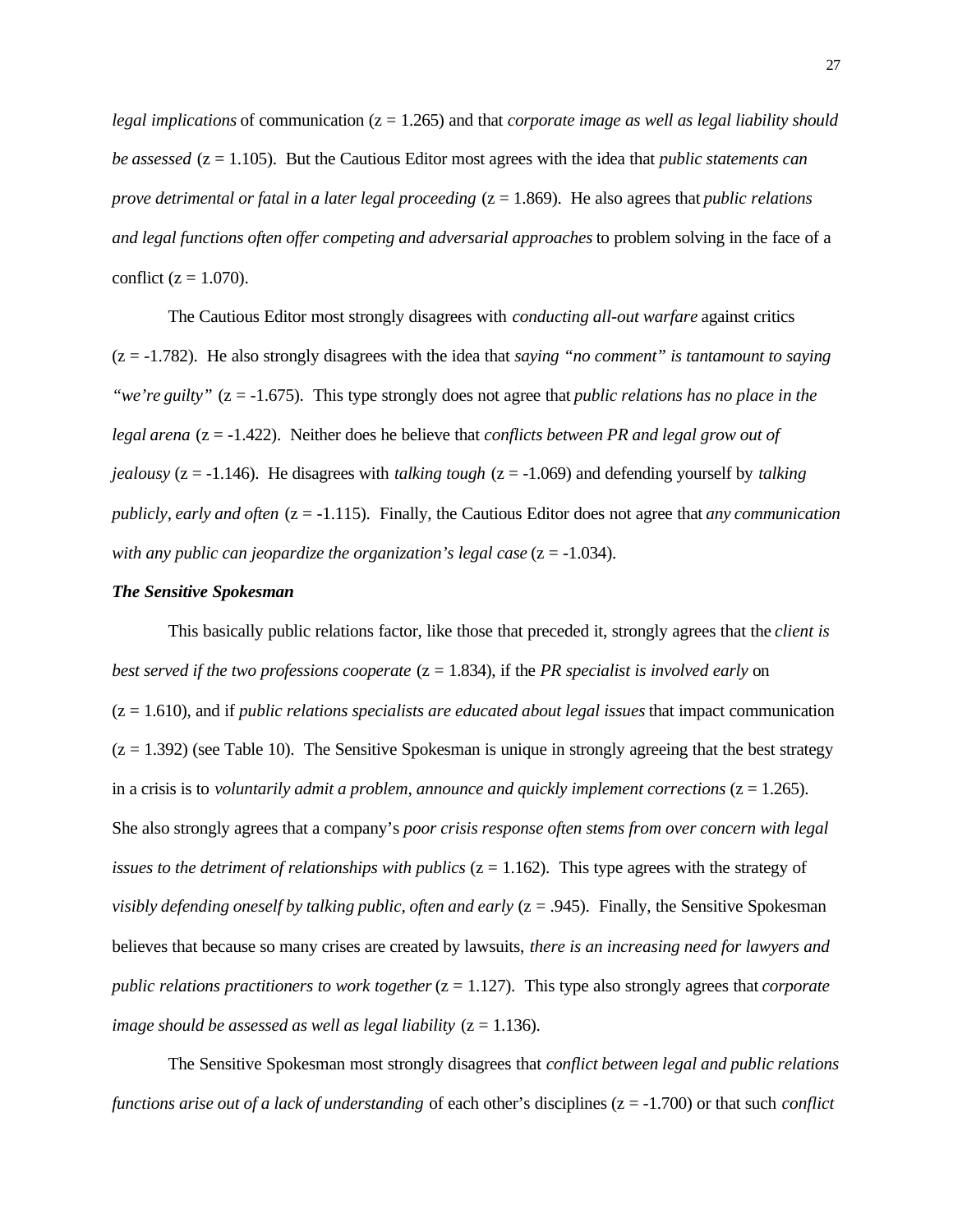*arises out of jealousy* (z = - 1.169). She also strongly disagrees that *PR professionals do not understand lawyers* (z = -1.542) and that *lawyers do not understand the importance of public attitudes* (z = -1.139). This type strongly disagrees that it is best to *conduct all-out warfare* against critics  $(z = -1.418)$ . Finally, she disagrees with strategies such as *revealing as little as possible* (z = -1.096) and *saying it as quietly as possible*  $(z = -1.100)$ .

The fourth research question (How do these views affect the working relationship when legal and public relations counsel combine to attempt strategic conflict management?) will be addressed in the discussion section.

The response to RQ5 (Is it possible to efficiently gather Q sort data using the internet?) is an unequivocal "yes". The research question was addressed via the development and testing of a unique web-based Q sort delivery and retrieval process. The new process, named Q-Assessor, was developed by Stanley E. Kaufman, M.D., Epimetrics Consulting Group, San Francisco, California.

# *Q-Assessor*

Q methodology studies traditionally have required personal administration to lead subjects correctly through the steps involved in the Q sort. The cost and time commitments of one-on-one supervision limit Q methodology's potential applicability to geographically-scattered samples such as the one in this study.

In a validation study of Q-Assessor (Reber & Kaufman, 1999), six subjects performed Q sorts via Q-Assessor. They did a second paper-based sort. Q-Assessor compared favorably in the time required for subjects to complete the study, time required for the investigator to process the results into a database, and subject satisfaction with and preference for the study methodology.

Q sorts have traditionally been conducted by personal interviews, through which the investigator can assure that the subject follows the correct steps. The time and expense (particularly when travel is required) of these interviews limit the deployment of Q methodology. Mailed packets with instructions and Q sort materials reduce the logistical obstacles to Q methodology but are time-consuming.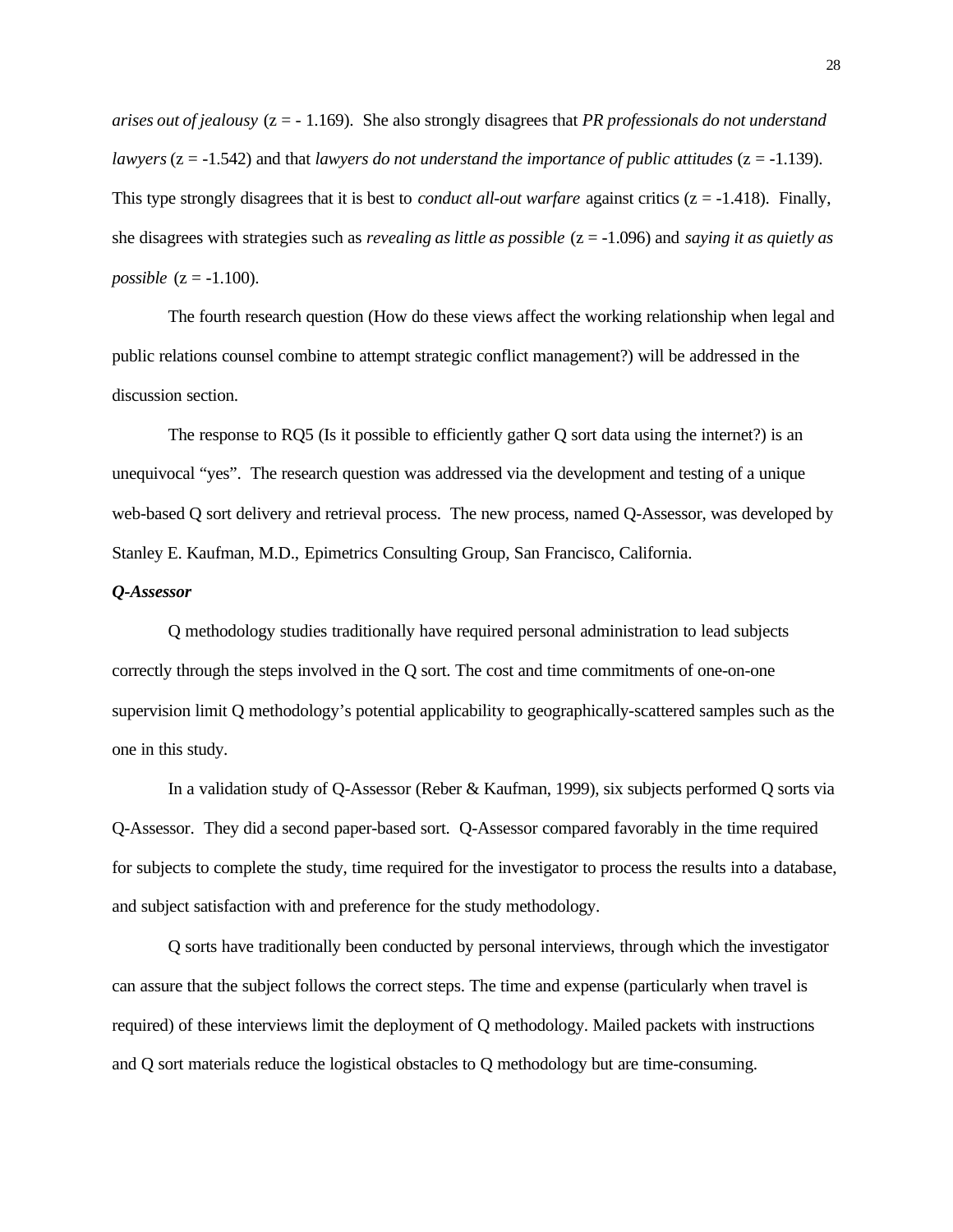| TABLE 10 Up-front Professional                                                                                                              |                                                                                       |                                                                                                         | <b>Cautious Editor</b>                                                                                              |                                                                                                                                             | <b>Sensitive Spokesman</b>                                                                                         |
|---------------------------------------------------------------------------------------------------------------------------------------------|---------------------------------------------------------------------------------------|---------------------------------------------------------------------------------------------------------|---------------------------------------------------------------------------------------------------------------------|---------------------------------------------------------------------------------------------------------------------------------------------|--------------------------------------------------------------------------------------------------------------------|
| <b>Most Agree</b>                                                                                                                           | <b>Most Disagree</b><br><b>Most Agree</b>                                             |                                                                                                         | <b>Most Disagree</b>                                                                                                | <b>Most Agree</b>                                                                                                                           | <b>Most Disagree</b>                                                                                               |
| 27 A client is best<br>served if counsel<br>work in concert<br>$z = 1.837$                                                                  | 33 The best way to<br>deal with accusers is<br>to talk tough<br>$z = -1.539$          | 3 Statements can<br>prove detrimental in<br>a later legal case<br>$z = -1.869$                          | 4 Conduct all-out<br>warfare against<br>critics<br>$z = -1.782$                                                     | 27 A client is best<br>served if counsel<br>work in concert<br>$z = 1.834$                                                                  | 22 Conflict between<br>legal and PR comes<br>from not<br>understanding the<br>other's discipline.<br>$z = -1.700$  |
| 7 Assess image as<br>well as legal liability<br>$z = 1.563$                                                                                 | 4 Conduct all-out<br>warfare against<br>critics<br>$z = -1.423$                       | 27 A client is best<br>served if counsel<br>work in concert<br>$z = 1.783$                              | 15 Saying "no<br>comment" is like<br>saying "we're guilty"<br>$z = -1.675$                                          | 17 Involve the PR<br>specialist early<br>$z = 1.610$                                                                                        | 11 PR professionals<br>don't understand<br>legal counsel<br>$z = -1.542$                                           |
| 17 Involve the PR<br>specialist early<br>$z = 1.556$                                                                                        | 34 Any<br>communication with<br>any public could hurt<br>a legal case<br>$z = -1.395$ | 19 PR professionals<br>must become<br>educated about legal<br>issues<br>$z = 1.265$                     | 13 PR has no place<br>in legal arena<br>$z = -1.422$                                                                | 19 PR professionals<br>must become<br>educated about legal<br>issues<br>$z = 1.392$                                                         | 4 Conduct all-out<br>warfare against<br>critics<br>$z = -1.418$                                                    |
| 19 PR professionals<br>must become<br>educated about legal<br>issues<br>$z = 1.316$                                                         | 31 Say as little as<br>possible as quietly as<br>possible<br>$z = -1.388$             | 17 Involve the PR<br>specialist early<br>$z = 1.245$                                                    | 20 Conflict between<br>legal and PR<br>functions arise out of<br>jealousy<br>$z = -1.146$                           | 30 Voluntarily<br>admit problems, then<br>announce and<br>implement<br>corrections<br>$z = 1.265$                                           | 20 Conflict between<br>legal and PR<br>functions arise out of<br>jealousy<br>$z = -1.169$                          |
| 5 Acknowledge the<br>concerns of the other<br>side.<br>$z = 1.117$                                                                          | 8 Legal risk is<br>greater than the need<br>for PR<br>$z = -1.365$                    | 7 Assess image as<br>well as legal liability<br>$z = 1.105$                                             | 16 Talk publicly,<br>early and often.<br>$z = -1.115$                                                               | 18 Poor crisis<br>response stems from<br>concern for legal<br>issues without<br>concern for<br>relationships with<br>publics<br>$z = 1.162$ | 12 Lawyers don't<br>understand the<br>importance of public<br>attitudes.<br>$z = -1.139$                           |
| 30 Voluntarily<br>admit problems, then<br>announce and<br>implement<br>corrections<br>$z = 1.115$                                           | 14 When embroiled<br>in litigation, PR<br>should have little<br>input<br>$z = -1.298$ | 24 PR and legal<br>often offer competing<br>approaches to<br>conflict problem<br>solving<br>$z = 1.070$ | 33 The best way to<br>deal with accusers is<br>to talk tough.<br>$z = -1.069$                                       | 7 Assess image as<br>well as legal liability<br>$z = 1.136$                                                                                 | 31 Say as little as<br>possible as quietly as<br>possible.<br>$z = -1.100$                                         |
| 18 Poor crisis<br>response stems from<br>concern for legal<br>issues without<br>concern for<br>relationships with<br>publics<br>$z = 1.004$ | 32 Deny guilt<br>$z = -1.276$                                                         | 1 Legal counsel<br>should be involved in<br>determining message<br>$z = 1.033$                          | 34 Any<br>communication with<br>any public could hurt<br>a legal case<br>$z = -1.034$                               | 23 There is a<br>growing need for<br>lawyers and PR to<br>work together<br>$z = 1.127$                                                      | 6 Reveal as little as<br>possible<br>$z = -1.096$                                                                  |
| 23 There is a<br>growing need for<br>lawyers and PR to<br>work together<br>$z = .832$                                                       | 13 PR has no place<br>in legal arena<br>$z = -1.049$                                  | 10 Lawyers should<br>examine all public<br>statements during a<br>crisis<br>$z = .991$                  | 21 Conflict between<br>legal and PR arise<br>out of lack of respect<br>for each other's<br>function.<br>$z = -.945$ | 16 Talk publicly,<br>early and often.<br>$z = .945$                                                                                         | 21 Conflict between<br>legal and PR arise<br>out of lack of respect<br>for each other's<br>function<br>$z = -.926$ |

Statements are paraphrased. For complete statements see the Appendix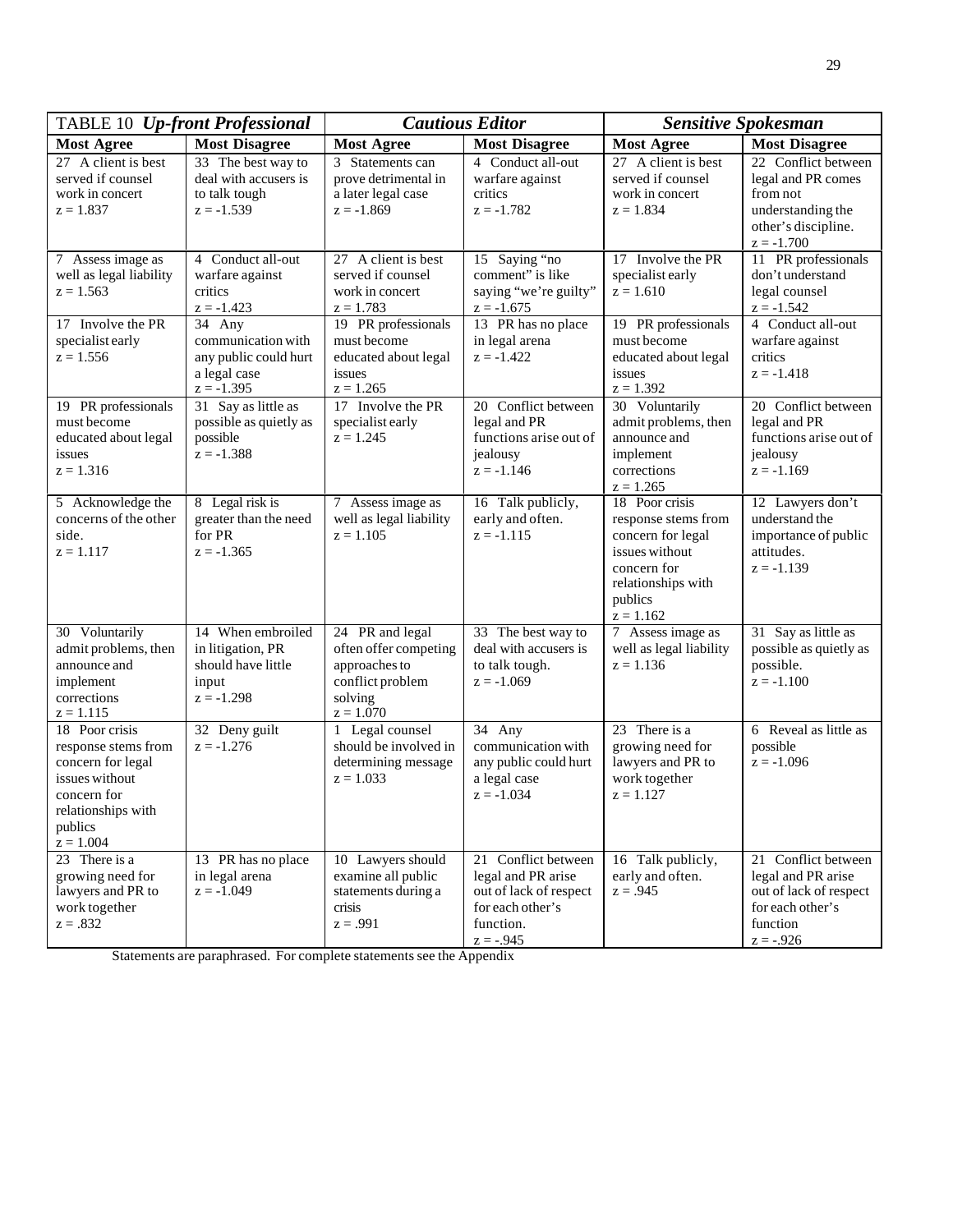Computer-based technologies have been applied to the problem. The interactive capabilities of the World Wide Web (WWW) have been applied in at least one prior prototype system. (WebQ). This system however implements not the entire interview process but rather just the Q sort portion of it.

Q-Assessor was designed to:

- Support both an initial pre-sort as well as the final rank-order Q sort
- Permit subjects to change their minds at any time throughout the process
- Provide subjects with visual access to all statements at all times
- Ensure that the Q sort process occurs in the proper order (the subject sorts the top several statements first, followed by bottom several statements, and the remainder last)
- Acquire other required data elements of the study consent forms, reflection questions, demographic information
- Automatically send results to the investigator via e-mail without subject access to the data.

Over its 60-plus years, Q methodology has been conducted in different ways. A prior innovation in delivery of Q sorts was the broad delivery of a study via U. S. Postal Service (Van Tubergen & Olins, 1979). When results from a large-scale mail delivery of 800 Q-sorts were compared to those of a control group of 50 participants to whom the sort was administered "in a conventional in-person manner by a trained and experienced Q-sort interviewer" (55). The data gathered by the two techniques was highly congruent, according to the researchers. Van Tubergen and Olins commended the robustness and flexibility of the method and its associated statistical methods. This suggested that Q methodology should be highly adaptable to the Internet.

Computer-based data gathering has become commonplace in virtually all aspects of modern-day life. Formal educational testing, such as graduate-school admission examinations, is now conducted through interactive computer programs. WWW-based systems to collect patient healthcare information have been created and validated. In one study, Bliven, Kaufman and Spertus (1999) found that health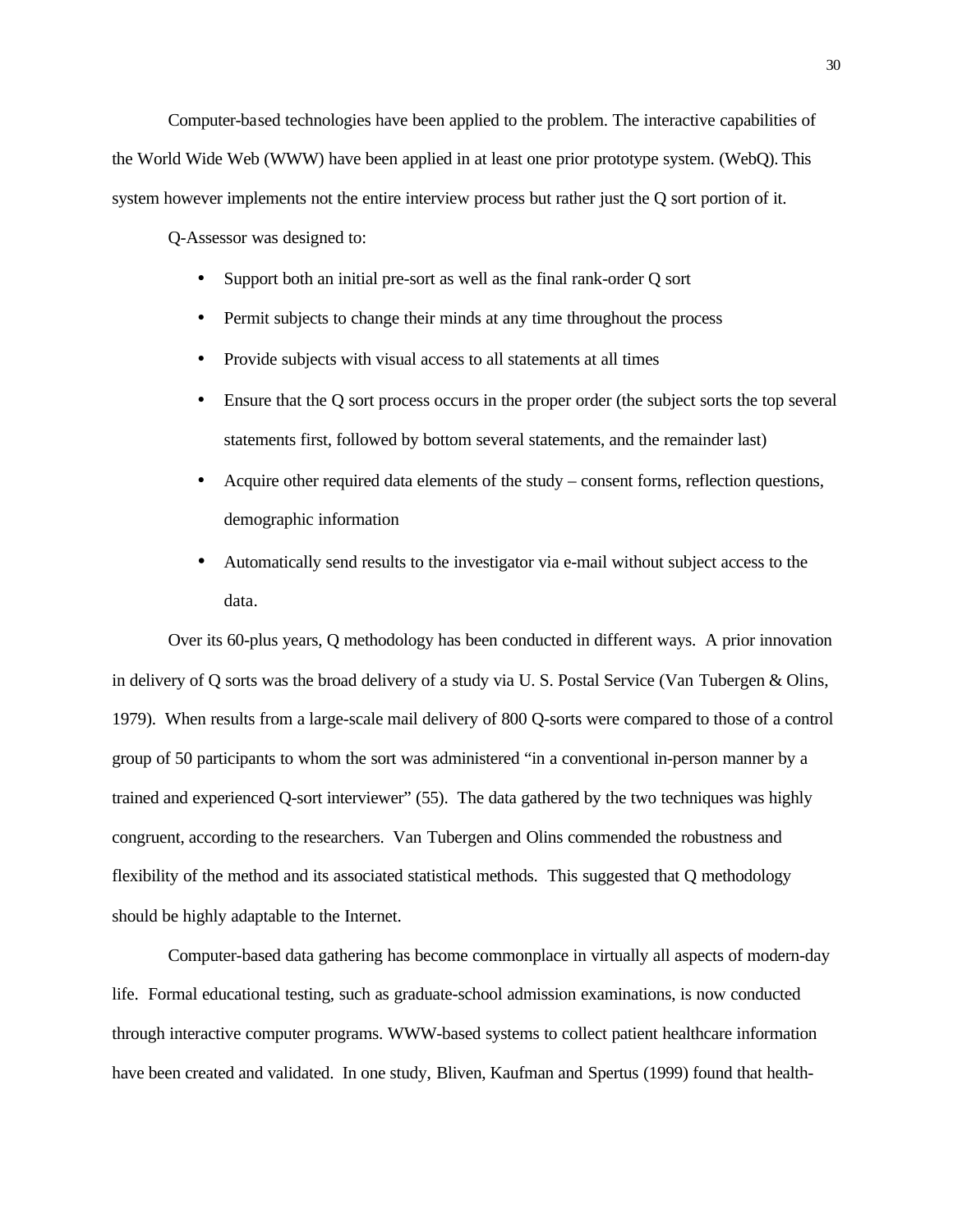related quality of life measures could be reliably collected via the World Wide Web. They found that data collected in this manner were comparable to self-reported data collected by a traditional paper survey.

#### *System*

The Q-Assessor WWW-based system that implements the subject interview process of Q methodology was programmed using a combination of Hypertext Markup Language (HTML) and JavaScript. Only standard language capabilities were used in order to maintain compatibility with all current-generation WWW browsers (Netscape Navigator and Microsoft Internet Explorer).

Subjects access Q-Assessor through a password-protected gateway to the Q-Assessor site. The Q-Assessor application then loads onto the subject's browser and leads the subjects through the steps of the process, including securing consent for the study, performing the study itself, and collecting exit data. When the subject is finished, Q-Assessor sends the data back to the Q-Assessor site where the subject's responses are packaged into e-mail that is sent to the investigator. No special applications must be installed at either the subject's or the investigator's computer or institutional network in order to use Q-Assessor.

# *Validation study and findings*

In a validation test of Q-Assessor (Reber & Kaufman 1999), six subjects with professional public relations or legal experience were asked to conduct two sorts of the same set of 34 statements. One sort was conducted on-line using Q-Assessor, the other sort was conducted via person-to-person administration with paper-based instructions, statement cards and recording grid. Three of the subjects were asked to do their first sort on-line, the other three were asked to do the paper sort first.

The mean time to conduct the sort process was 2.88 minutes greater using Q-Assessor than the paper-based sort. When asked which sort was *easier* for them, four chose paper and two chose the computer. However, when asked what their preference would be if they were to participate in a *future sort*, the break was four in favor of Q-Assessor and two in favor of paper.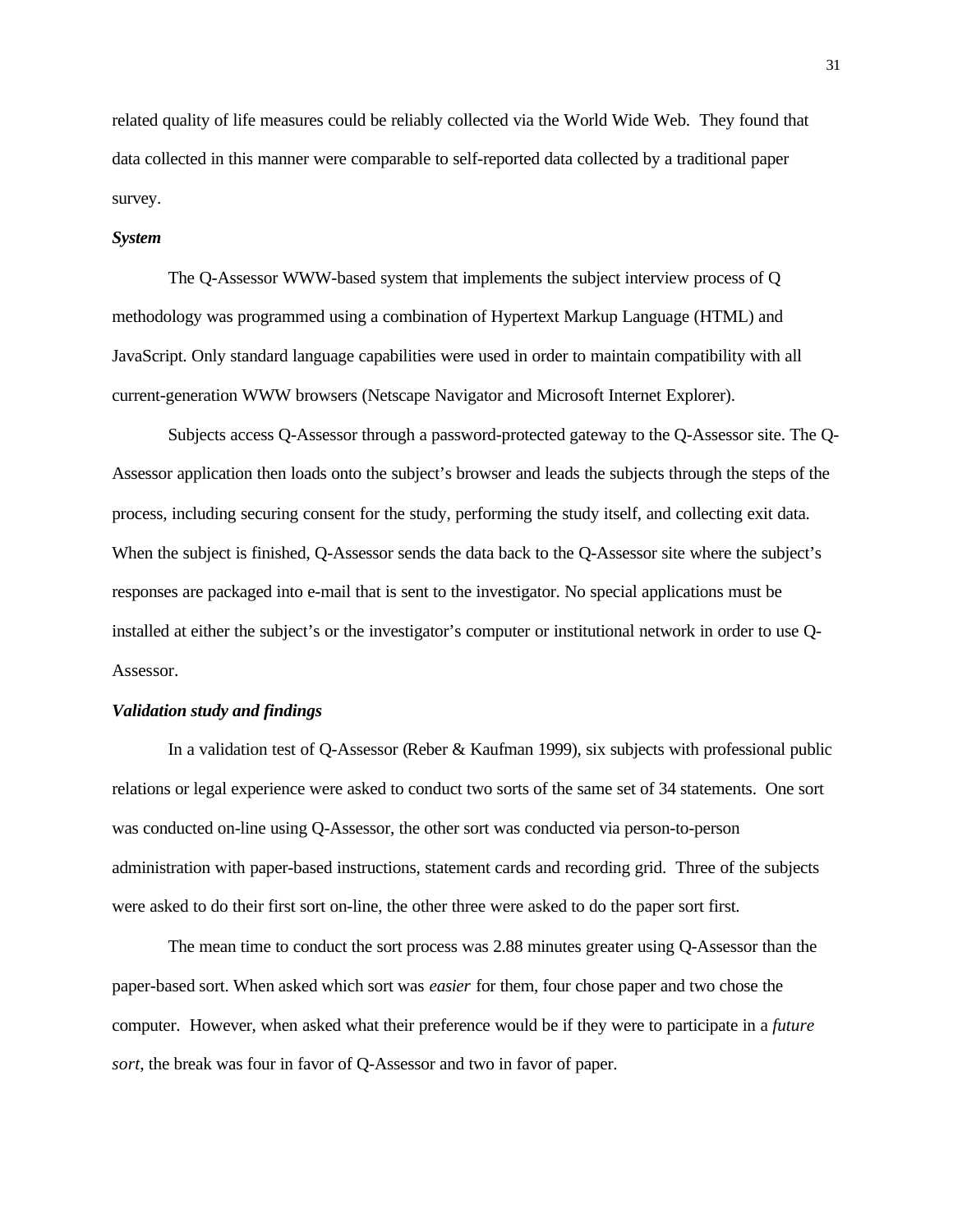Those who said the computer sort was easier said things like, "It was more efficient and much easier" and "I liked that everything I needed was there on the screen. The scrolling makes it easier than shuffling."

Those who found the paper sort easier cited the agility of the paper sort, being able to change decisions more easily. One said, "The computer process...makes the comparative aspect of this exercise more difficult."

The technological benefits of Q-Assessor for data management steps of the process are quite clear. By distributing all necessary materials via the Internet, Q-Assessor can be used to conduct Q methodology studies on a global, high-volume scale. In the final, larger study, data was collected internationally and from 11 U.S. states. Once the subject has completed her responses and clicked the "Send" button, the data are formatted and delivered directly to the investigator in a digital form ready for input into whatever subsequent database and analytical software she prefers. Transcription errors and labor are substantially reduced. Delivery time of both instructions and data is dramatically reduced. It is feasible via Q-Assessor, and was done in the final study, to deliver instructions to international participants and have her completed sorts within the course of a business day. In a more traditional administration of Q sorts, travel or mail delivery would dramatically draw out the data-gathering process.

Advantages of Q-Assessor identified include enhanced delivery of instructions and more tightly constrained adherence of subjects to the proper sorting steps, ease of distribution to subjects at distance from the investigator, greatly enhanced speed and reliability of data collection, and reduced time and labor for the investigator due to receipt of digital results by email.

# **VI. Applications/Discussion**

Several themes identified from both the Q sorts and interviews will be discussed in this section. First, lawyers were more accurate in their projection of the PR response than public relations practitioners were in projecting a lawyerly response. Second, relationships seem to be all-important. Finally, the proverbial law/PR conflict may have taken on nearly mythic proportions.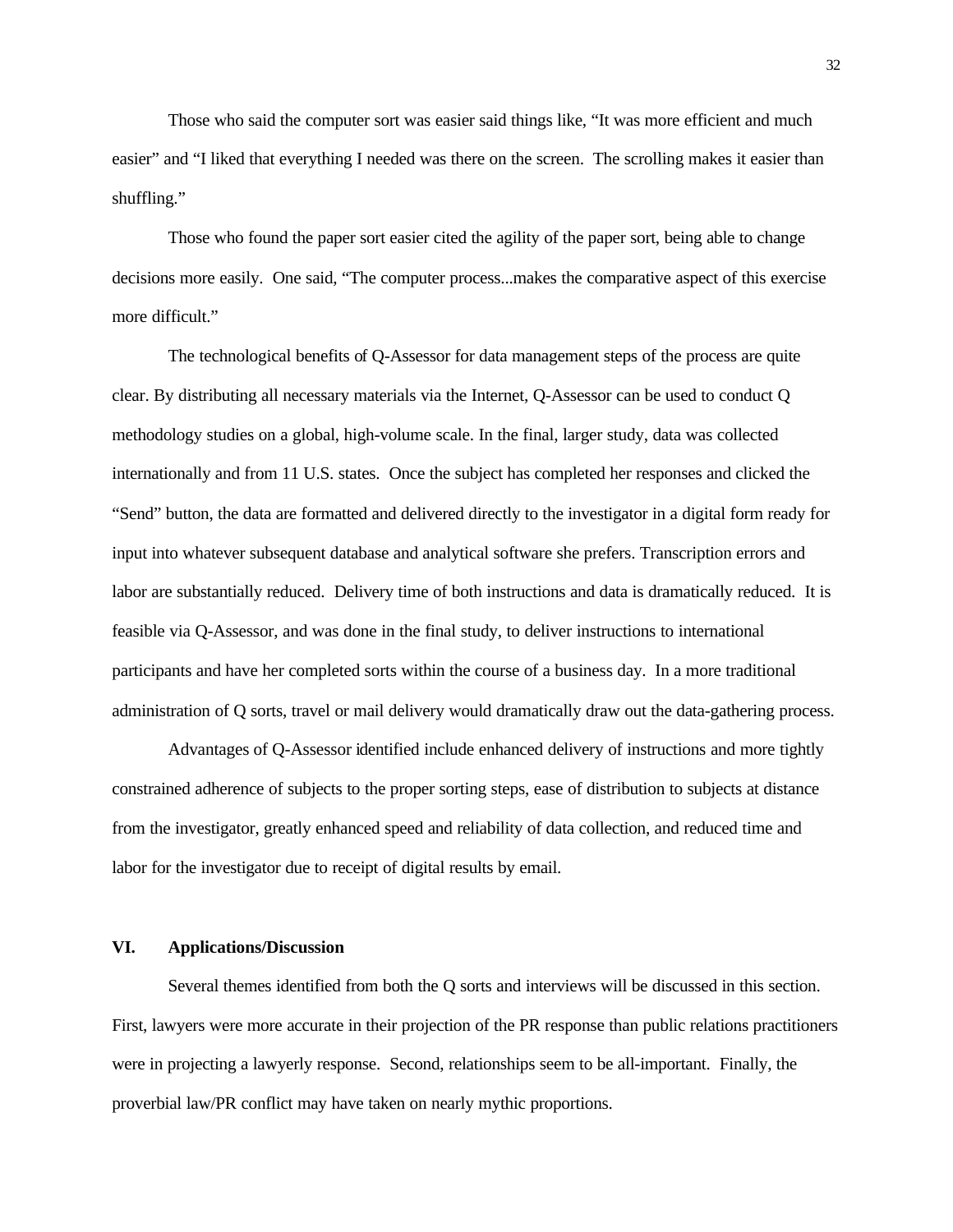Standardized z-scores of statement choices were used to make comparisons between types and in comparing the accuracy of projections between professions (See Appendix, Tables A and B, for comparisons between professions).

# **How well do you know me?**

When asked to project themselves as the opposite profession, lawyers were remarkably good at predicting public relations practitioners' responses. Conversely, public relations professionals were unexpectedly poor at estimating lawyers' responses.

Lawyers were much more conciliatory and collaborative than public relations practitioners thought they were. In the in-depth interviews, one lawyer said, "The legal system doesn't function in isolation, so it can be affected by the kind of image, of publicity, that is created." Another noted that as a lawyer he should not be solely concerned with the best legal result, but with the best result for the client. It may be that corporate image is better served by an imperfect legal result, he said. Yet another said, "You have to be mindful that your client's interest include not only the legal concerns but include customer-related and public image-related concerns."

As Appendix Table A shows, lawyers correctly anticipated that public relations practitioners would agree that the *PR counselor should be brought in early* and that a *client is best served if legal and PR work together* (statements 17 and 27). Lawyers also correctly anticipated disagreement with the statement that *when in crisis it is best to say as little as possible as quietly as possible* (statement 31) and *that poor crisis responses arise from excessive concern for legal outcome at the expense of public relationships* (statement 18). Legal counselors noted that a public relations response would be *to admit problems and announce corrections to be implemented* (statement 30). They anticipated disagreement with the idea that *public relations counsel should have little input when litigation is a part of the picture* (statement 14).

Lawyers incorrectly believed that public relations practitioners would strongly agree that *legal counsel encroaches on PR during crises* (statement 2) and that they would strongly disagree that *lawyers should examine public statements made during crises* (statement 10). Lawyers did not anticipate the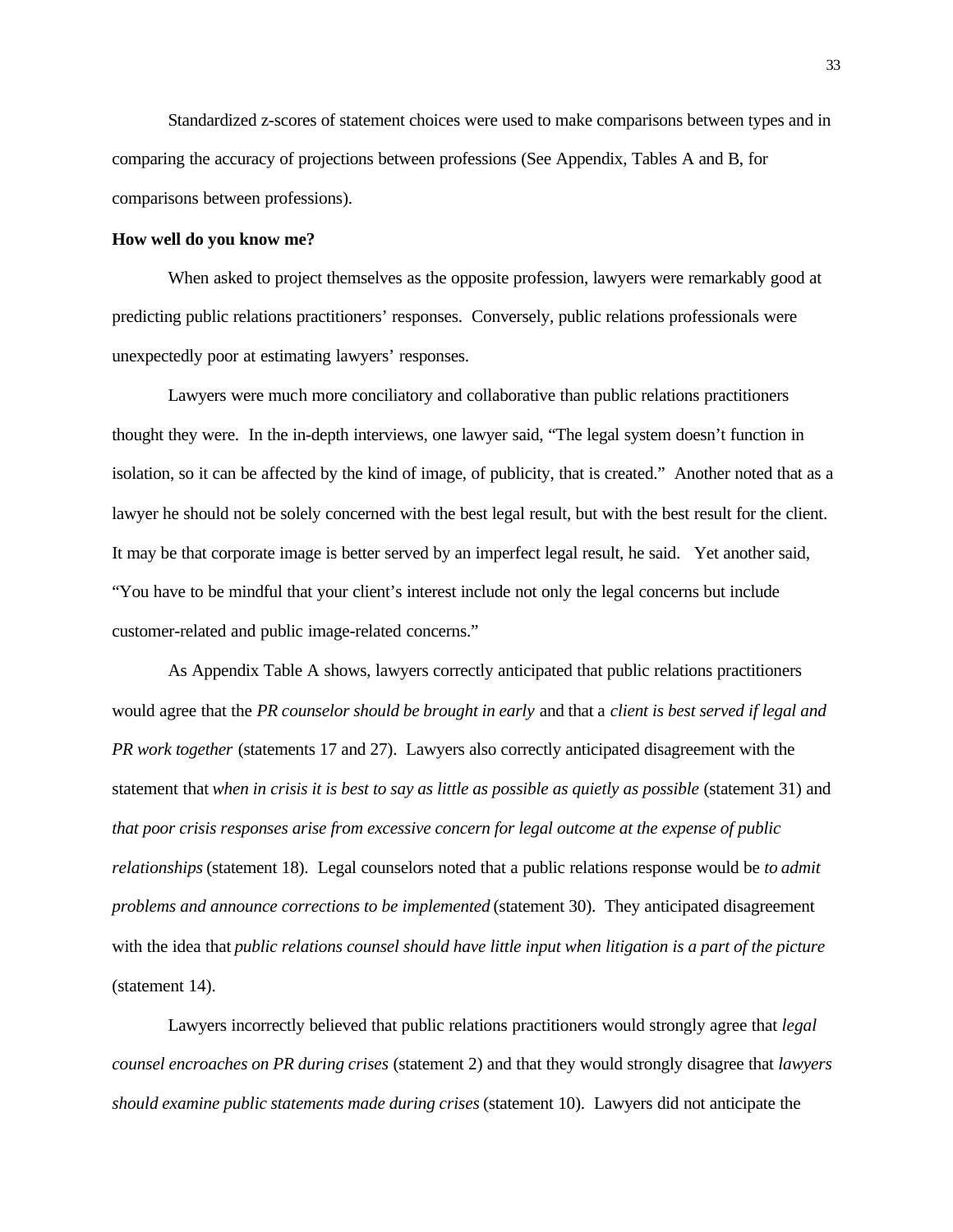statement that the Caring Collaborator found most disagreeable – that you should *deny guilt* (statement 32). The lawyers' inability to anticipate that response from PR may come from the difference between the two professions' interpretation of that rather vague statement.

Public relations practitioners were remarkably inaccurate at estimating lawyerly responses to most of the statements (see Appendix Table B). While lawyers showed a collaborative bent in their sorts choosing statement 27 – *A client is best served if legal and communications counsel work in concert* – as the statement with which they most agreed, public relations expected statements that signify encroachment to be most agreeable to lawyers – *A lawyer should scrutinize all public statements…during a crisis* (statement 10) and *Legal counsel should be involved in determining message* (statement 1). These choices illustrate that public relations practitioners may believe that lawyers are more power grabbing than they, in fact, are. One lawyer cited experience where management would take public relations' side over legal when advice differed in times of crisis.

Especially telling is that some of the statements with which public relations practitioners believed lawyers would strongly agree were actually disagreeable to lawyers. The most notable among these statements were: *Legal risk is greater than the need for PR* (statement 8), *Say as little as possible as quietly as possible* (statement 31), *Reveal as little as possible* (statement 6), *Any communication could hurt a legal case* (statement 34), and *When in litigation PR should have little input* (statement 14).

Thus, it seems that lawyers have a pretty accurate view of public relations counselors, but the inverse is not true. The importance of this is related to how the two groups work together during times of crisis. If public relations counselors assume that lawyers are going to usurp their turf, when lawyers may actually be quite open, desirous in fact, of PR input, a collaborative crisis-solving relationship is difficult at best.

"The PR people and the lawyers become allies because they're both dealing with external consequences," said one senior lawyer. "[PR people and lawyers are] the ones who have to control the others in the organization." He cited a case in which the public relations practitioner and the legal counsel had to convince management that it was not in its best interest to take a defiant stance in an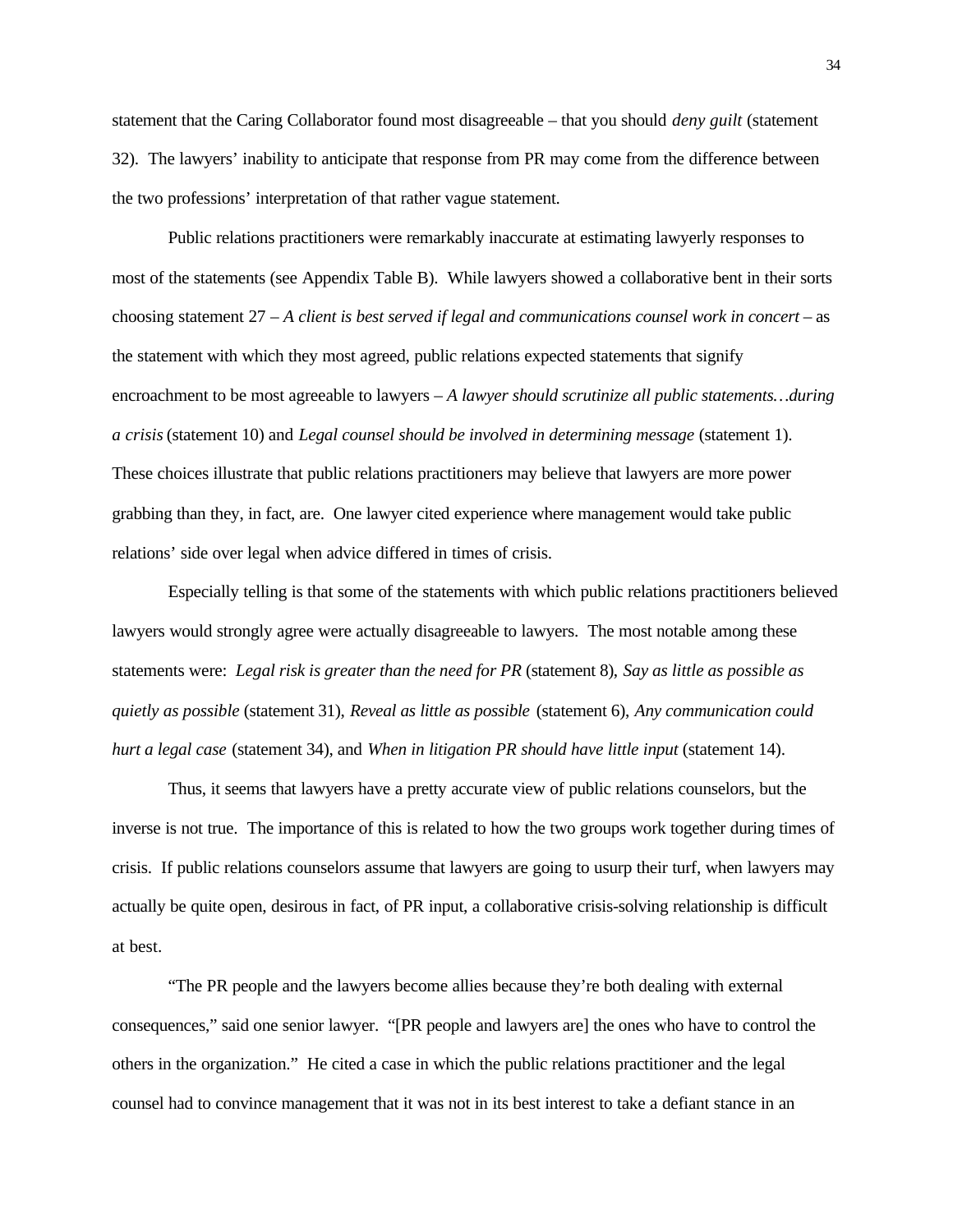affirmative action case. "Labor negotiations is a place where management frequently wants to fight to the bitter end and PR and lawyers often are the only ones to consider the other side." Such themes of collegial collaboration were frequently cited by members of both professions.

# **Relationships are all-important**

#### *Work together – Especially when facing a crisis*

Both sort and interview responses indicate that a crisis is best handled by lawyers and public relations practitioners who have developed a positive working relationship prior to facing the emergency. This is evidenced by all four types of lawyers and public relations practitioners strongly agreeing *that a client is best served if the two professions work in con*cert (statement 27). Further evidence is provided by the strong agreement by lawyers that *the public relations expert should be involved early in the managing of a crisis* (statement 17).

#### *From the legal perspective*

This factor analytic evidence is augmented by anecdotal interview data. "Prepare in advance of a crisis and involve the public relations specialist at that time," one lawyer said. "Know how to respond and what your role is in the crisis management. It's bad enough to have to cope with crisis, but if there's an in-house bush fire then it really becomes difficult. If PR and the legal department does not have a good relationship, then it is difficult."

Lawyers indicated an acknowledgement that public relations practitioners have specific "turf" as one lawyer termed it. They also noted that legal and PR departments are both working for the same client or organization and that the best legal outcome may not be the best result for the client. "Remember that the [legal] result you're trying to obtain for your client is only one facet," a lawyer said. "Balance the result you would like with other client interests."

"In our organization we try to work in concert," one general counsel said. "We both have things to learn from each other. In a large organization when a crisis occurs a team is put together that usually includes both areas. … I don't even talk to reporters before I talk to our PR people here. It's the only intelligent way to do it – to work together."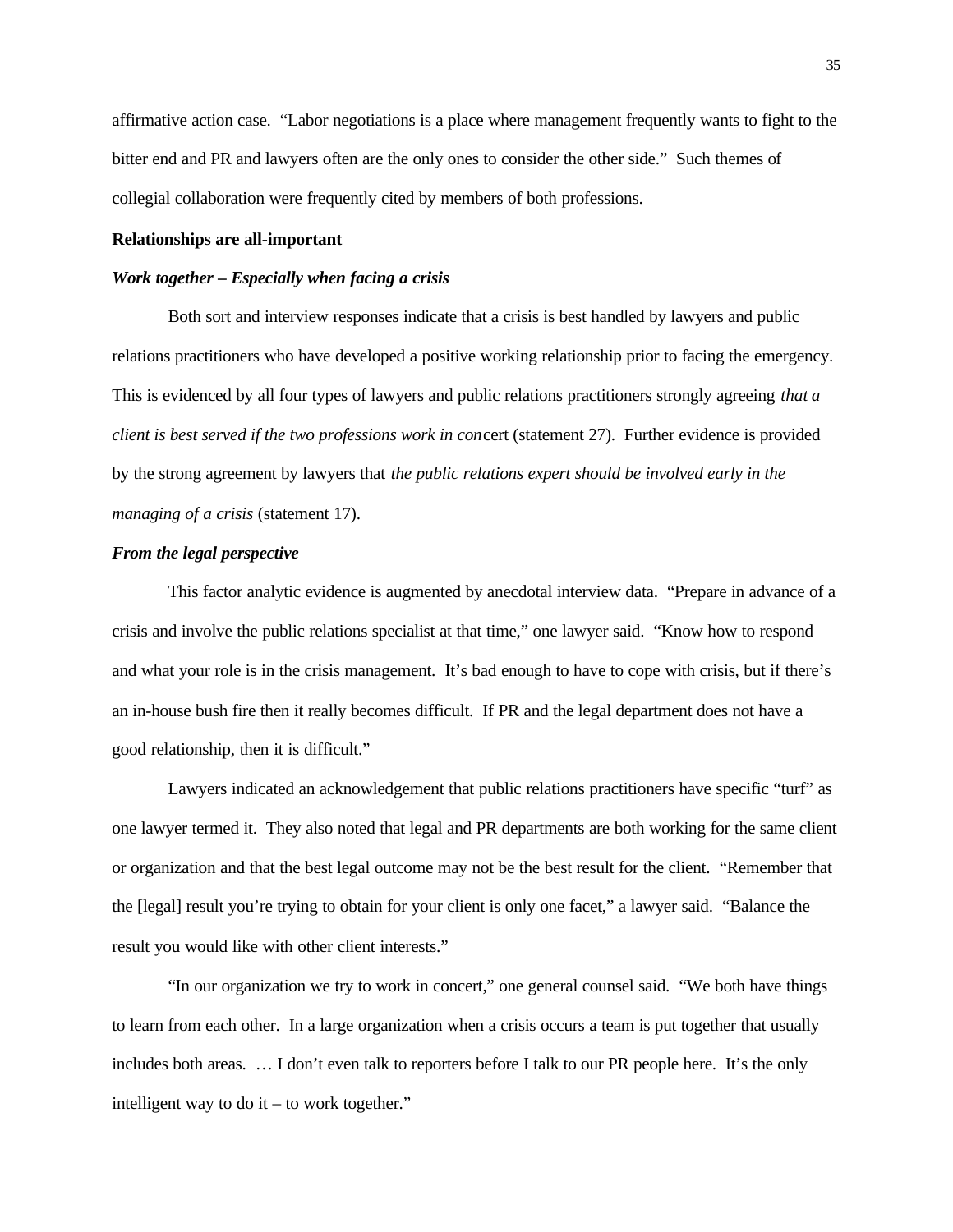An attorney who says she has studied crisis management said, "If it's a crisis, sometimes the commercial risk will outweigh legal risks – prosecutions, regulations, class actions – legal risks. If you take the attitude that legal risk is paramount, then you can damage brand value and create lasting market share loss. A crisis is a business problem primarily about image and market share. … In most cases, legal risk does not outweigh the need to tell the public what's happened and what you're doing about it."

Certainly there were lawyers in this sample who were more stereotypical in their responses regarding crisis communication. One of these lawyers said, "The idea of having comments being made is frightening no matter how well intentioned or how truthful they may be. There may be things said that lead unnecessarily to liability. Caution is the first and last priority. That's at odds to the public relations perspective where the point is to reassure the public and maintain confidence in the product or service."

He continued, "No comment [is] an unsatisfying answer for a public looking for reassurance. As painful as that might be in a short time span, and as many questions as it may raise, it is better than making an admission before you have your arms around the crisis. Once the ball in is play, you can't get it back from a legal standpoint."

#### *From the public relations perspective*

A public relations practitioner noted the benefit of public relations and legal departments working together and early on a crisis. He had an experience in a large class action lawsuit, similar to lawsuits other companies had faced. The public relations and legal people were brought in early. "[O]ther companies did only the legal perspective [in their crisis management]. Their outcome showed me that ours was a better process," he said. "Other companies waited a fair amount of time before they got their public affairs people involved. They didn't have a chance because public opinion was already fixed and they couldn't turn that around."

"Two years ago," one public relations professional said, "I went to one of our lawyers with a news release. I had the description of the product and the lawyer suggested wording that was more commercial in nature than I really expected. [I really appreciated that] they were able to put on a commercial hat."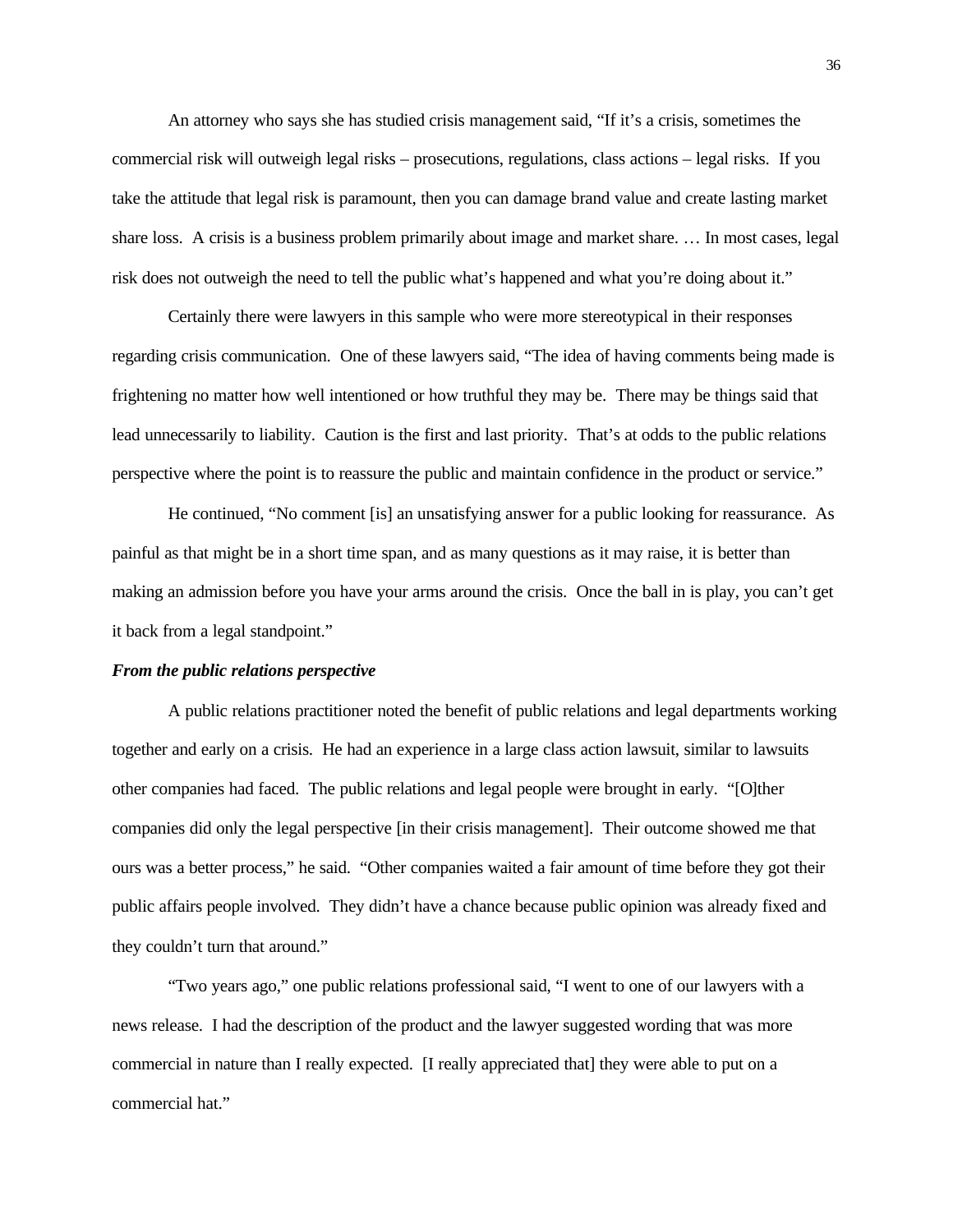One senior practitioner suggested a reason that legal and public relations counsel who work together begin to act as a team. "I've been amazed at the ease, new insights, understandings of problems and issues that really do intersect both areas." He noted that both professions "create…future vision[s]" of what damage can be brought to the organization. "The communication person sees a crisis of error as playing itself out in the loss of reputation, customers, which underlies the premise and performance of the organization. The general counsel sees the errors playing themselves out with associated punishments or decisions." Therefore, he believes, the two professions – if they truly have the best interests of their organization in mind – naturally want to come together to fight for their common cause.

Some public relations practitioners argued that the relationship is inherently unbalanced. "PR professionals don't have a tangible case," one practitioner said. "Lawyers can base arguments on legal precedents, but PR professionals have to be more subjective. Law is tangible. Public perceptions are intangible."

Another argued, in a similar vein, "sometimes the deck is stacked against the public relations counsel. They're brought in late after a course of action has been set as suggested by legal counsel. Legal counsel is able to set forth examples of damages. Reputation damage is harder to defend with numbers. It falls to the leader [of the organization] to determine whether the legal or reputation damage is of more import."

# **Mythic Battles or Mutual Respect?**

The data in this study indicate that the anecdotes of a disastrous relationship between lawyers and public relations practitioners may be changing. The "oil and water team" may be learning how to blend their responsibilities.

When asked how highly they regard members of the opposite profession generally, both lawyers and public relations practitioners were kind, but cautious. One public relations counselor responded to the question with a one-word answer: "Average." But when asked how highly she regards specifically the lawyers she works with, she said, "I've had a chance to work with lawyers who I highly respect and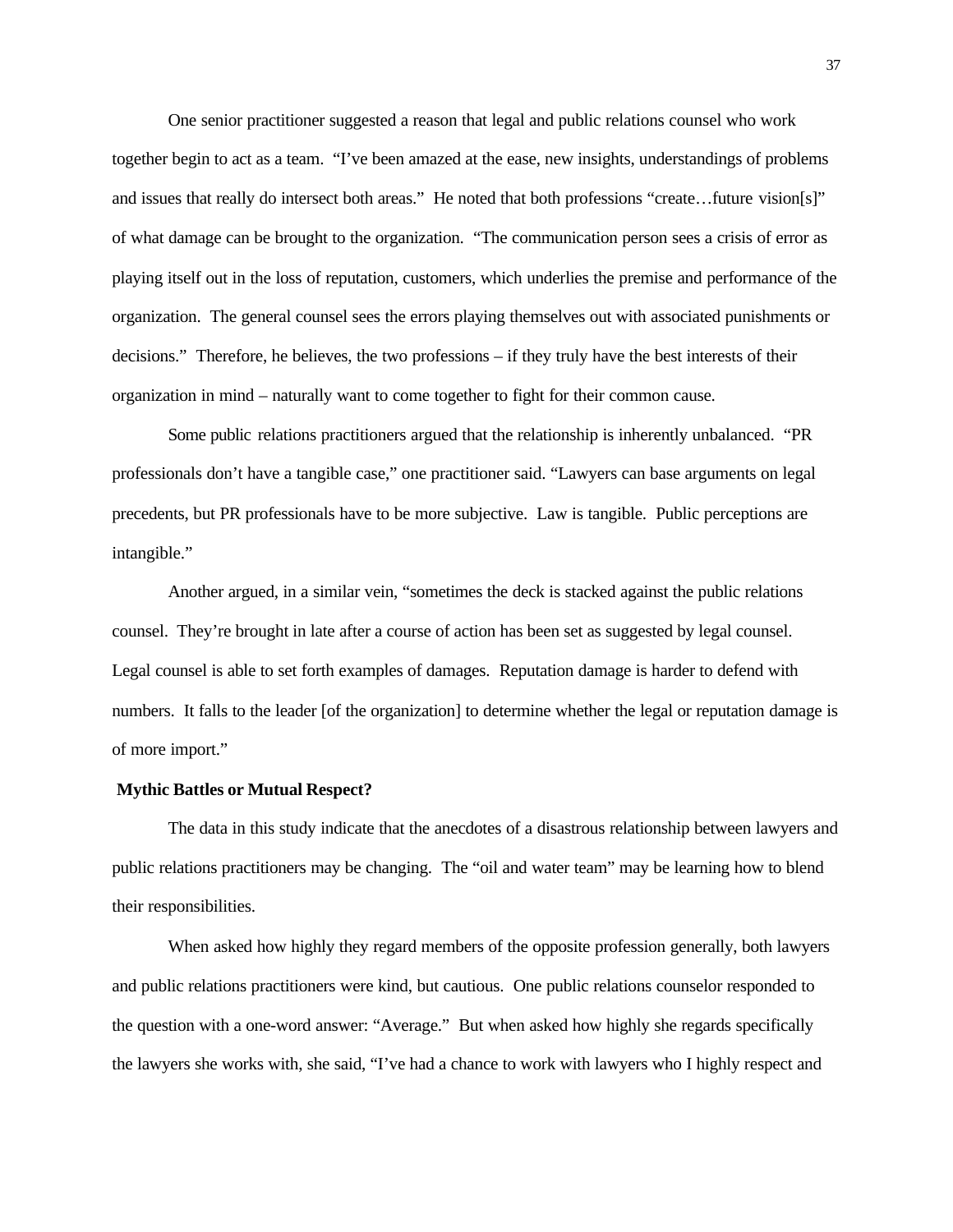who I believe value communications input." This sort of appreciation for the professionals one knows and works with personally was evident among both lawyers and public relations practitioners.

In nearly every instance, in the interviews, if a respondent regarded the profession generally as less than stellar, she regarded the legal or PR professionals that she worked with as exemplary. Words like "very educated," "dedicated," "smart," "remarkably focused," "skilled in rhetoric and persuasion," and "detail oriented" emerged when public relations practitioners were asked what they thought of lawyers. Lawyers, in turn, defined public relations practitioners as "educated," "intelligent," and "professional."

One lawyer said, "Public relations as a function is incredibly important. A company's brand is most valuable. Public relations is important in helping marketing with defining the brand. It is prudent and important."

"[Public relations counselors] are educated, intelligent people in a demanding field," said another lawyer. "In some ways, I see them as analogous to counsel. They provide a service that they are uniquely skilled to provide."

Another lawyer critiqued, "I think often [PR practitioners] are not as well trained, as well schooled, as some other professionals."

A senior public relations counselor said of lawyers, "[They have] something to teach me. Skills and abilities that I think I can use. I regard them very highly."

"We, over the years, have developed a pretty good relationship between public affairs and legal," said another senior PR director. "[W]e've found ways to work together to both of our benefits. We've provided them value and they've enabled us to do a good job representing the company's image in the public front. Our relationship is an enviable one. I've had other practitioners relate that to me." But he added, "That doesn't always extend to lawyers that we contract. They usually don't want our help. They view that as a complicating factor that they have to manage."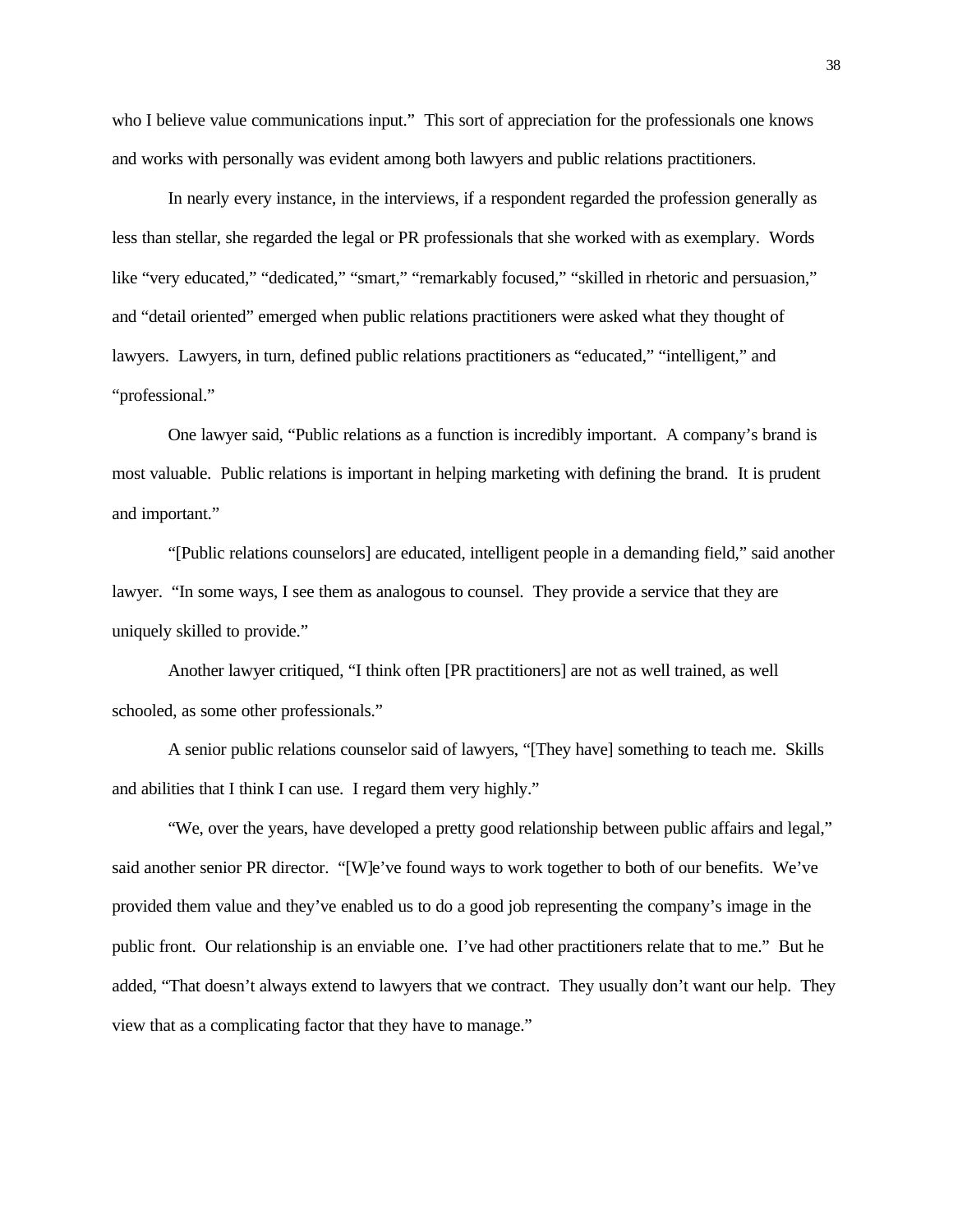"I regard highly the [lawyers] who are good listeners and help me find a solution rather than just say we can't do something and leave it at that," said another public relations practitioner. "I highly regard those who partner with me."

Yet another public relations counselor noted that she believes lawyers have desirable traits beyond that of their profession. "The most civic-minded, the most generous people I know are lawyers," she said. "I have a very high opinion of lawyers, much higher than the general public."

But the lawyer/public relations practitioner world isn't completely rosy. There were responses from both professions that indicated there's still work to be done. "I would regard them as highly as they regard lawyers," said one lawyer when asked how he would regard public relations practitioners generally. "They are a necessary evil. Contemporary distrust of institutions has resulted from people putting a favorable spin on messages. I think so much of [public relations practitioners'] work product is blatantly manipulative." A public relations practitioner reflected on his opinion of lawyers: "As with any profession, there are lawyers who are brilliant and great with what they do. And there are those who graduated at the bottom of their class and whose ambitions may not be in the best interest of the public at large."

#### **VII. Implications**

#### *Theoretical Implications*

 The Q sorts and interviews yielded information that is instructional in light of previous theoretical work on the relationships of public relations practitioners and lawyers.

Data in this study reinforces findings by Fitzpatrick (1996) and Lee et al. (1999) that public relations practitioners generally believe their relationships with lawyers are good. The current findings suggest that lawyers, more than public relations counselors, believe their client is best served when PR and legal act as a team. But, both parties noted the importance of collaborative relationships.

The "traditional legal strategy" identified by Fitzpatrick and Rubin (1995) was somewhat in evidence in the responses of the Confrontational Counselor type. But the larger lawyer type, the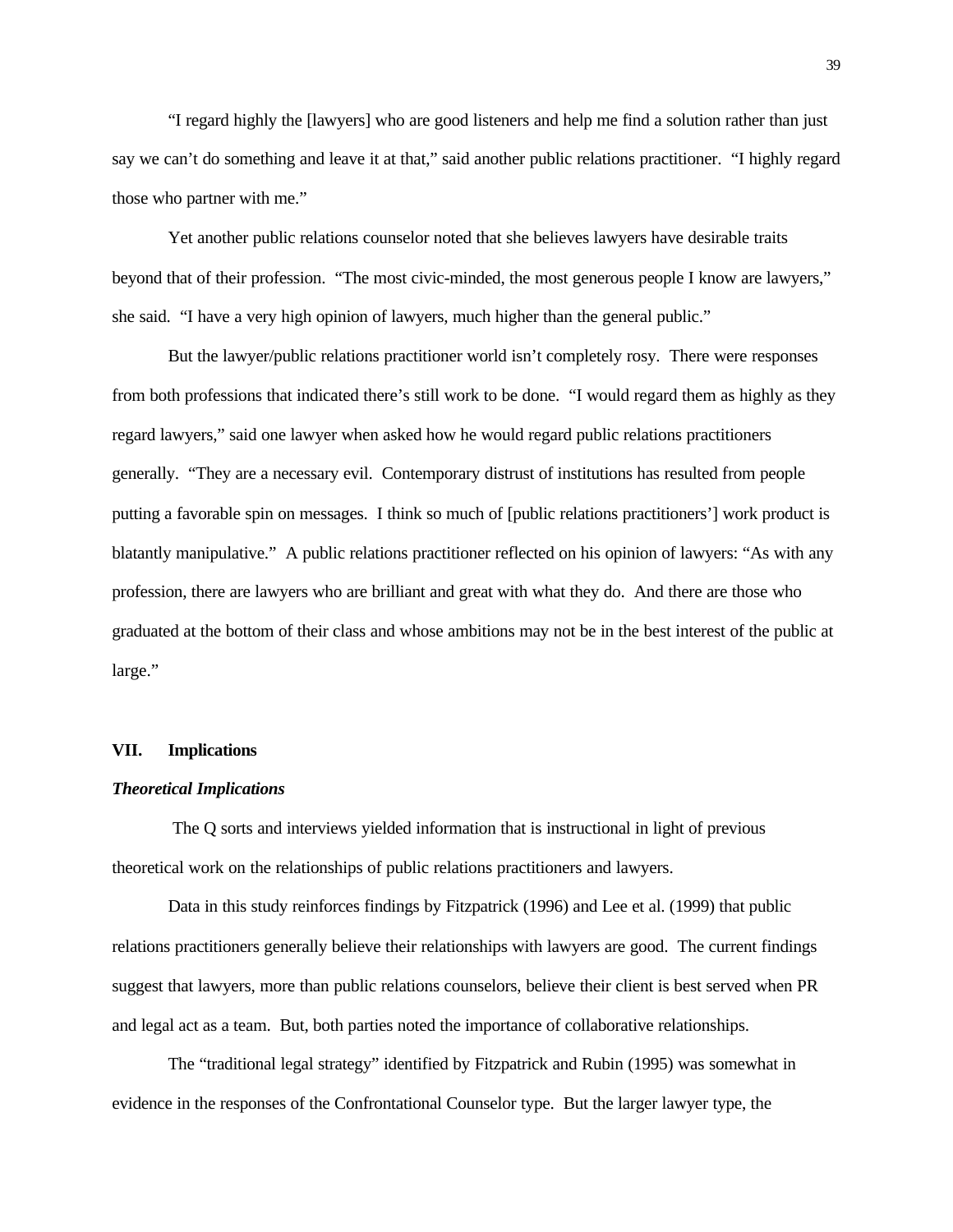Cooperative Colleague, ran counter to this traditional legal strategy – disagreeing that any communication could be harmful to a legal outcome and believing that PR and legal should work together.

Encroachment by lawyers as identified in numerous studies (e.g., Fitzpatrick 1993/94, Lauzen 1992, Lee et al. 1999) was evident in both lawyer types. However, this desire for control was not as strong as the public relations practitioners anticipated.

#### *Practical Implications*

Perhaps the relationship between lawyers and public relations practitioners is not hopeless. The subjective responses that seeped out in this research indicate that lawyers believe public relations makes a meaningful contribution to crisis management. In fact, both lawyer types believed strongly that the public relations professional should be involved early in crisis management. This belief was underscored both in responses to the Q sorts and the interviews that followed.

Lawyers and public relations practitioners should make a point of working together before a crisis occurs – both on more routine projects and in preparation for crisis management. There is ample evidence, both empirical and anecdotal, that working relationships improve as familiarity and trust are developed. The solution is intuitive.

The Q sorts yielded distinct lawyer and public relations types when the 30 participants in the study were combined in one data set. This provides reasons to believe that public relations practitioners and lawyers do have distinctly different worldviews as evidenced by their subjective choices. This may be due to training, professional experience or personality type.

Finally, public relations practitioners need to work at understanding lawyers' values and motives. Public relations practitioners must become more intentional in building their understanding of lawyers. They should treat lawyers as they would any public – learning to know them and their ways of operating. Read case studies, work as often as possible with lawyers, and make an effort to understand the legal issues of most importance to your organization.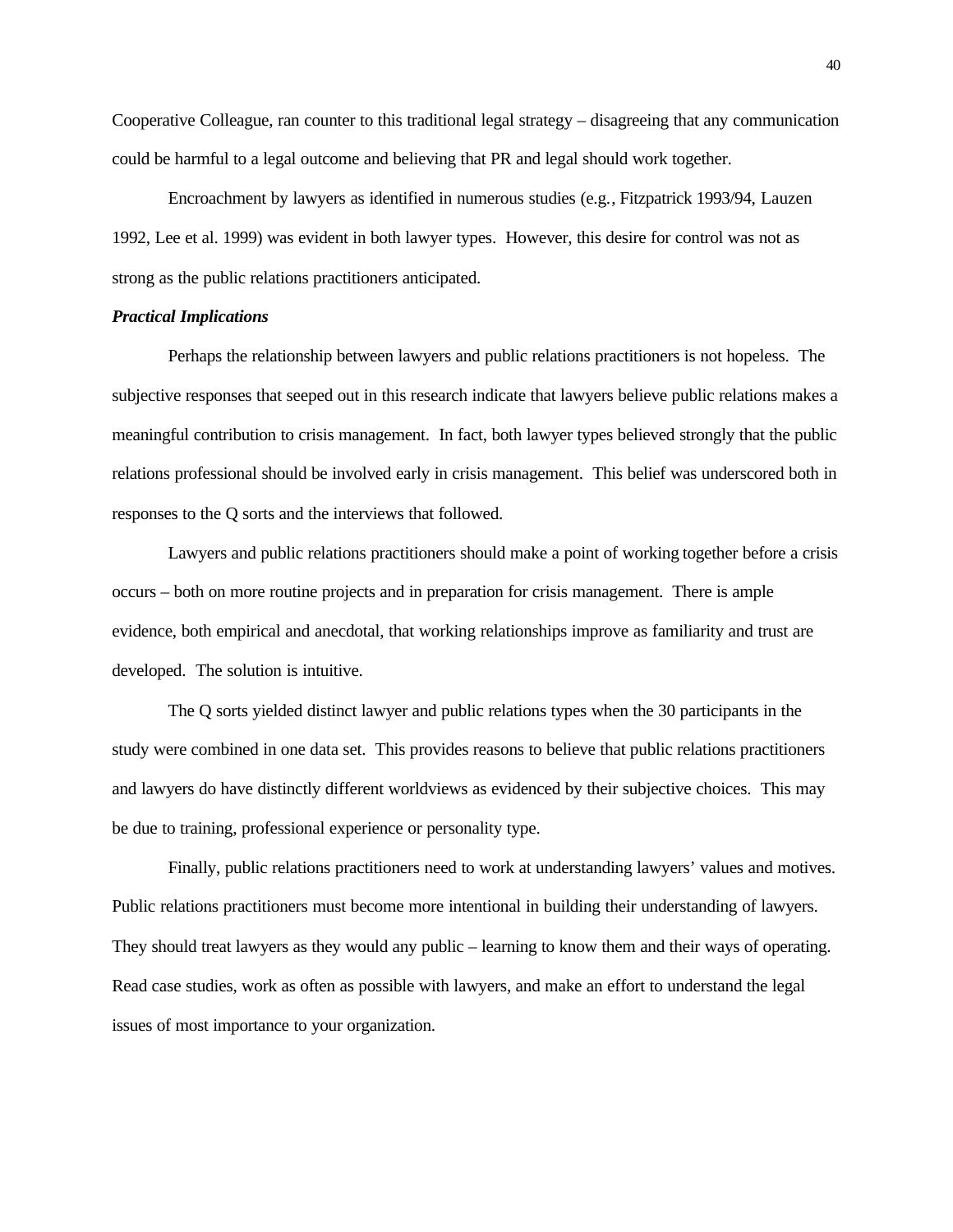# **VIII. Appendices**

#### Q-statements

- 1. Legal counsel should be involved in determining message.
- 2. Legal counsel encroaches on public relations ground in times of crisis.
- 3. Statements made can prove detrimental or fatal in a later legal proceeding.
- 4. Conduct all-out warfare against your critics.
- 5. Acknowledge the concerns of the other side.
- 6. Reveal as little as possible.
- 7. Assess corporate image as well as legal liability.
- 8. In most cases, the legal risk is greater than the need for public communications.
- 9. Public relations professionals expose the company to risk of legal liability by being too open.
- 10. A lawyer should scrutinize all public statements, written or oral, made by a company or its representative during a crisis.
- 11. Public relations professionals don't understand legal counsel.
- 12. Lawyers don't understand the importance of public attitudes.
- 13. Public relations has no place in the legal arena.
- 14. When an organization is embroiled in actual litigation, public relations counsel should have little input.
- 15. Saying "no comment" is tantamount to saying "we're guilty."
- 16. Visibly defend yourself by talking publicly, early and often.
- 17. Involve the public relations specialist early in the process.
- 18. A company's poor response to a crisis often stems from excessive concern for legal issues without consideration of how the company's relationships with the public will be affected.
- 19. It is imperative that public relations professionals become educated about legal issues and procedures that must be considered in communication planning.
- 20. Conflict between legal and public relations functions arise out of jealousy.
- 21. Conflict between legal and public relations functions arise out of lack of respect for each other's function.
- 22. Conflict between legal and public relations functions arise out of a fundamental lack of understanding of the other's discipline.
- 23. So many crises are created by lawsuits there is a growing need for lawyers and public relations practitioners to work together.
- 24. Public relations and legal functions frequently offer competing and adversarial approaches to problem-solving in the face of a conflict.
- 25. When PR and legal counsel work together, public relations people do more compromising than lawyers.
- 26. When PR and legal counsel work together, lawyers do more compromising than public relations practitioners.
- 27. A client is best served if legal and communications counsel work in concert.
- 28. Following a conflict between legal and public relations functions, the organization usually achieves its legal goals but loses public support.
- 29. I think open disclosure of misdeeds is appropriate most of the time.
- 30. I think the best crisis strategy is to voluntarily admit when a problem exists and then announce and implement corrective measures quickly.
- 31. I think the best crisis strategy is to say as little as possible and release information as quietly as possible.
- 32. I believe you should deny guilt.
- 33. The best way to deal with accusers is to talk tough.
- 34. Any communication with any public could jeopardize the company's case.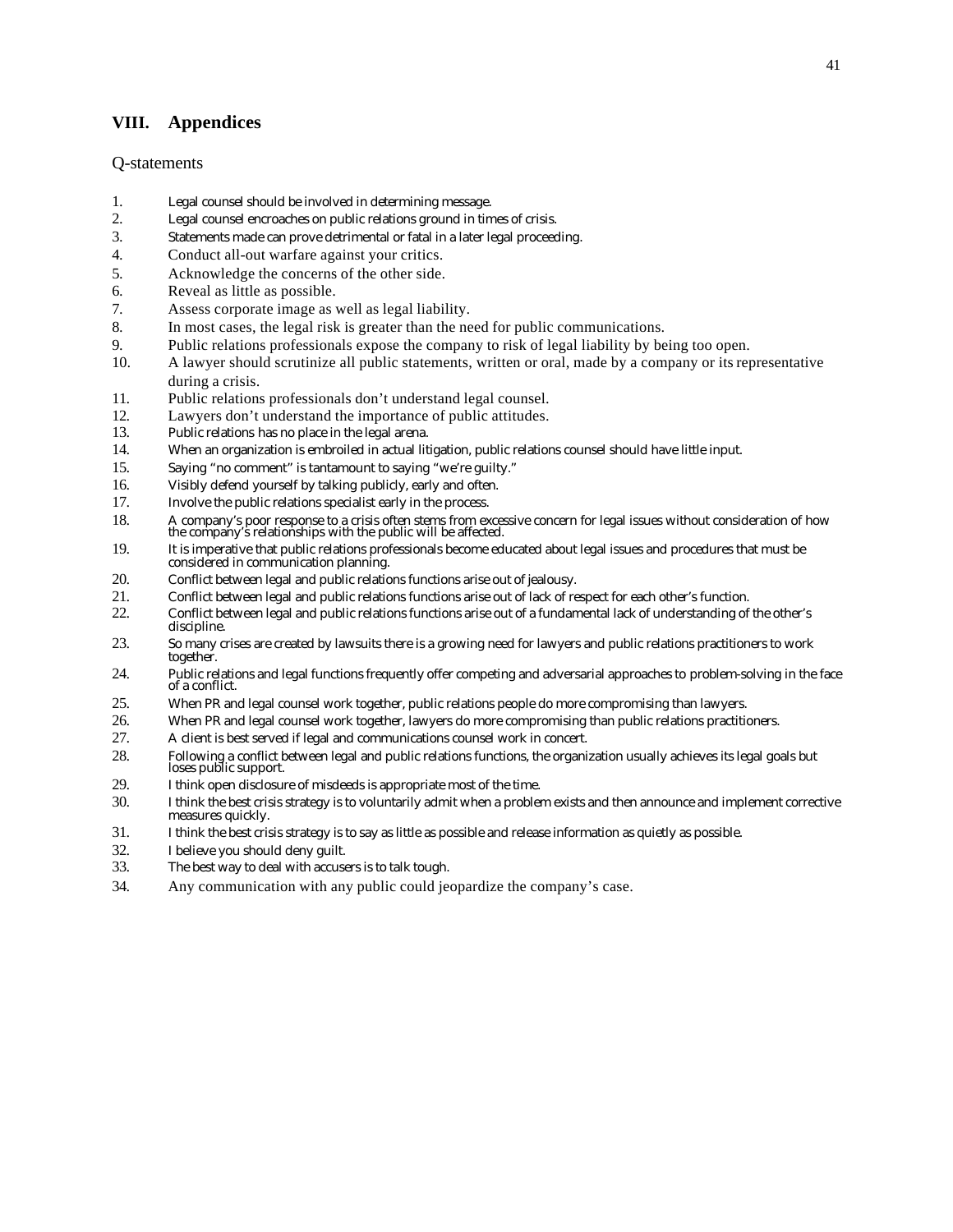| <b>TABLE A</b> Public Relations self-report                                                                                        |                                                                                           |                                                                                                                                     |                                                                                                                         |                                                                                                                                     | <b>Lawyers' perceptions of PR practitioners</b>                                                    |                                                                                                      |                                                                                           |
|------------------------------------------------------------------------------------------------------------------------------------|-------------------------------------------------------------------------------------------|-------------------------------------------------------------------------------------------------------------------------------------|-------------------------------------------------------------------------------------------------------------------------|-------------------------------------------------------------------------------------------------------------------------------------|----------------------------------------------------------------------------------------------------|------------------------------------------------------------------------------------------------------|-------------------------------------------------------------------------------------------|
| <b>Caring Collaborator</b>                                                                                                         |                                                                                           | <b>Legal Eagle</b>                                                                                                                  |                                                                                                                         | <b>Suspicious Meddler</b>                                                                                                           |                                                                                                    | <b>Conscientious Communicator</b>                                                                    |                                                                                           |
| <b>Most Agree</b>                                                                                                                  | <b>Most Disagree</b>                                                                      | <b>Most Agree</b>                                                                                                                   | <b>Most Disagree</b>                                                                                                    | <b>Most Agree</b>                                                                                                                   | <b>Most Disagree</b>                                                                               | <b>Most Agree</b>                                                                                    | <b>Most Disagree</b>                                                                      |
| 17 Involve the<br>PR specialist<br>early<br>$z = 1.657$                                                                            | $\overline{32}$ Deny guilt.<br>$Z = -1.681$                                               | 27 A client is<br>best served if<br>counsel work<br>in concert<br>$z = 1.919$                                                       | 4 Conduct all-<br>out warfare<br>against critics<br>$z = -1.690$                                                        | 17 Involve the<br>PR specialist<br>early<br>$Z = 1.645$                                                                             | 13 PR has no<br>place in legal<br>arena.<br>$Z = -1.813$                                           | 27 A client is<br>best served if<br>counsel work<br>in concert.<br>$Z = 2.012$                       | 34 Any<br>communication<br>with any public<br>could hurt a<br>legal case<br>$Z = -2.012$  |
| 27 A client is<br>best served if<br>counsel work<br>in concert<br>$z = 1.643$                                                      | 33 The best<br>way to deal<br>with accusers<br>is to talk tough.<br>$Z = -1.450$          | 17 Involve the<br>PR specialist<br>early<br>$z = 1.476$                                                                             | 6 Reveal as<br>little as<br>possible.<br>$z = -1.520$                                                                   | 18 Poor crisis<br>response stems<br>from concern<br>for legal issues<br>but not for<br>relationships<br>with publics<br>$Z = 1.554$ | 14 When<br>embroiled in<br>actual<br>litigation, PR<br>should have<br>little input<br>$Z = -1.598$ | 17 Involve the<br>PR specialist<br>early<br>$Z = 1.709$                                              | 31 Say as<br>little as<br>possible as<br>quietly as<br>possible<br>$Z = -1.417$           |
| 7 Assess<br>image as well<br>as legal<br>liability<br>$z = 1.632$                                                                  | 31 Say as<br>little as<br>possible as<br>quietly as<br>possible.<br>$Z = -1.335$          | 18 Poor crisis<br>response stems<br>from concern<br>for legal issues<br>but not for<br>relationships<br>with publics<br>$z = 1.392$ | 31 Say as<br>little as<br>possible as<br>quietly as<br>possible.<br>$z = -1.482$                                        | 7 Assess<br>image as well<br>as legal<br>liability.<br>$Z = 1.502$                                                                  | 8 Legal risk is<br>greater than the<br>need for PR<br>$Z = -1.481$                                 | 30 Voluntarily<br>admit<br>problems, then<br>announce and<br>implement<br>corrections<br>$Z = 1.628$ | 14 When<br>embroiled in<br>litigation, PR<br>should have<br>little input.<br>$Z = -1.325$ |
| 30 Voluntarily<br>admit<br>problems, then<br>announce and<br>implement<br>corrections<br>$z = 1.407$                               | 14 When<br>embroiled in<br>litigation, PR<br>should have<br>little input.<br>$Z = -1.255$ | 23 There is a<br>growing need<br>for lawyers and<br>PR to work<br>together.<br>$z = 1.266$                                          | 11 PR<br>professionals<br>don't<br>understand<br>legal counsel.<br>$z = -1.225$                                         | 27 A client is<br>best served if<br>counsel work<br>in concert<br>$Z = 1.357$                                                       | 34 Any<br>communication<br>with any public<br>could hurt a<br>legal case<br>$Z = -1.281$           | 19 PR<br>professionals<br>must become<br>educated about<br>legal issues<br>$Z = 1.109$               | 13 PR has no<br>place in legal<br>arena.<br>$Z = -1.250$                                  |
| 19 PR<br>professionals<br>must become<br>educated about<br>legal issues<br>$z = 1.298$                                             | 8 Legal risk is<br>greater than the<br>need for PR<br>$z = -1.229$                        | 7 Assess<br>image as well<br>as legal<br>liability<br>$z = 1.263$                                                                   | 14 When<br>embroiled in<br>litigation, PR<br>should have<br>little input.<br>$z = -1.164$                               | 2 Legal<br>encroaches on<br>PR during<br>crises<br>$Z = 1.196$                                                                      | 9 PR exposes<br>the company to<br>legal risks by<br>being too open.<br>$Z = -1.204$                | 7 Assess<br>image as well<br>as legal<br>liability.<br>$Z = 1.086$                                   | 4 Conduct all-<br>out warfare<br>against critics.<br>$Z = -1.189$                         |
| 5<br>Acknowledge<br>concerns of the<br>other side.<br>$z = 1.230$                                                                  | 34 Any<br>communication<br>with any public<br>could hurt a<br>legal case<br>$z = -1.188$  | 19 PR<br>professionals<br>must become<br>educated about<br>legal issues<br>$z = 1.131$                                              | 13 PR has no<br>place in legal<br>arena.<br>$z = -1.034$                                                                | 12 Lawyers<br>don't<br>understand the<br>importance of<br>public<br>attitudes.<br>$Z = 1.131$                                       | 10 Lawyers<br>should<br>examine all<br>public<br>statements<br>during a crisis.<br>$Z = -1.103$    | 3 Statements<br>can prove<br>detrimental in a<br>later legal case<br>$Z = .989$                      | 33 The best<br>way to deal<br>with accusers<br>is to talk tough.<br>$Z = -1.097$          |
| 18 Poor crisis<br>response stems<br>from concern<br>for legal issues<br>but not for<br>relationships<br>with publics<br>$z = .878$ | 4 Conduct all-<br>out warfare<br>against critics.<br>$Z = -1.183$                         | 5<br>Acknowledge<br>the concerns of<br>the other side.<br>$z = .912$                                                                | 22 Conflict<br>between legal<br>and PR comes<br>from not<br>understanding<br>the other's<br>discipline.<br>$z = -1.022$ | 23 There is a<br>growing need<br>for lawyers and<br>PR to work<br>together.<br>$Z = 1.101$                                          | 31 Say as<br>little as<br>possible as<br>quietly as<br>possible.<br>$Z = -1.029$                   | 23 There is a<br>growing need<br>for lawyers and<br>PR to work<br>together.<br>$Z = .942$            | 6 Reveal as<br>little as<br>possible.<br>$Z = -1.022$                                     |
| 22 Conflict<br>between legal<br>and PR comes<br>from not<br>understanding<br>the other's<br>discipline.<br>$z = .874$              | 13 PR has no<br>place in the<br>legal arena.<br>$Z = -1.019$                              | 30 Voluntarily<br>admit<br>problems, then<br>announce and<br>implement<br>corrections<br>$z = .895$                                 | 8 Legal risk is<br>greater than the<br>need for PR<br>$z = -.890$                                                       | 15 Saying "no<br>comment" is<br>like saying<br>"we're guilty"<br>$Z = .846$                                                         | 6 Reveal as<br>little as<br>possible.<br>$Z = .936$                                                | 29 Open<br>disclosure of<br>misdeeds is<br>usually<br>appropriate<br>$Z = .931$                      | 16 Talk<br>publicly, early<br>and often.<br>$Z = -.954$                                   |

Statements are paraphrased. For complete statements see the Appendix

\*Shaded statements appear both in public relations practitioners' self-report and in lawyers' projections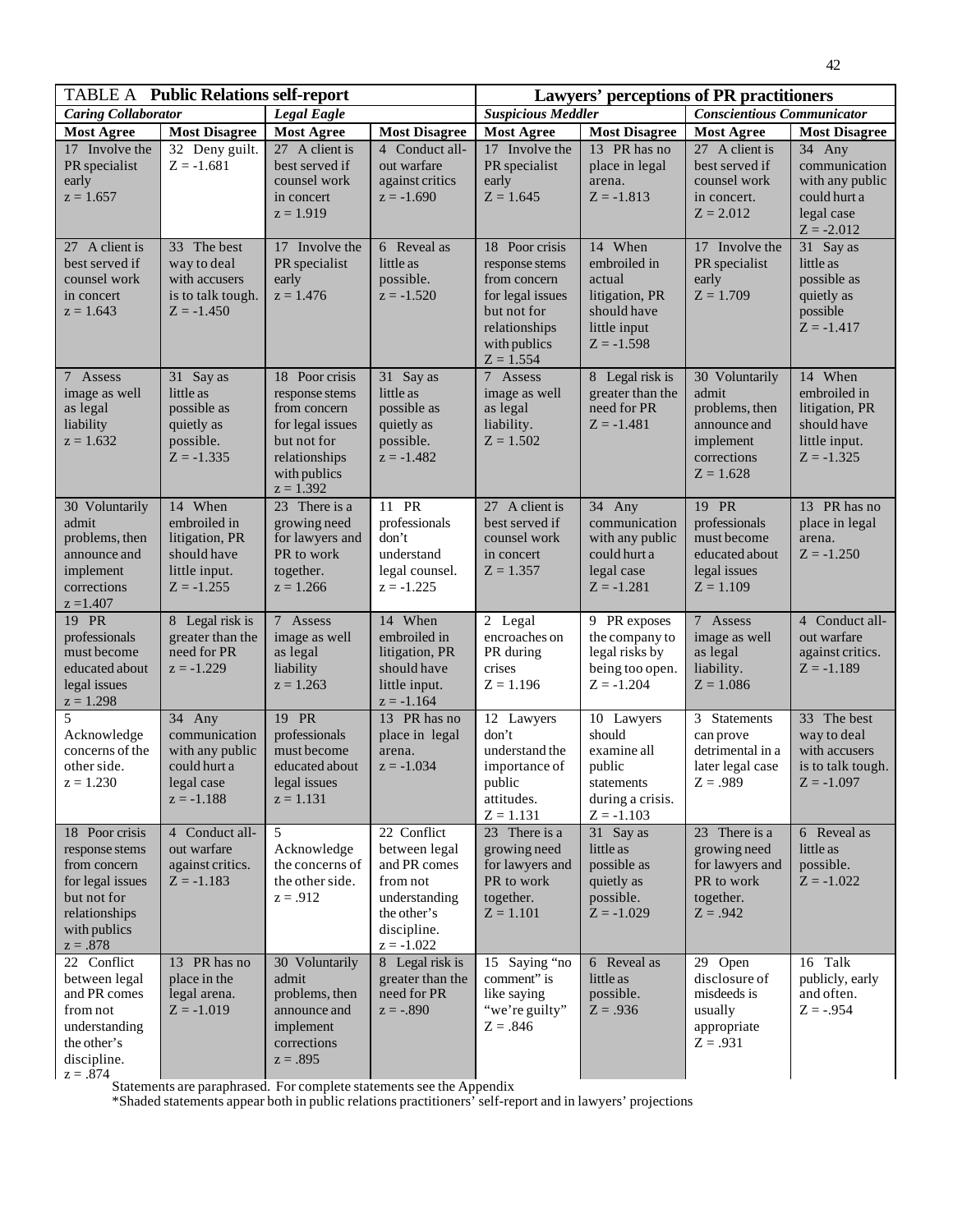| <b>TABLE B</b><br>Lawyer self-report                                                          |                                                                                                   |                                                                                            |                                                                                                     | PR practitioners' perceptions of lawyers                                                       |                                                                                                                                      |                                                                                                     |                                                                                                                                      |
|-----------------------------------------------------------------------------------------------|---------------------------------------------------------------------------------------------------|--------------------------------------------------------------------------------------------|-----------------------------------------------------------------------------------------------------|------------------------------------------------------------------------------------------------|--------------------------------------------------------------------------------------------------------------------------------------|-----------------------------------------------------------------------------------------------------|--------------------------------------------------------------------------------------------------------------------------------------|
| Cooperative Colleague                                                                         |                                                                                                   | <b>Confrontational Counselor</b>                                                           |                                                                                                     | <b>Involved Suppressor</b>                                                                     |                                                                                                                                      | <b>Quiet Associate</b>                                                                              |                                                                                                                                      |
| <b>Most Agree</b>                                                                             | <b>Most Disagree</b>                                                                              | <b>Most Agree</b>                                                                          | <b>Most Disagree</b>                                                                                | <b>Most Agree</b>                                                                              | <b>Most Disagree</b>                                                                                                                 | <b>Most Agree</b>                                                                                   | <b>Most Disagree</b>                                                                                                                 |
| 27 A client is<br>best served if<br>counsel work<br>in concert.<br>$Z = 1.961$                | 4* Conduct<br>all-out warfare<br>against critics.<br>$Z = -1.740$                                 | 27 A client is<br>best served if<br>counsel work<br>in concert.<br>$Z = 1.771$             | 15 Saying "no<br>comment" is<br>like saying<br>"we're guilty."<br>$Z = -1.751$                      | 10 Lawyers<br>should<br>examine all<br>public<br>statements<br>during a crisis.<br>$Z = 1.867$ | 29 Open<br>disclosure of<br>misdeeds is<br>usually<br>appropriate<br>$Z = -1.721$                                                    | 1 Legal<br>should help in<br>determining<br>message.<br>$Z = 1.832$                                 | 12 Lawyers<br>don't<br>understand the<br>importance of<br>public<br>attitudes.<br>$Z = -1.842$                                       |
| 17 Involve the<br>PR specialist<br>early<br>$Z = 1.440$                                       | $34**$ Any<br>communica-<br>tion with any<br>public could<br>hurt a legal<br>case<br>$Z = -1.516$ | 3 Statements<br>can prove<br>detrimental in a<br>later legal case<br>$Z = 1.765$           | 4 Conduct all-<br>out warfare<br>against critics.<br>$Z = -1.549$                                   | 3 Statements<br>can prove<br>detrimental in a<br>later legal case<br>$Z = 1.622$               | 30 Voluntarily<br>admit<br>problems, then<br>announce and<br>implement<br>corrections<br>$Z = -1.554$                                | 10 Lawyers<br>should<br>examine all<br>public<br>statements<br>during a crisis.<br>$Z = 1.772$      | 18 Poor crisis<br>response stems<br>from concern<br>for legal issues<br>but not for<br>relationships<br>with publics<br>$Z = -1.588$ |
| 19 PR<br>professionals<br>must become<br>educated about<br>legal issues<br>$Z = 1.381$        | 13 PR has no<br>place in legal<br>arena.<br>$Z = -1.496$                                          | 17 Involve the<br>PR specialist<br>early<br>$Z = 1.369$                                    | 13 PR has no<br>place in legal<br>arena.<br>$Z = -1.467$                                            | 1 Legal<br>should help in<br>determining<br>message.<br>$Z = 1.611$                            | 15 Saying "no<br>comment" is<br>like saying<br>"we're guilty"<br>$Z = -1.360$                                                        | 3 Statements<br>can prove<br>detrimental in a<br>later legal case<br>$Z = 1.536$                    | 29 Open<br>disclosure of<br>misdeeds is<br>usually<br>appropriate<br>$Z = -1.467$                                                    |
| 1 Legal<br>should help in<br>determining<br>message.<br>$Z = 1.300$                           | 33 The best<br>way to deal<br>with accusers<br>is to talk tough.<br>$Z = -1.392$                  | 19 PR<br>professionals<br>must become<br>educated about<br>legal issues<br>$Z = 1.274$     | 12 Lawyers<br>don't<br>understand the<br>importance of<br>public<br>attitudes.<br>$Z = -1.195$      | 8 Legal risk<br>is greater than<br>the need for<br>PR<br>$Z = 1.409$                           | 5<br>Acknowledge<br>concerns of<br>the other side<br>$Z = -1.314$                                                                    | 19 PR<br>professionals<br>must become<br>educated about<br>legal issues<br>$Z = 1.437$              | 15 Saying "no<br>comment" is<br>like saying<br>"we're guilty"<br>$Z = -1.263$                                                        |
| 7 Assess<br>image as well<br>as legal<br>liability.<br>$Z = 1.283$                            | 14 When<br>embroiled in<br>litigation, PR<br>should have<br>little input.<br>$Z = -1.388$         | 23 There is a<br>growing need<br>for lawyers and<br>PR to work<br>together.<br>$Z = 1.069$ | 20 Conflict<br>between legal<br>and PR<br>functions arise<br>out of jealousy.<br>$Z = -1.045$       | 9 PR exposes<br>the company to<br>legal risks by<br>being too open.<br>$Z = 1.269$             | 16 Talk<br>publicly, early<br>and often.<br>$Z = -1.295$                                                                             | <b>34 Any</b><br>communicatio<br>n with any<br>public could<br>hurt a legal<br>case.<br>$Z = 1.008$ | 16 Talk<br>publicly, early<br>and often.<br>$Z = -1.184$                                                                             |
| 10 Lawyers<br>should<br>examine all<br>public<br>statements<br>during a crisis<br>$Z = 1.011$ | 8 Legal risk<br>is greater than<br>the need for<br>PR<br>$Z = -1.018$                             | 32 Deny guilt.<br>$Z = 1.019$                                                              | 21 Conflict<br>between legal<br>and PR comes<br>from a lack of<br>respect<br>$Z = -1.030$           | 31 Say as<br>little as<br>possible as<br>quietly as<br>possible.<br>$Z = 1.125$                | 18 Poor crisis<br>response stems<br>from concern<br>for legal issues<br>but not for<br>relationships<br>with publics<br>$Z = -1.231$ | 9 PR exposes<br>the company to<br>legal risks by<br>being too open.<br>$Z = .987$                   | 2 Legal<br>encroaches on<br>PR during<br>crises<br>$Z = -1.182$                                                                      |
| 5<br>Acknowledge<br>concerns of<br>the other side<br>$Z = 1.001$                              | 6 Reveal as<br>little as<br>possible.<br>$Z = -.967$                                              | 24 PR & legal<br>often offer<br>competing<br>problem-solving<br>approaches<br>$Z = .936$   | 2 Legal<br>encroaches on<br>PR during<br>crises<br>$Z = -1.008$                                     | 14 When<br>embroiled in<br>litigation, PR<br>should have<br>little input.<br>$Z = 1.054$       | 12 Lawyers<br>don't<br>understand the<br>importance of<br>public attitudes.<br>$Z = -.798$                                           | 8 Legal risk is<br>greater than the<br>need for PR<br>$Z = .903$                                    | 30 Voluntarily<br>admit problems,<br>then announce<br>and implement<br>corrections<br>$Z = -1.036$                                   |
| 3 Statements<br>can prove<br>detrimental in a<br>later legal case<br>$Z = .972$               | 31 Say as little<br>as possible as<br>quietly as<br>possible.<br>$Z = -.885$                      | 1 Legal should<br>help in<br>determining<br>message<br>$Z = .910$                          | <b>34 Any</b><br>communica-<br>tion with any<br>public could<br>hurt a legal<br>case<br>$Z - 0.922$ | 6 Reveal as<br>little as<br>possible.<br>$Z = 1.001$                                           | 4 Conduct all-<br>out warfare<br>against critics<br>$Z = -0.747$                                                                     | 24 PR & legal<br>often offer<br>competing<br>problem-solving<br>approaches<br>$Z = .831$            | 28 After a<br>conflict between<br>legal & PR,<br>legal goals are<br>won, but public<br>support is lost<br>$Z = -934$                 |

Statements are paraphrased. For complete statements see the Appendix

\*Shaded statements appear both in lawyers' self-report and in public relations practitioners' projections

\*\*Bold-faced statements appear in both the self-report and the projection, but on opposite ends of the spectrum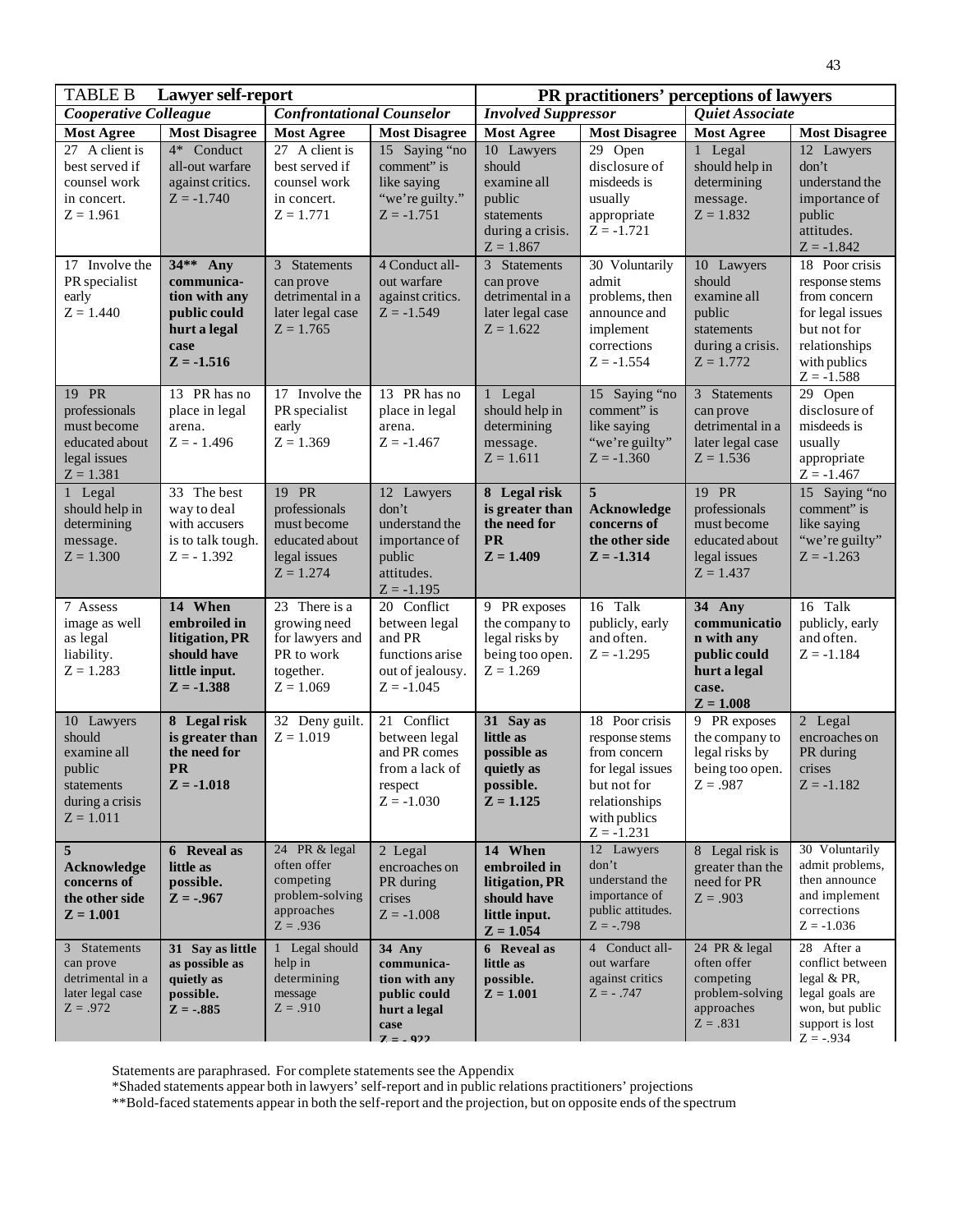# **Take Away Points**

# *The Lawyer-Public Relations Counselor Dynamic*

- 1. Lawyers seem to have an accurate view of public relations counselors, but the inverse is not true.
- 2. Cultivating relationships between public relations practitioners and lawyers is all-important.
- 3. Law and Public Relations relationships may be improving.
- 4. Public relations practitioners may believe that lawyers are more power grabbing than they, in fact, are.
- 5. Public relations practitioners should treat lawyers just as they would a public – learning to know them and their way of operating.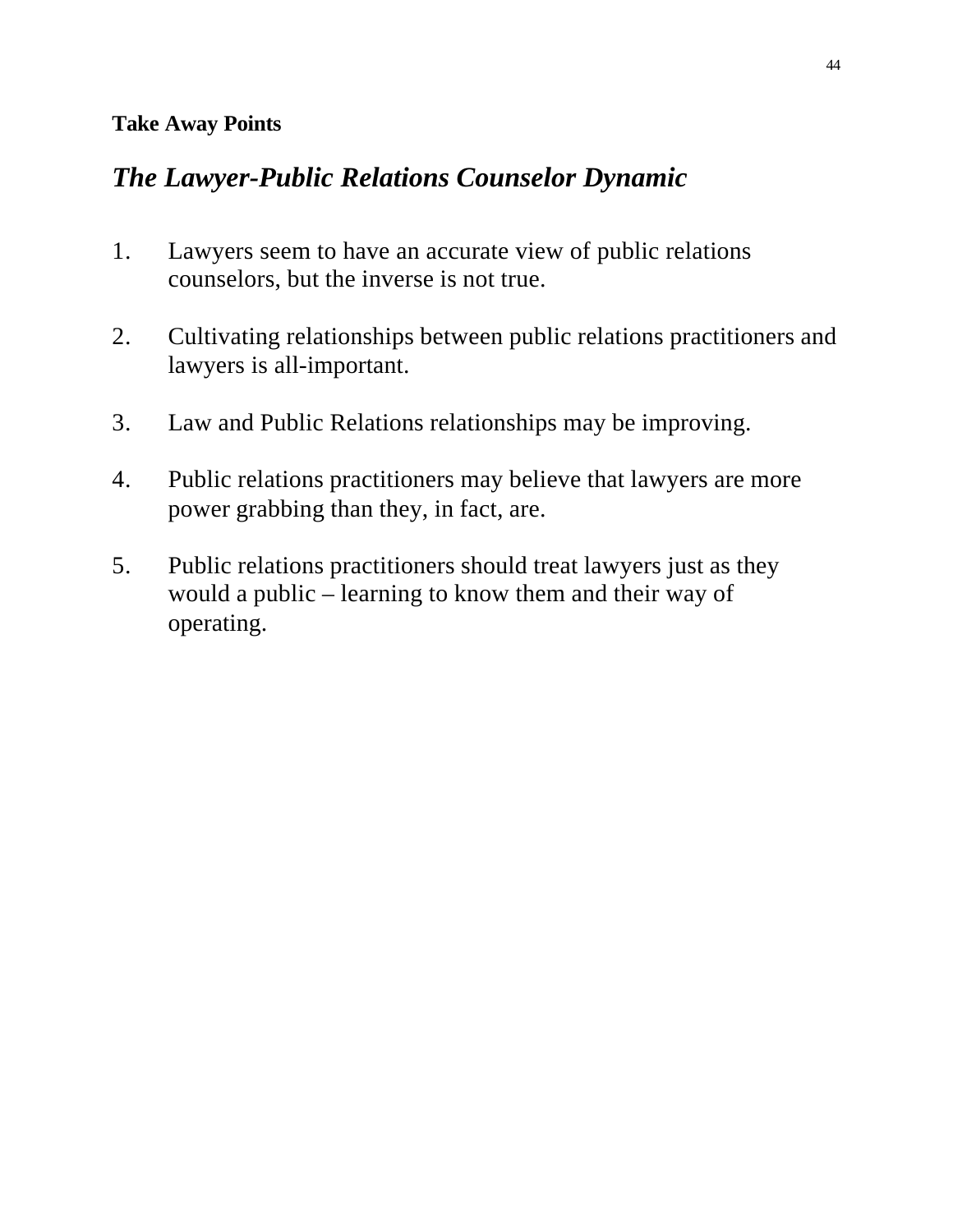# **X. Works Cited**

"About the Institute for Crisis Management" [On-line]. Available:

http://www.crisisexperts.com/abouticm.html

Birch, John (1994). New factors in crisis planning and response. Public Relations Quarterly, 39, (1), 31-34.

Blaustein & Gross (1956). Working in lawyers. Public Relations Quarterly, July 1956, 7. Bliven, Brent D., Stanley E. Kaufman and John A. Spertus (1999). World Wide Web-based collection of health-related quality of life data: Validity, time savings, and patient preference. Unpublished manuscript.

Cameron, Glen T., Fritz Cropp & Bryan H. Reber (1999). Getting Past Platitudes:

Factors Limiting Accommodation in Public Relations. Presented at the Annual Meetings of the

Association of Educators in Journalism and Mass Communication (AEJMC), August 4-7, 1999, New Orleans, LA.

Cooper, Douglas A. (January 1992). CEO Must Weigh Legal and Public Relations Approaches. Public Relations Journal, 39-40.

"Crisis Report 1997" [On-line]. Available at: http://www.crisisexperts.com/97report.htm Cropp, Fritz (1996). Perceptions of Japanese Advertising: A Q-Methodological Study of

Advertising Practitioners in Japan. Unpublished doctoral dissertation, University of Missouri, Columbia. David, Prabu (1998). Conflict resolution: The relationship between Air Force public affairs and

legal functions. Unpublished manuscript.

DeMartino, T. (1997, February 17). How to do litigation public relations. Inside PR. Available at: http://www.prcentral.com/iprfeb10litigation.htm

Fearn-Banks, Kathleen (1996). Crisis communications: A casebook approach. Mahwah, NJ: Lawrence Erlbaum Associates, Publishers.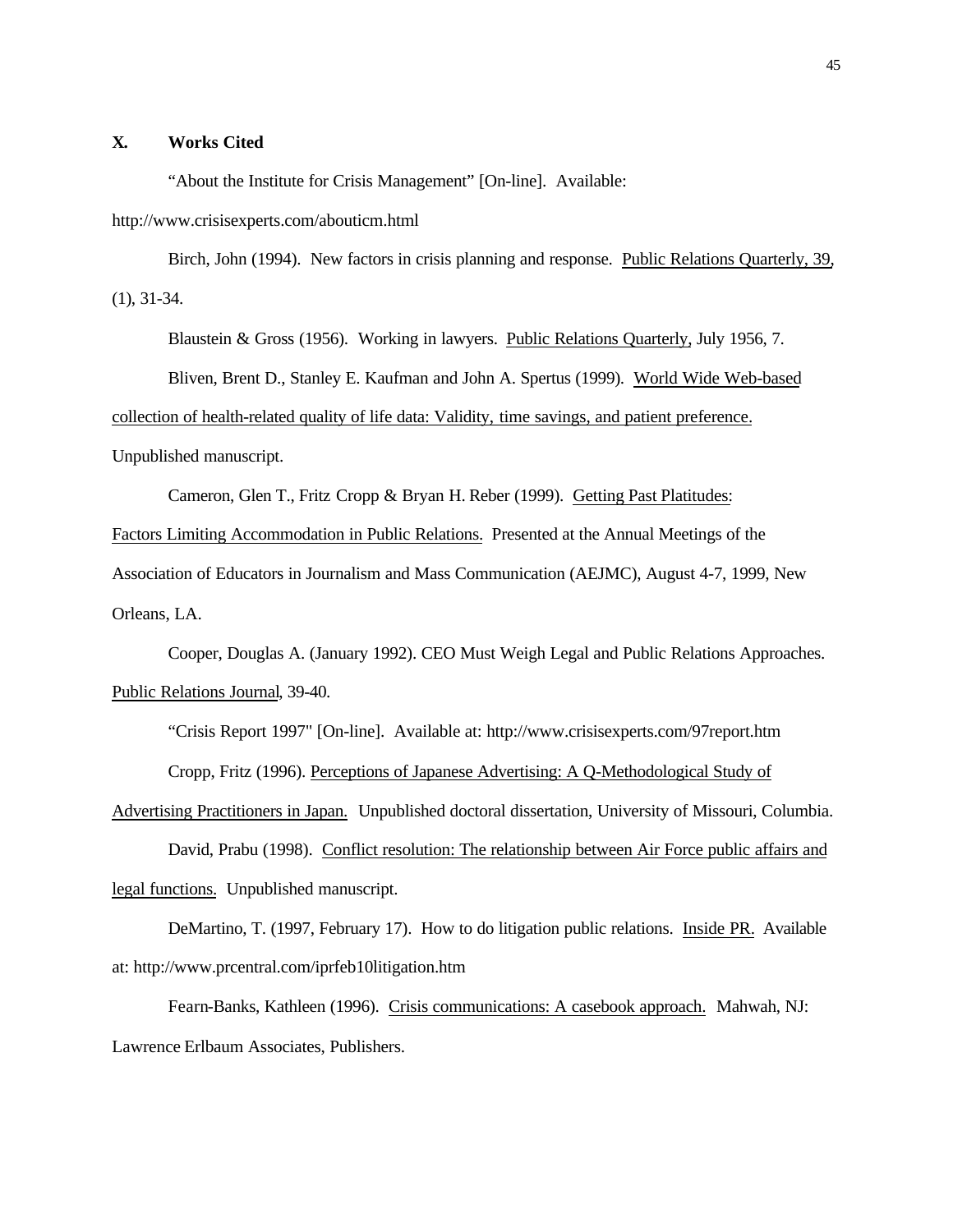Fitzpatrick, Kathy R. (1993/94). Who's in Charge? Balancing Public Relations and Legal

Counsel in a Crisis. Journal of Corporate Public Relations, IV, 21-55.

Fitzpatrick, Kathy R. (1996). Public Relations and the Law: A Survey of Practitioners. Public Relations Review, 22, (1), 1-8.

Fitzpatrick, Kathy R. & Maureen Shubow Rubin (1995). Public Relations vs. Legal Strategies in Organizational Crisis Decisions. Public Relations Review, 21, (1), 21-33.

Gibson, Dirk C. (1998). Litigation public relations: Fundamental assumptions. Public Relations Quarterly, 43, (1),19-23.

Gudykunst, William B. (1987). Cross-cultural comparisons. In C. R. Berger & S. H. Chaffee

(Eds.), The handbook of communication science (pp 847-889). Newbury Park, CA: Sage.

Guth, David W. (1996). The acceptance and use of public relations practices among Kansas

litigators. Public Relations Review, 22, (4), 341-354.

Lauzen, Martha M. (1992). Public Relations Roles, Intraorganizational Power, and

Encroachment. Journal of Public Relations Research, 4, 61-80.

Lee, Jaesub, Stella M. Jares and Robert L. Heath (1999). Decision-making encroachment and cooperative relationships between public relations and legal counselors in the management of organizational crisis. Journal of Public Relations Research, 11, (3), 243-270.

Levick, Richard S. (1997, February). Integrating Strategic Public Relations in Litigation. The Colorado Lawyer, 26, (2), 59-60.

Lindlof, Thomas R. (1995). Qualitative communication research methods. Thousand Oaks, CA: Sage.

Lukaszewski, James E. (1995). Managing litigation visibility: How to avoid lousy trial publicity. Public Relations Quarterly, 40, (1), 18-24.

Lukaszewski, James E. (1997). The other prosecutors. Public Relations Quarterly, 42, (1), 23- 29.

Lynn, Jacquelyn (1997). Media Basics. Commercial Law Bulletin, 12, (4), 8-9.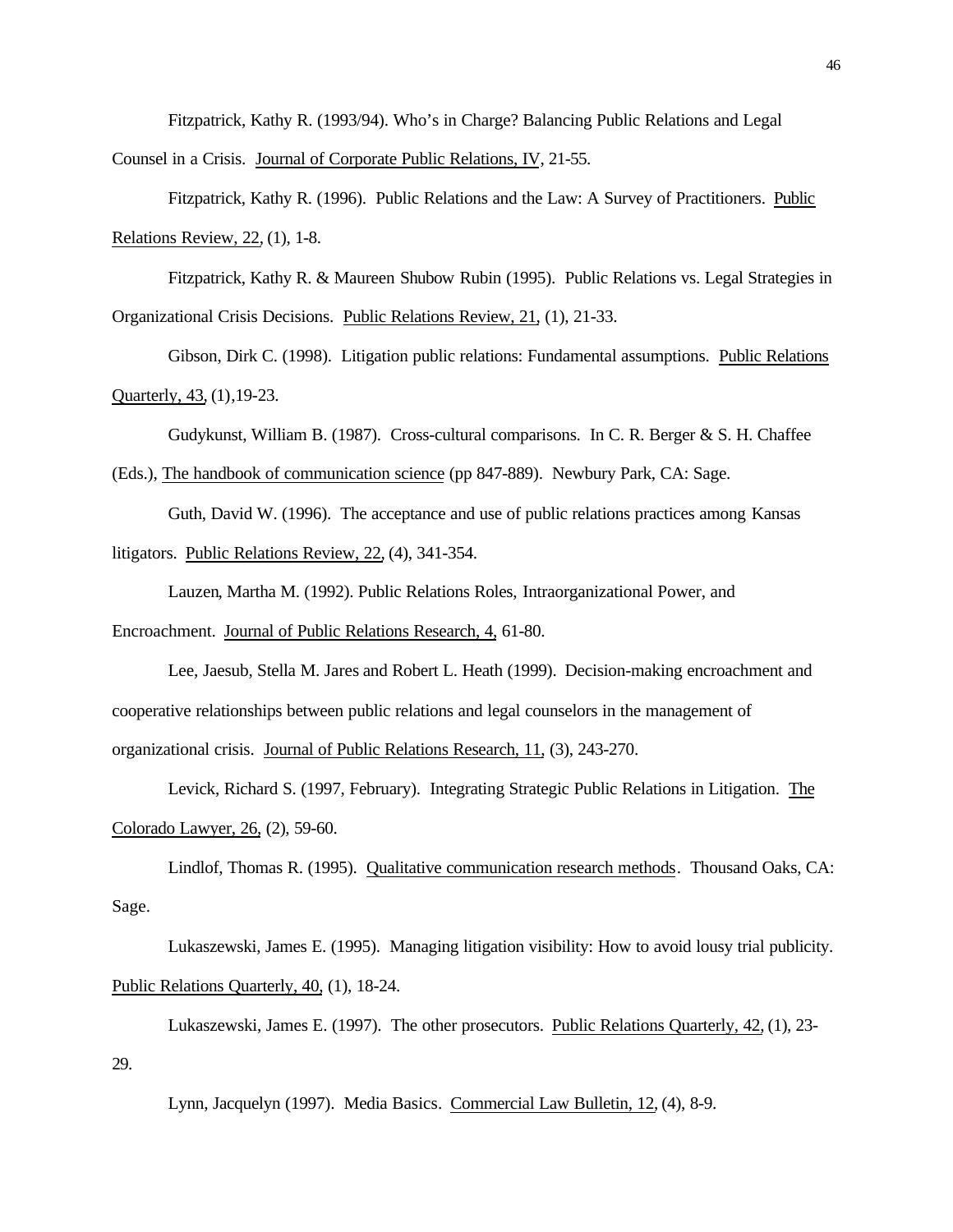Magid, C. (1995, November/December). Balancing PR and legal needs in a crisis. Reputation Management. Available: http://www.prcentral.com/rmso95magid.htm

Martinelli, Kathleen A. & William Briggs (1998). Integrating public relations and legal responses during a crisis: The case of Odwalla, Inc. Public Relations Review, 24, (4), 443-460.

McCann, Thomas D. (1994). Win the legal battle, lose the public war. Management Review, 83, (8), 43-45.

McKeown, Bruce, & Dan Thomas (1988). Q Methodology. Newbury Park, CA: Sage Publications.

Plumley, Joseph P. & Jim Wilson (Spring 1993). The Relationship Between PR Counsel and Legal Counsel in the Corporate Environment – What are They Saying? Southern Public Relations Journal, 1, (1) 16.

Reber, Bryan H. & Stanley E. Kaufman (1999). Assessing Assessor: A validation study of Q-Assessor computer-based Q-sorts versus paper sorts. Presented at the 15<sup>th</sup> Annual International Society for the Scientific Study of Subjectivity (ISSSS) Conference, University of Missouri-Columbia, September 30-October 2, 1999.

Roschwalb, Susanne A. & Richard A. Stack (1992, December). Litigation public relations. Communications and the Law, 3-23.

Sanders, Keith P. (1990). Q Sampling. Unpublished chapter.

Simon, Morton J. (1969). Public Relations Law. New York: Appleton-Century-Crofts.

Singer, Jane B. (1996). Newspaper journalists' actions and attitudes regarding interactive media. Unpublished doctoral dissertation, University of Missouri-Columbia.

Stein, M. L. (1993, August 28). Lawyer says it's OK to lie to the media. Editor and Publisher, 9- 10.

Stephenson, William (1953). The study of behavior: Q-technique and its methodology. Chicago: University of Chicago Press.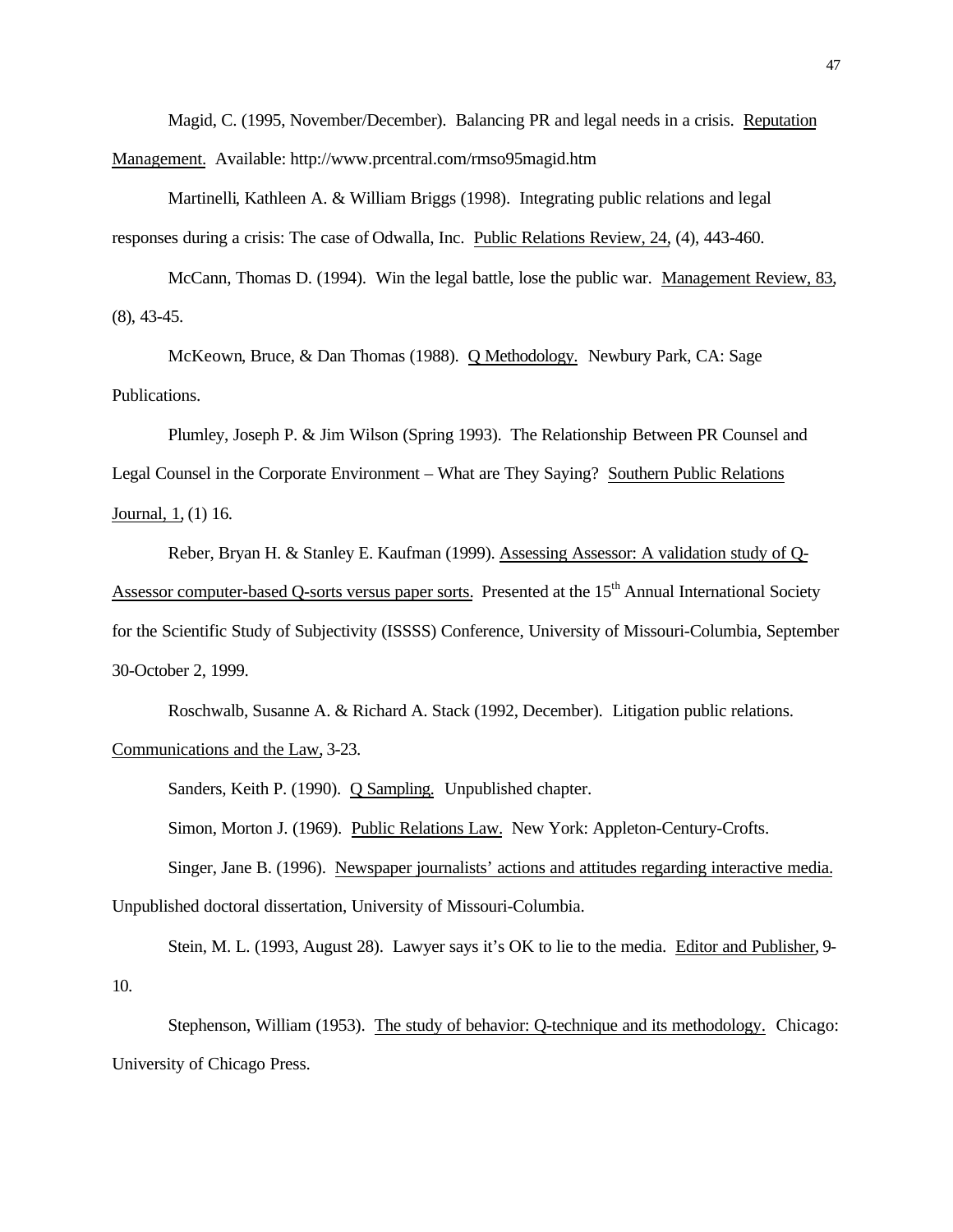Stephenson, William (1968). The Play Theory of Mass Communication. Chicago: The University of Chicago Press.

Stephenson, William (1994). Introduction to Q-Methodology. Operant Subjectivity, 17, (1/2), 1-13.

Turning Lawyers into Allies (1989). Public Relations Journal, January 1989, 24.

Van Tubergen, G. Norman & Robert A. Olins (1979). Mail vs. Personal Interview

Administration for Q-Sorts: A Comparative Study. Operant Subjectivity, 2, (2), 51-59.

WebQ Documentation. Available at: http://www.rz.unibw-

muenchen.de/~p41bsmk/qmethod/webq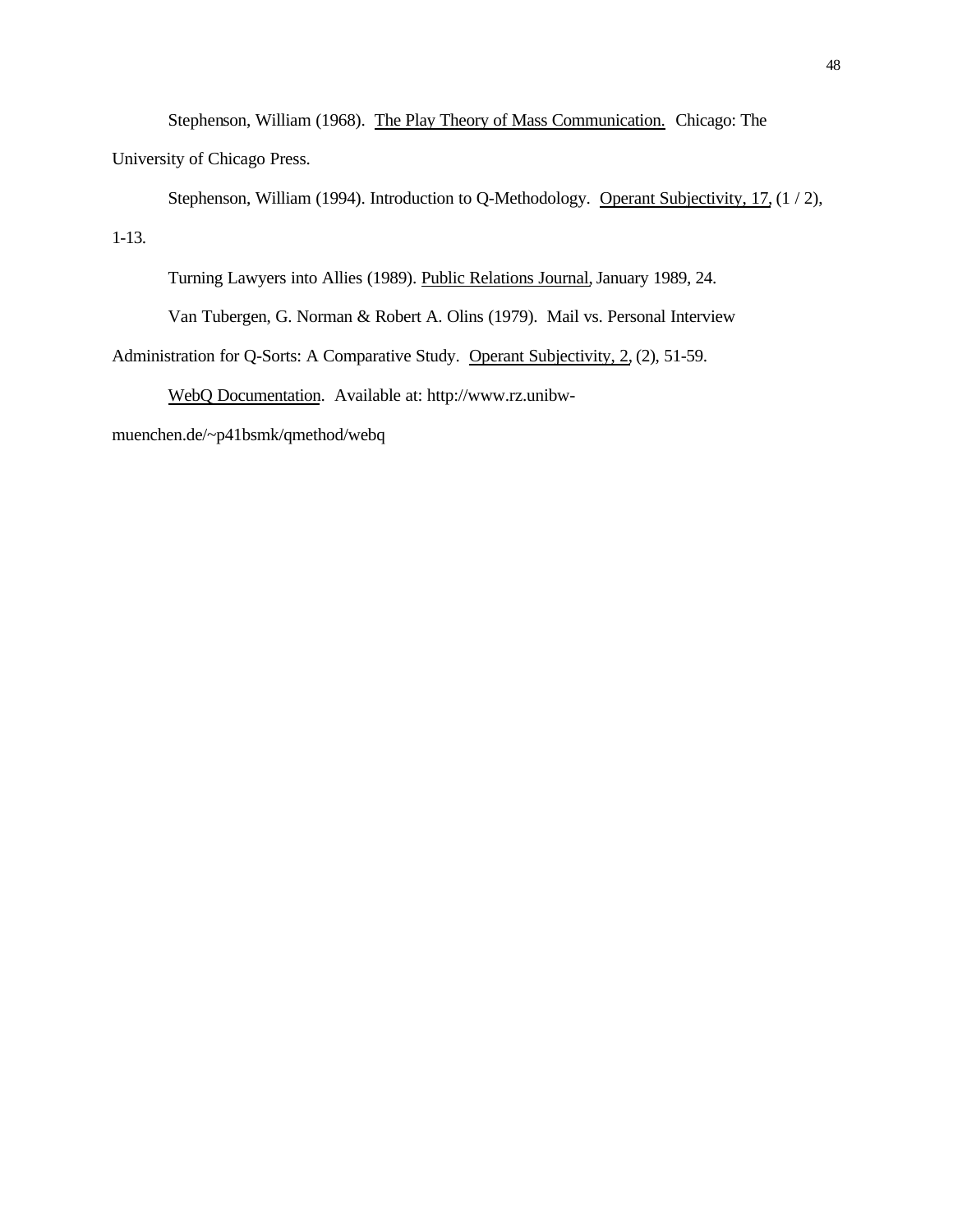# **XI. Related Bibliography**

Acharya, Lalit (1985). Public relations environments. Journalism Quarterly, 62, (3), 577-584. Aronoff, C. (1975). Credibility of public relations for journalists. Public Relations Review, 1, 45-56.

Auruck, K., P. Black & J. Scimecca (Eds.) (1991). Conflict resolution: Cross-cultural perspectives. Westport, CT: Greenwood.

Baker, W. Randolph (1988). Counsel to Counsel. Public Relations Journal, February 1988, 24- 27, 43.

Banks, Stephen P. (1995). Multicultural public relations: A social-interpretive approach.

Thousand Oaks, CA: Sage Publications.

Baran, Stanley J. & Dennis K. Davis (1995). Mass communication theory: Foundations, ferment

and future. Belmont, CA: Wadsworth Publishing Company.

Berger, Charles R. & James J. Bradac (1982). Language and Social Knowledge: Uncertainty in

Interpersonal Relations. London: Arnold.

Blake, R. R., H.A. Shepard, & J. S. Mouton (1964). Managing intergroup conflict in industry.

Houston, TX: Gulf.

Bradway, John S. (1934). The Bar and Public Relations. Indianapolis, Ind.: The Bobbs-Merrill Company Publishers.

Broom, Glen M. (1977). Coorientational measurement of public issues. Public Relations

Review, 3, (4), 110-118.

Brown, Chris (2000). Law firms must plan for PR crisis before it hits. Missouri Lawyers Weekly, January 17, 2000, 1.

Bruschke, Jon & William E. Loges (1999). Relationship between pretrial publicity and trial outcomes. Journal of Communication, 49, (4), 104-120.

Budd, John F. Jr. (1994). Guilty–Until proven innocent. Public Relations Quarterly, 39, (2), 11- 14.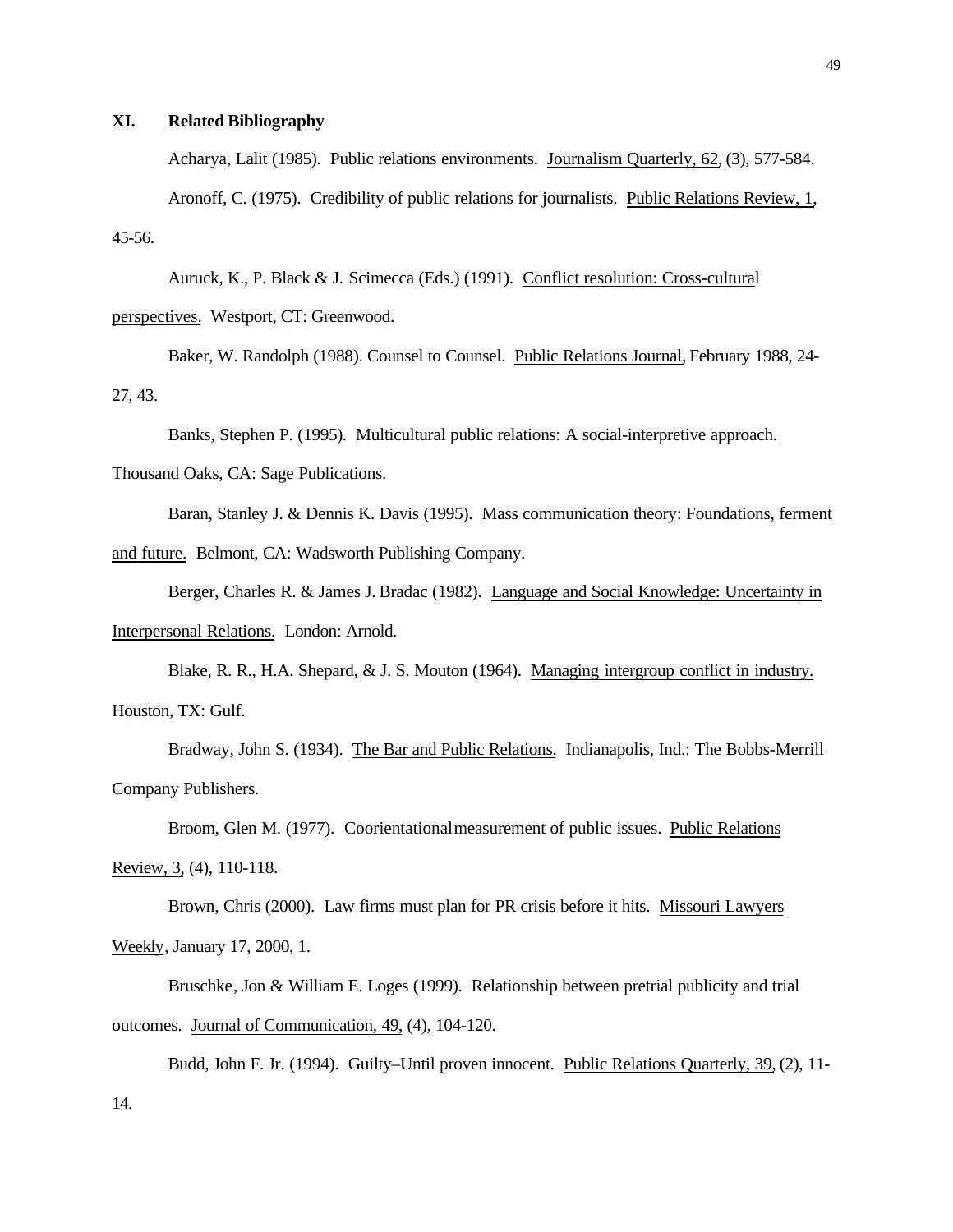Burger, Chester (1983). How management views public relations. Public Relations Quarterly, 28, (4), 27-30.

Cameron, Glen T. (1997). The Contingency Theory of Conflict Management in Public Relations. *Proceedings of the Norwegian Information Service*, Oslo, Norway.

Cameron, Glen T., Lynne. M. Sallot & Ruth. Weaver Lariscy (1996). Developing standards of professional performance in public relations. Public Relations Review, 22, (1), 43-61.

Cancel, Amanda E., Glen T. Cameron, Lynne M. Sallot & Michael A. Mitrook (1997). It depends: A contingency theory of accommodation in public relations. Journal of Public Relations Research, 9, (1), 31-63.

Cancel, Amanda E., Michael A. Mitrook, & Glen T. Cameron. (1999). Testing the contingency theory of accommodation in public relations. Public Relations Review, 25, (2), 171-197.

Carey, James (1975). Culture and Communications. Communication Research, 2, 173-191.

Chaffee, Steven H. & Jack M. McLeod (1968). Sensitization in Panel Design: A Coorientational Experiment. Journalism Quarterly, 24, (1), 661-669.

Cipalla, Rita (1994). Legal public relations: The verdict is in. Communication World, 11, (3), 34-36.

Collins, Erik L. & Robert J. Cornet (1990). Public Relations and Libel Law. Public Relations Review, XVI, (4), 36-47.

Corbin, Jeffrey (Winter 1997-98). Lawyers and us – A synergistic relationship. Public Relations Quarterly, 42, (4), 15-17.

Corrado, Frank M. (1991). Environmental Crisis Management: Attorneys and Communications Professionals Working Together. Environmental Law Reporter, 21, (3), 10118.

Cray, David & Geoff Mallory (1998). Making sense of managing culture. Boston: International Thomson Business Press.

Cyert, R. M. & J. G. March (1963). A behavioral theory of the firm. Englewood Cliffs, NJ: Prentice Hall.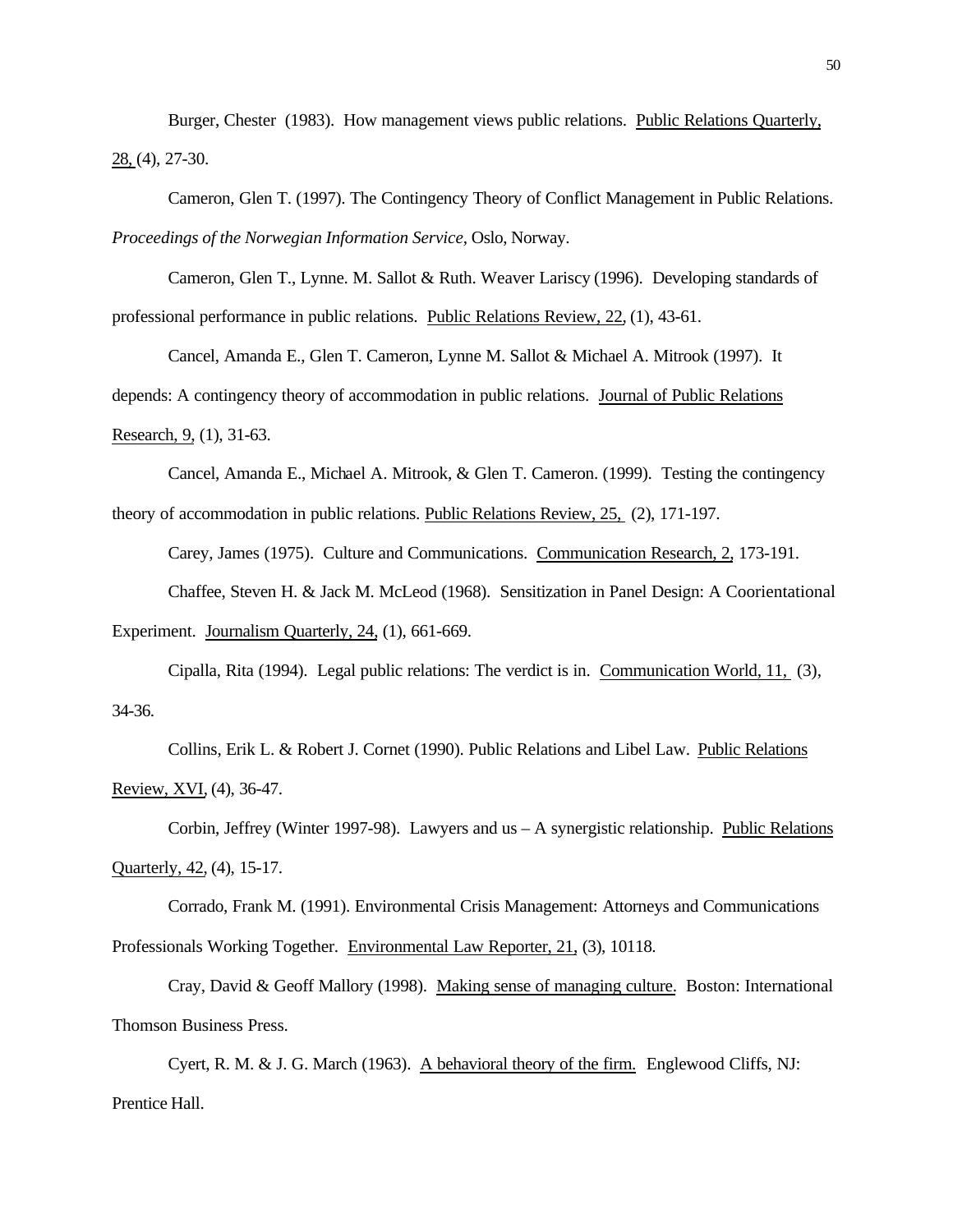Davis, Stanley M. (1971). Comparative management: Organizational and cultural perspectives. Englewood Cliffs, NJ: Prentice-Hall.

Deutsch, M. (1973). The resolution of conflict. New Haven, CT: Yale University Press. Dozier, D. M., L Grunig & J. Grunig (1995). Manager's guide to excellence in public relations

and communication management. Mahwah, NJ: Lawrence Erlbaum Associates, Inc.

Druckman, D. & B. J. Broome (1991). Value differences and conflict resolution: Familiarity or liking? Journal of Conflict Resolution, 35, 571-593.

Dukes, E. Franklin (1996). Resolving public conflict: Transforming community and governance. New York: Manchester University Press.

Ekachai, Daradirek (1991). Perceptions of journalists and public relations practitioners toward their own and each other's roles: Coorientation and factor analyses. Unpublished doctoral disseration, Southern Illinois University, Carbondale.

Ettema, James S., D. Charles Whitney & Daniel B. Wackman (1987). Professional mass

communicators. In C. R. Berger  $\&$  S. H. Chaffee (Eds.), The handbook of communication science (pp. 747-780). Newbury Park, CA: Sage.

Farmer, Betty A., John W. Slater & Kathleen S. Wright (1998). The role of communication in achieving shared vision under new organizational leadership. Journal of Public Relations Research, 10, (4), 219-235.

Filley, A. (1975). Interpersonal conflict resolution. Dallas, TX: Scott, Foresman and Company.

Fisher, R. & S. Brown (1988). Getting together: Building relationships as we negotiate. New York: Penguin.

Fisher, R., W. Ury & B. Patton (1991). Getting to yes: Negotiating agreement without giving in.  $(2<sup>nd</sup>$  ed.). New York: Penguin.

Fitzpatrick, Kathy R. (Summer 1995). Ten Guidelines for Reducing Legal Risks in Crisis Management. Public Relations Quarterly, 33-38.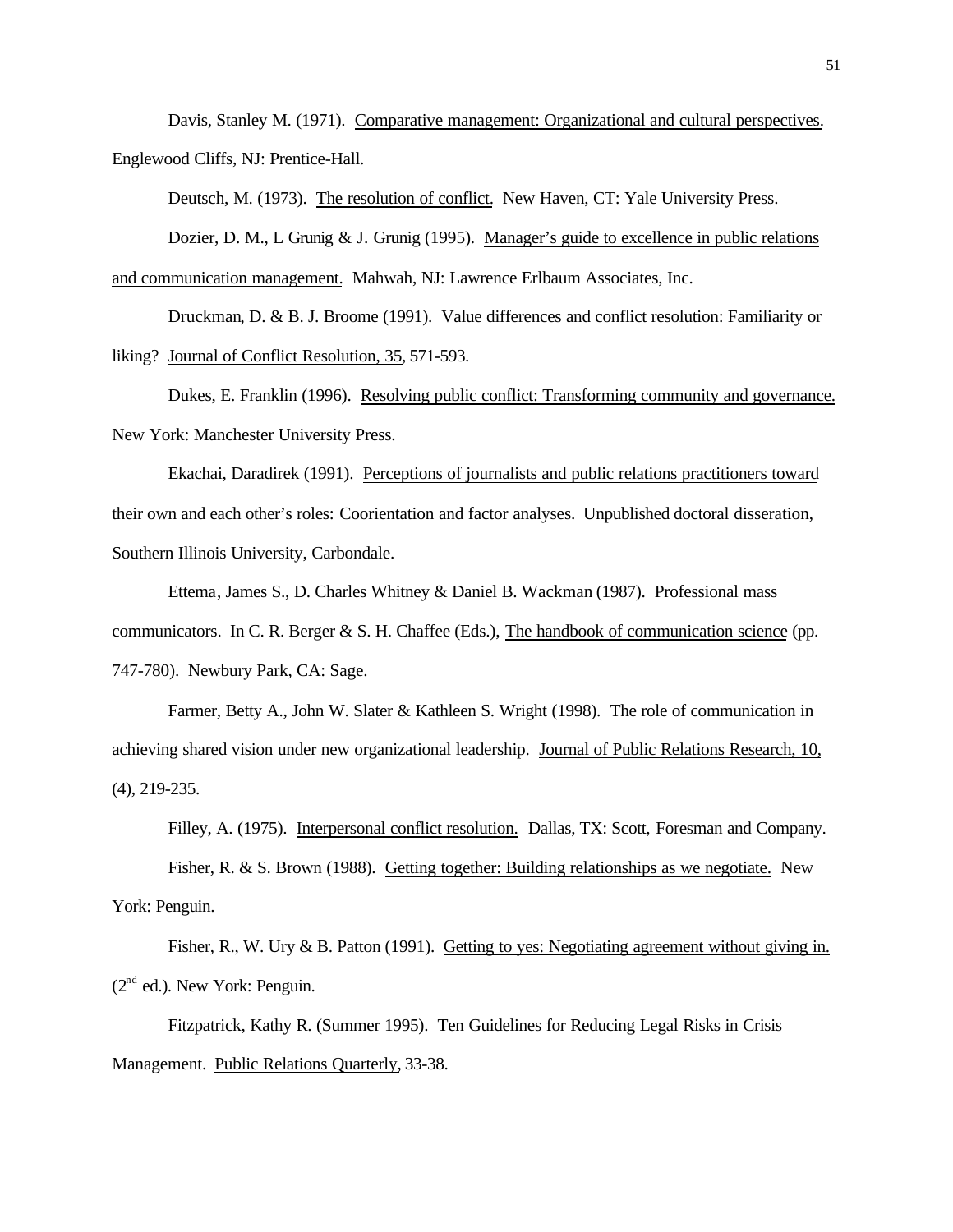Folberg, J. & A. Taylor (1984). Mediation: A comprehensive guide to resolving conflict without litigation. San Francisco: Jossey-Bass.

Folger, J. P. & M. S. Poole (1984). Working through conflict: A communication perspective. Tucker, GA: Scott, Foresman.

Freeman, Michael (Ed.) (1995). Alternative dispute resolution. New York: New York University Press.

Gallois, Cynthia & Victor J. Callan (1997). Communication and culture: A guide for practice. New York: Wiley.

Geertz, Clifford (1973). The interpretation of cultures. New York: Basic Books.

Gitter, A. George & Engelina. Jaspers (1982). Are PR Counselors Trusted Professionals? Public

Relations Quarterly, 27, 28-31.

Glynn, Carroll J., Ronald E. Ostman & Daniel G. McDonald (1995). Opinions, perception and

social reality. In T. L. Glasser & C. T. Salmon (eds.) Public Opinion and the communication of Consent, pp. 249-280, New York: Guilford Press.

Glynn, Carroll J., Susan Herbst, Garrett J. O'Keefe, & Robert Y. Shapiro (1999). Public Opinion.

Boulder, CO: Westview Press.

Goldberg, Stephen B., Frank E. A. Sander, & Nancy H. Rogers (1992). Dispute resolution:

Negotiation, mediation and other processes. Boston: Little, Brown and Company.

Gossen, R. & K. Sharp (1987). Workshop: How to manage dispute resolution. Public Relations Journal, 43, (12), 35-37.

Gray, B. (1989). Collaborating: finding common ground for multiparty problems. San Francisco: Jossey-Bass.

Groene, Janet (1995). Media: What you don't know can hurt you. Law Practice Management, 21, (2), 78-80.

Grunig, J. E. (1976, November). Organizations and public relations: Testing a communication theory. Journalism Monographs, 46.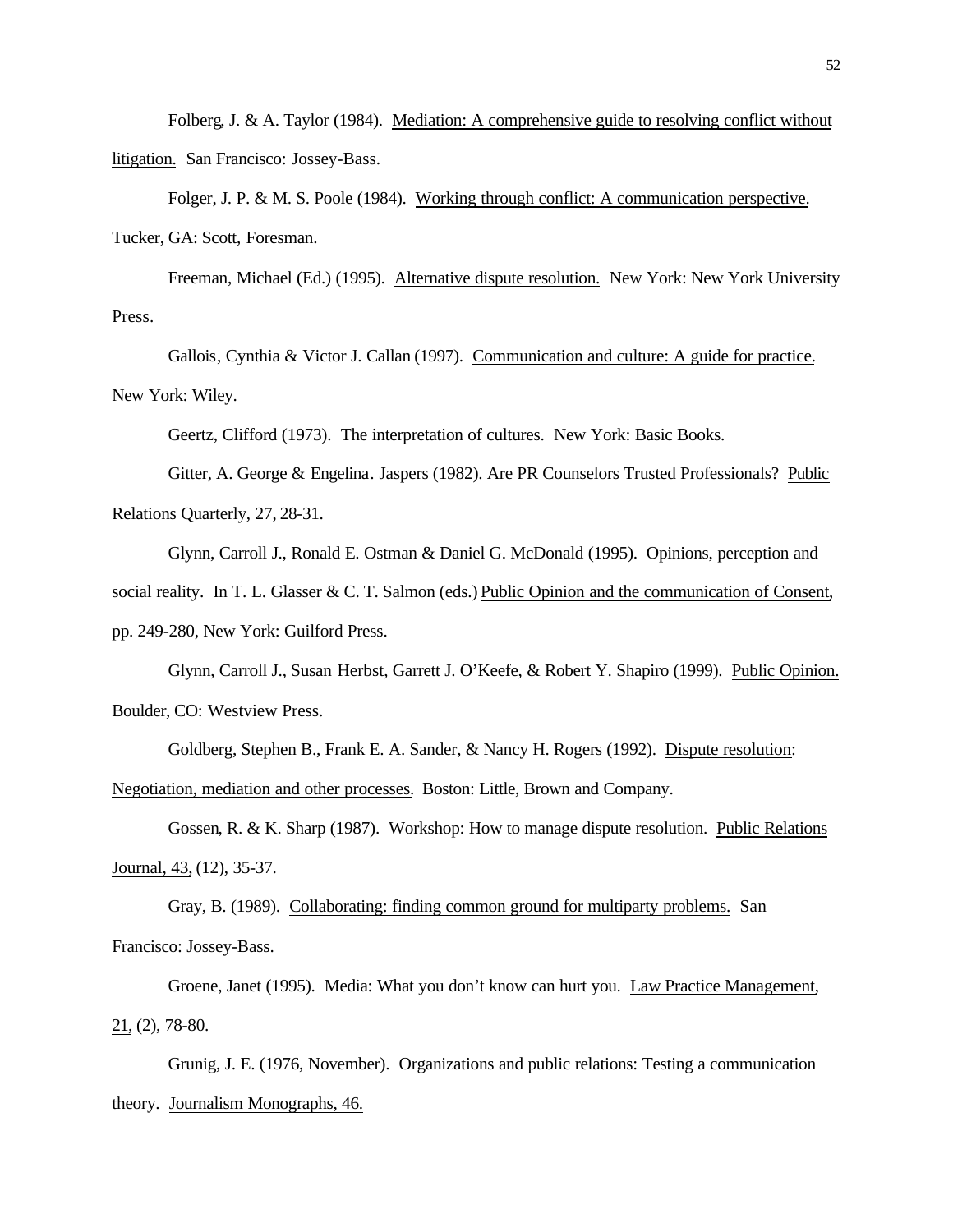Grunig, J. E. (1978). Accuracy of communication from an external public to employees in a formal organization. Human Communication Research, 5, 40-53.

Grunig, J.E. (1984). Organizations, environments, and models of public relations. Public Relations Research & Education, 1 (4), 6-29.

Grunig, J.E. (Ed.). (1992). Communication, public relations, and effective organizations: An overview of the book. In J.E. Grunig (Ed.). Excellence in public relations and communication management. (p. 1-28). Hillsdale, NJ: Erlbaum

Grunig, J. E. (Ed.) (1992). Excellence in public relations and communication management. Hillsdale, NJ: Lawrence Erlbaum Associates, Inc.

Grunig, J. E. & L. A. Grunig (1989). Toward a theory of the public relations behavior of organizations: Review of a program of research. In J. E. Grunig & L. A. Grunig (Eds.), Public Relations Research Annual (Vol. 1, pp. 27-63). Hillsdale, NJ: Lawrence Erlbaum Associates Inc.

Grunig, J. E. & Todd Hunt (1984). Managing public relations. New York: Holt, Rinehart & Winston.

Grunig, J. E. & Keith R. Stamm (1973). Communication and Coorientation of Collectivities, American Behavioral Scientist, 16, 567.

Grunig, L.A. (1990). Power in the public relations department. In L. A. Grunig & J. E. Grunig (Eds.), Public Relations Research Annual (Vol. 2, pp 115-155). Hillsdale, NJ: Lawrence Erlbaum Associates, Inc.

Gudykunst, William B. (1988). Uncertainty and Anxiety. In Y. Y. Kim & W. B. Gudykunst (Eds.), Theories in Intercultural Communication (pp 123-156). Newbury Park, CA: Sage.

Gudykunst, William B. (1994). Bridging differences: Effective intergroup communication (2<sup>nd</sup> ed.). Thousand Oaks, CA: Sage Publications.

Guth, David W. & Paul Wenske (1995). Media guide for attorneys. Topeka, KS: Kansas Bar Association.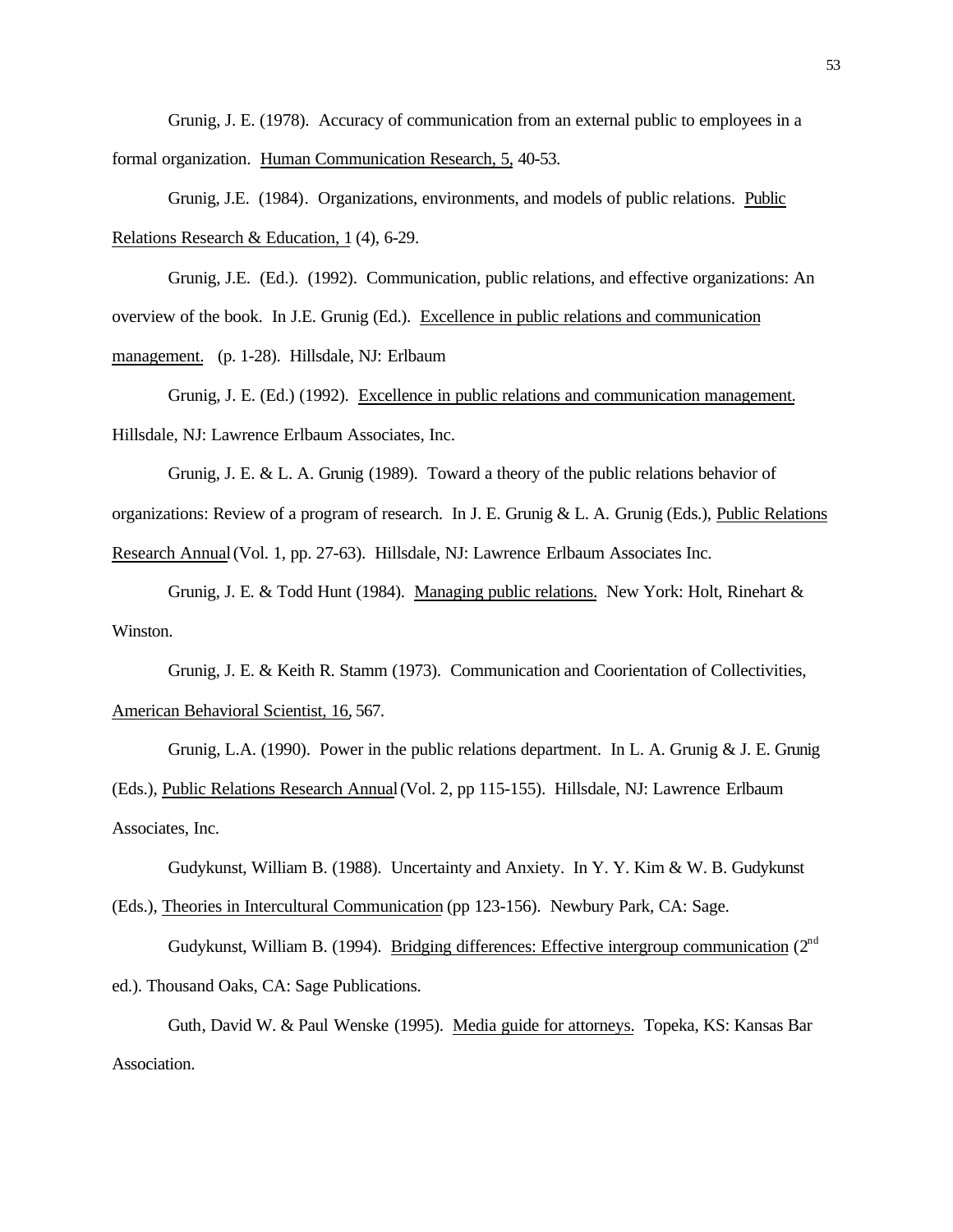Hall, Wendy (1995). Managing cultures: Making strategic relationships work. Chichester, England: John Wiley & Sons, Ltd.

Heider, Fritz (1958). The psychology of interpersonal relations. New York: John Wiley & Sons. Hocker, J. L. & W. W. Wilmot (1991). Interpersonal conflict  $(3<sup>rd</sup>$  ed.). Dubuque, IA: Brown. Hofstede, Geert H. (1997). Cultures and organizations: Software of the mind. New York:

McGraw-Hill.

Hoffman, Jan (1994). May it please the public: Lawyers exploit media attention as a defense tactic. The New York Times (April 22, 1994), B1.

How Lawyers Use Public Relations (1988). Public Relations Journal, 44, (1), 30.

Jablin, Fredric M. & Kathleen J. Krone (1987). Organizational assimilation. In C. R. Berger &

S. H. Chaffee (Eds.), The handbook of communication science (pp 711-746). Newbury Park, CA: Sage. Judd, Larry R. (1989). Credibility, Public Relations and Social Responsibility. Public Relations Review, 15, 34-40.

Katzman, J. B. (1993). What's the role of public relations? Public Relations Journal, 49, (4), 11- 16.

Keltner, J. W. (1994). The management of struggle: Elements of dispute resolution through negotiation, mediation, and arbitration. Cresskill, NJ: Hampton.

Kim, Hak Soo (1986). Coorientation and Communication. In B. Dervin and M. J. Voight (eds.), Progress in Communication Science, Vol. 7, (Norwood, N.J.: ABLEX Publishing), 31-54.

Kim, Young Yun (1988). Communication and cross-cultural adaptation: An integrative theory. Philadelphia: Multilingual Matters Ltd.

Kolb, David A. & Richard E. Boyatzis (1989). On the dynamics of the helping relationship. In H. J. Leavitt, L. R. Pondy & D. M. Boje (Eds.), Readings in managerial psychology (4<sup>th</sup> ed., pp 234-252). Chicago: University of Chicago Press.

Kolb, Deborah M. & Associates (1994). When talk works: Profiles of mediators. San Francisco: Jossey-Bass Publishers.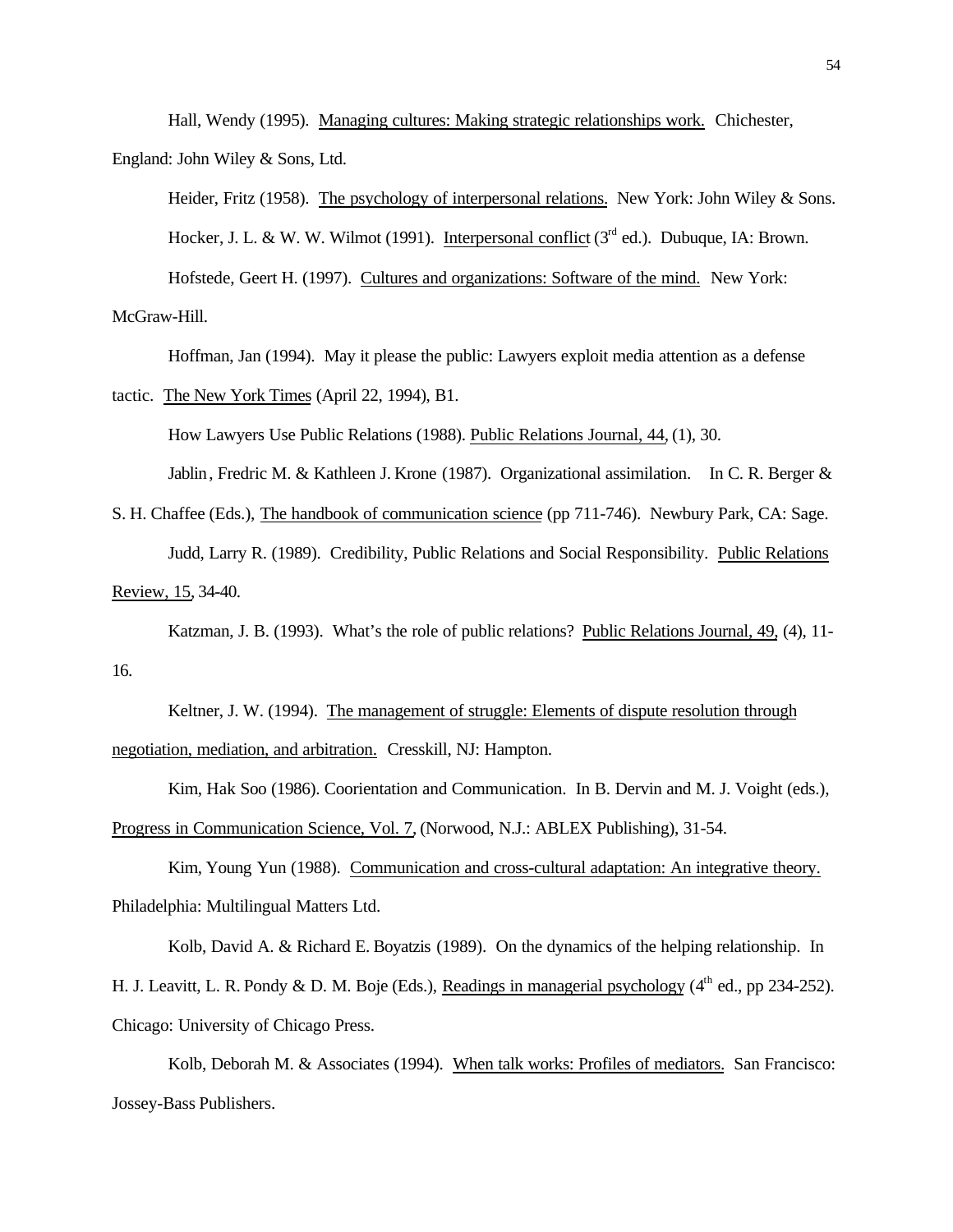Kopenhaver, L. L., D. L. Martinson & M. Ryan (1984). How public relations practitioners and editors in Florida view each other. Journalism Quarterly, 61, 860-865, 884.

Kunstler, William M. (1992). The lawyer: "A chill wind blows". Media Studies Journal, New York: The Freedom Forum Media Studies Center.

Laing, R.D. (1967). Politics of experience. New York: Pantheon Books.

Laing, R.D. (1970). Self and others ( $2<sup>nd</sup>$  rev. ed). New York: Pantheon Books.

Laing, R.D., H. Phillipson & A.R. Lee (1966). Interpersonal perception: A theory and a method of research. New York: Springer.

Lauzen, Martha M. (1991). Imperialism and encroachment in public relations. Public Relations Review, 17, (3), 245-255.

Lauzen, Martha M. & David M. Dozier (1992). The missing link: The public relations manager role as mediator of organizational environments and power consequences for the function.

Lawyers and Certified Public Accountants: A Study of Interprofessional Relations (1976). A statement prepared by the members of the National Conference of Lawyers and CPAs.

Lewicki, R. J, S. E. Weiss & D. Lewin (1992). Models of conflict, negotiation and third party intervention: A review and synthesis. Journal of Organizational Behavior, 13, 209-252.

Lewis, Richard D. (1996). When cultures collide: Managing successfully across cultures. Sonoma, CA: N. Brealey Publishers.

Lindeborg, Richard A. (1994). Excellent communication. Public Relations Quarterly (39), 1, 5- 11.

Lipschultz, Jeremy H. (1989, August). A coorientational analysis of trial lawyer and news reporter relationships. A paper presented at the meeting of the Law Division, Association for Education in Journalism and Mass Communication, Washington, D.C.

Lipschultz, Jeremy H. (1991). A comparison of trial lawyer and news reporter attitudes about courthouse communication. Journalism Quarterly, 68, (4), 750-763.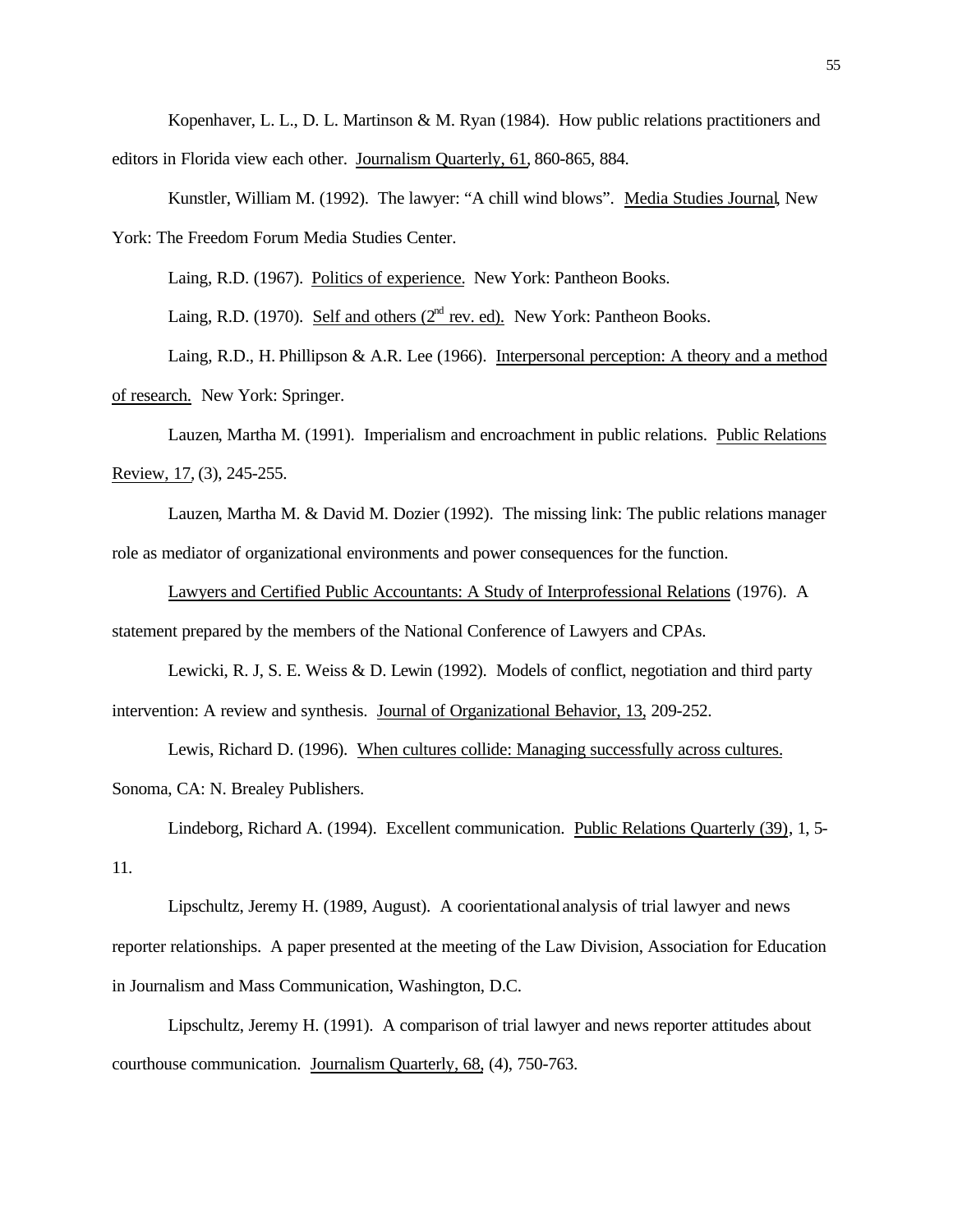Littlejohn, Stephen W. (1996). Theories of human communication. Belmont, CA: Wadsworth Publishing Co.

Lovenheim, Peter (1989). Mediate, don't litigate: How to resolve disputes quickly, privately and inexpensively – without going to court. New York: McGraw-Hill Publishing Co.

March, J. G. & H. A. Simon (1958). Organizations. New York: Wiley.

Martin, Joanne & Caren Siehl (1989). Organizational culture and counterculture: An uneasy

symbiosis. In H. J. Leavitt, L. R. Pondy & D. M. Boje (Eds.), Readings in Managerial Psychology,

(pp.498-512), Chicago: The University of Chicago Press.

McKee, Blaine K., Oguz B. Nayman & Dan L. Lattimore (1975). How PR People See Themselves. Public Relations Journal, 31, 47-52.

McLeod, J. M. & S. H. Chaffee (1973). Interpersonal approaches to communication research. American Behavioral Scientist, 16, 469-500.

Miller, D. T. & C. McFarland (1987). Pluralistic ignorance: When similarity is interpreted as dissimilarity. Journal of Personality and Social Psychology, 53, (2), 298-305.

Mintzberg, H. (1983). Power in and around organizations. Englewood Cliffs, NJ: Prentice-Hall. Mumby, D. K. (1988). Communication and power in organizations: Discourse, ideology, and domination. Norwood, NJ: Ablex.

Neil, Martha (1998). Big Business Needs Help in Court of Public Opinion: Survey. Chicago Daily Law Bulletin, November 25, 1998, p. 1.

Newcomb, T. M. (1953). An approach to the study of communicative acts. Psychological Review, 60, 393-404.

Newcomb, T. M. (1961). The acquaintance process, New York: Holt, Rinehart & Winston. Newman, Lloyd (1987). Litigation Public Relations: How to work with lawyers. PR Reporter Tips and Tactics, November 23, 1987, 2.

Partnering with Attorneys: What PR needs to know (1999). PR Reporter, 42, (45), November 15, 1999, p. 2.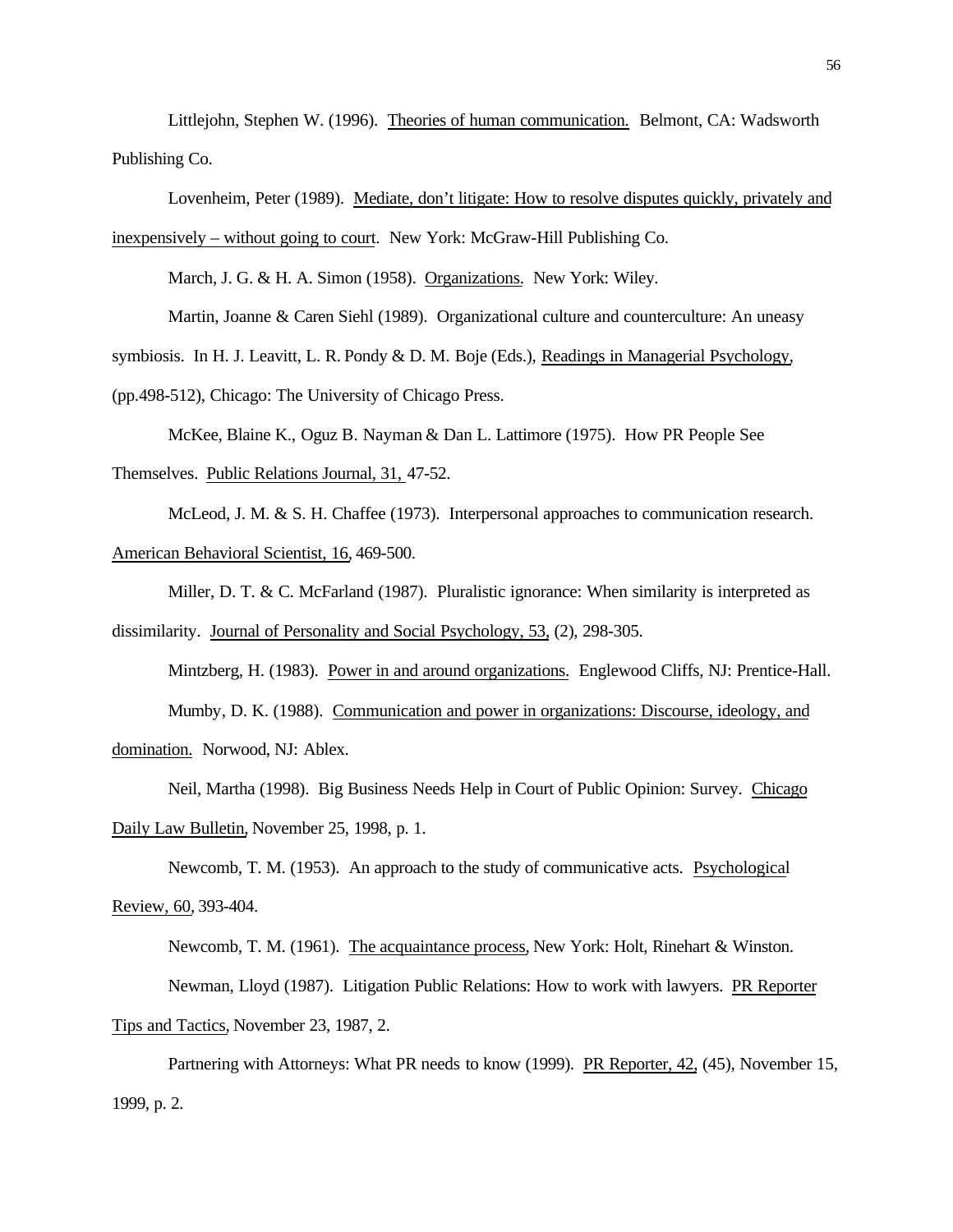Pearson, R. (1989). Beyond ethical relativism in public relations: Coorientation, rules, and the idea of communication symmetry. Public Relations Research Annual, 1, 67-86.

Plowman, Kenneth D. (1995). Congruence between public relations and conflict resolution: Negotiating power in the organization. Unpublished doctoral dissertation, University of Maryland, College Park.

Plowman, Kenneth D., Cynthia ReVelle, Shira Meirovich, Martha Pien, Richard Stemple,

Virginia Sheng & Karen Fay (1995). Walgreens: A case study in health care issues and conflict

resolution. Journal of Public Relations Research, 7, (4), 231-258.

Plowman, Kenneth D. (1998). Power in conflict for public relations. Journal of Public Relations Research, 10, (4), 237-261.

Popovich, Karen & Mark Popovich (1994). Use of Q Methodology by Public Relations

Practitioners for Strategic Hospital Planning. Operant Subjectivity, 17, (3/4), 40-54.

Public Relations Guide For State and Local Bar Associations (1974). Prepared by Standing Committee on Association Communications and Division of Communications American Bar Association, ABA Press.

Reavy, Matthew M. (1995). Journalism on the Electronic Frontier: A Q Methodological Coorientation Analysis of Attitudes and Perceptions About Internet Reporting. Unpublished doctoral dissertation, University of Missouri, Columbia.

Reidinger, Paul (1987). PR use grows slowly. ABA Journal, December 1, 1987, 19. Riskin, Leonard L. & Barbara McAdoo (1999). Personal communication, April 6, 1999. Riskin, Leonard L. & James E. Westbrook (1987). Dispute resolution and lawyers. St. Paul, MN: West Publishing Co.

Riskin, Leonard L. & James E. Westbrook (1993). Dispute resolution and lawyers: 1993 supplement to hardcover edition. St. Paul, MN: West Publishing Co.

Roloff, M. E. (1987). Communication and conflict. In C. R. Berger & S. H. Chaffee (Eds.), The handbook of communication science (pp 484-530). Newbury Park, CA: Sage.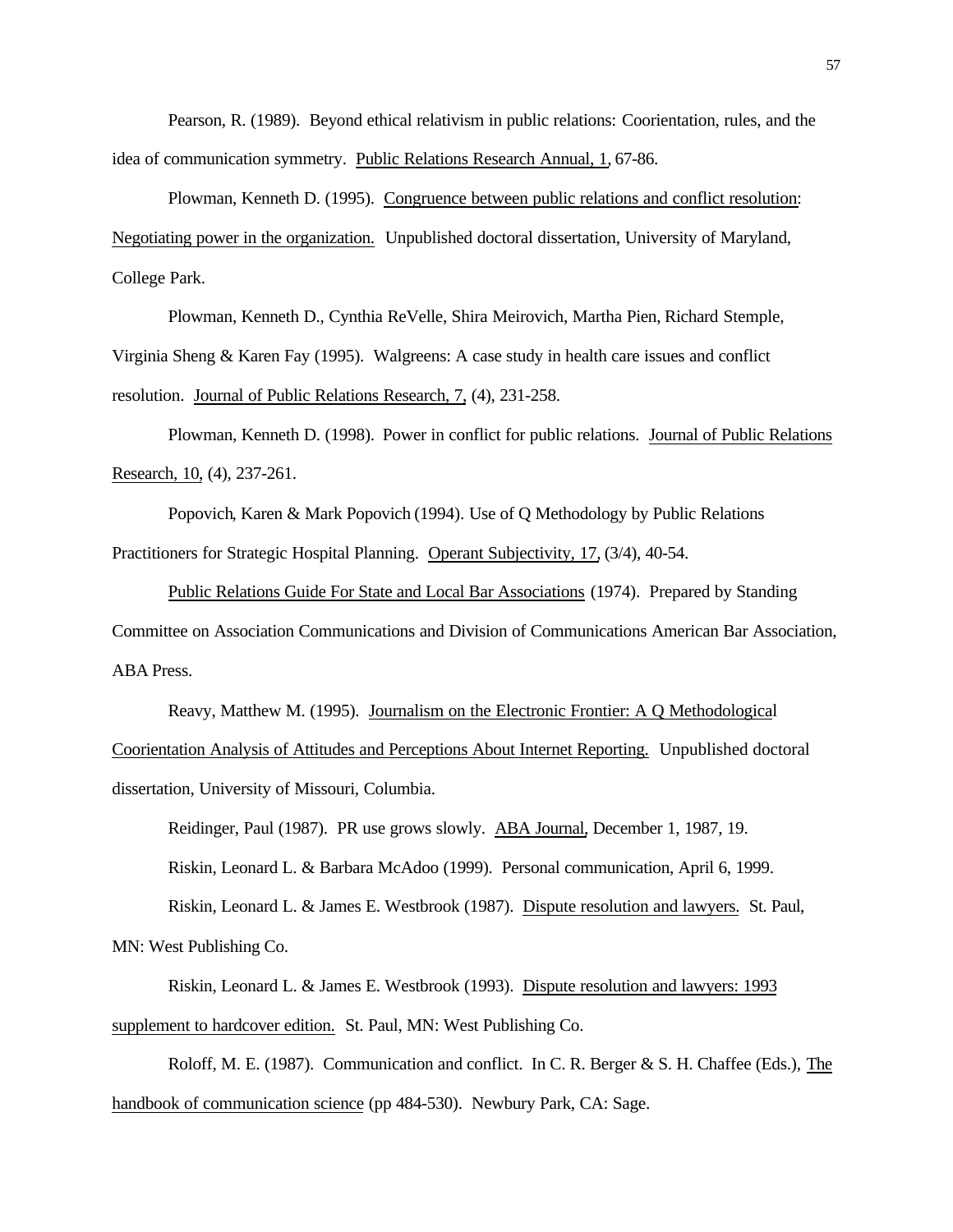Ross, L., D. Greene & P. House (1977). The 'false consensus effect': An egocentric bias in social perception and attribution process. Journal of Experimental Social Psychology, 13, 279-301.

Rubin, Maureen Shubow (1993). Are Public Relations or Legal Strategies Being Equally Followed by organizational Decision-makers? Presented to the International Communications Association, May 1993.

Ryan, Michael (1986). Public relations practitioners' views of corporate social responsibility. Journalism Quarterly, 63, (4), 740-762.

Salancik, G. R. & Pfeffer, J. (1989). Who gets the power – and how they hold on to it: A strategic-contingency model of power. In H. J. Leavitt, L. R. Pondy & D. M. Boje (Eds.), Readings in managerial psychology  $(4<sup>th</sup>$  ed., pp 346-366). Chicago: University of Chicago Press.

Sallot, Lynne M., Glen T. Cameron & Ruth Ann Weaver Lariscy (1997). Professional standards in public relations: A survey of educators. Public Relations Review, 23, (3), 197-216.

Sallot, Lynne M., Glen Cameron, & Ruth Ann Weaver-Lariscy (1998a). PR Educators and Practitioners Identify Professional Standards. Journalism and Mass Communication Educator, 53, (2), 19-30.

Sallot, Lynne M., Glen T. Cameron & Ruth Ann Weaver Lariscy (1998b). Pluralistic Ignorance and Professional Standards: Underestimating Professionalism of Our Peers in Public Relations. Public Relations Review, 24, (1), 1-19.

Sallot, Lynne M., Thomas M. Steinfatt, & Michael B. Salwen (1998). Journalists' and public relations practitioners' news values: Perceptions and cross-perceptions. Journalism and Mass Communication Quarterly, 75, (2), 366-377.

Samovar, Larry A. & Richard E. Porter (Eds.) (1997). Intercultural communication: A reader. Belmont, CA: Wadsworth Publishing Co.

Saunders, Martha Dunagin & Eileen Perrigo (1998). Negotiation as a model for teaching public relations professionalism. Journalism and Mass Communication Educator, 52, (4), 57-65.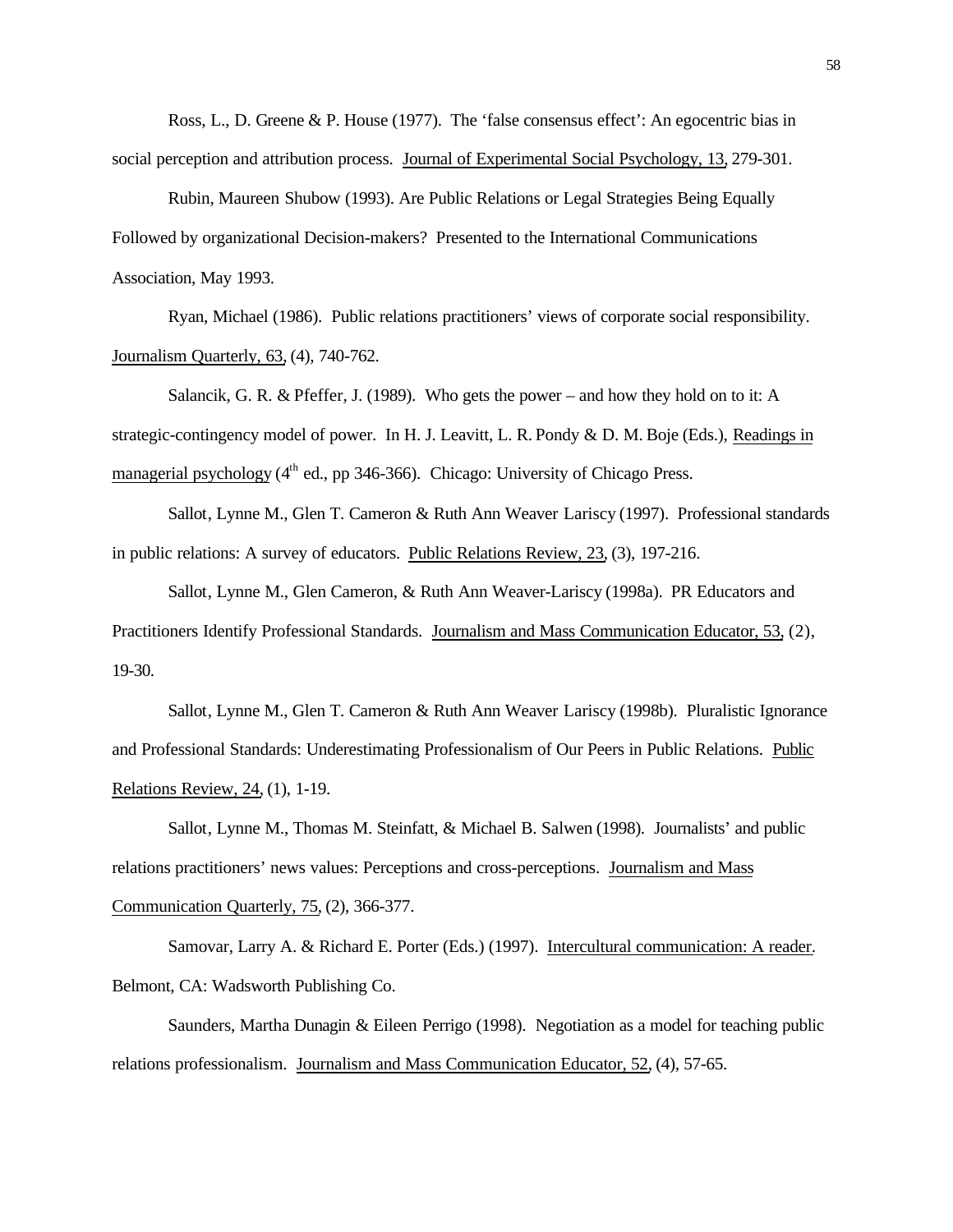Schneider, (aka Grunig) L. A. (1985). The role of public relations in four organizational types. Journalism Quarterly, 62, 567-576, 594.

Seelye, H. Ned & Alan Seelye-James (1995). Culture clash. Lincolnwood, IL: NTC Business Books.

Seital, F. P. (1998). The practice of public relations,  $7<sup>th</sup>$  ed., Upper Saddle River, NJ: Prentice Hall.

Shapiro, R. (1993, January/February). Using the media to your advantage. The Champion, 7-12. Singer, Jane (1994/1995). Stephenson's Play Theory and Online News Reading. Operant

Subjectivity, 18, (1 / 2), 36-50.

Stegall, Sandra Kruger (1985). A Q-Methodological Coorientation Study of College and University Public Relations Directors and Newspaper Reporters in Missouri. Unpublished master's thesis, University of Missouri, Columbia.

Stegall, Sandra Kruger & Keith P. Sanders (1986). Coorientation of PR practitioners and news personnel in education news. Journalism Quarterly, 63, 341-357, 393.

Stevenson, William B., Jone L. Pearce & Lyman W. Porter (1985). The concept of "coalition" in organization theory and research. Academy of Management Review, 10, 256-258.

Stitt, Allan J. (1998). Alternative dispute resolution for organizations: How to design a system for effective conflict resolution. Toronto: J. Wiley.

Stone, Peter H. & James A. Barnes (1997, February 15). From the K Street Corridor. National Journal, p. 327.

Susskind, Lawrence & Patrick Field (1996). Dealing with an angry public: The mutual gains approach to resolving disputes. New York: The Free Press.

Thorn, J. Dale (1997). When a Trial Threatens to Merge Small Universities: The Role of Litigation Public Relations in a Federal Desegregation Case. Innovative Higher Education, 22, (1), 101- 115.

Thompson, James G. (1967). Organizations in action. New York: McGraw-Hill.